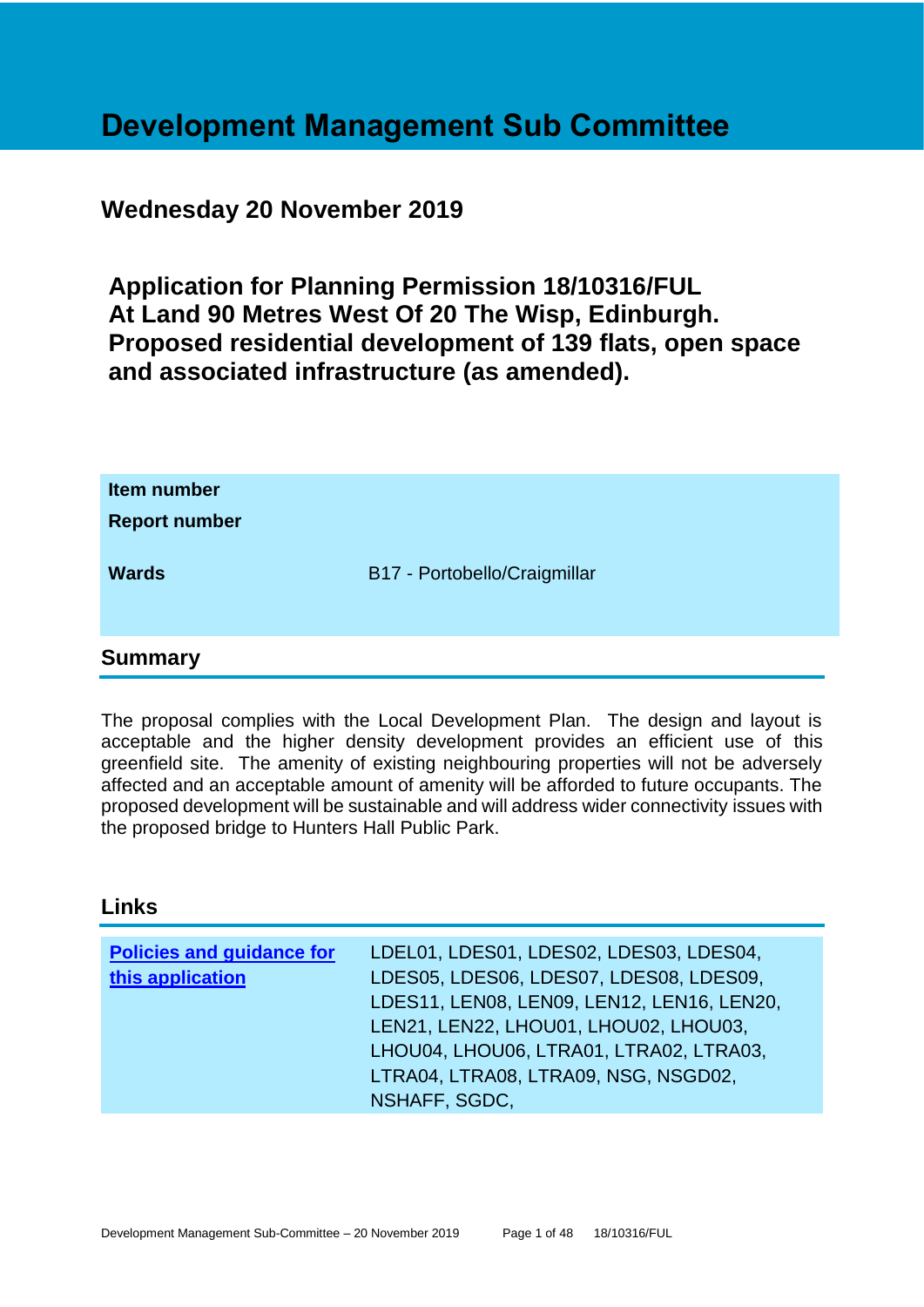# **Report**

# **Application for Planning Permission 18/10316/FUL At Land 90 Metres West Of 20 The Wisp, Edinburgh. Proposed residential development of 139 flats, open space and associated infrastructure (as amended).**

# **Recommendations**

**1.1** It is recommended that this application be Granted subject to the details below.

# **Background**

#### **2.1 Site description**

The development site, covering an area of 2 hectares, lies in the south-east of Edinburgh and is currently undeveloped greenfield land. The site is located at the base of the valley of the Niddrie Burn below the Edmonstone and Craigmillar ridges, which are major landscape features in the setting of this part of the city. The site is generally flat with a slope of 5 metres down to the northern boundary from the southern boundary and is contained on all sides by rising ground, tree and hedge planting and existing development.

The site is separated from Hunter's Hall Public Park to the north by a belt of mature trees. Immediately to the east is an operational building and timber supplies yard which has planning permission to extend up to the boundary of the site.

The land beyond this lies within Midlothian Council's area and is covered by Strategic Housing Land Allocation Hs0 Cauldcoats (350 houses) in the Midlothian Local Development Plan.

To the south is housing proposal HSG 41 The Wisp (80 houses) currently being developed. The land to the west is currently undeveloped but is covered by Local Development Plan housing proposal HSG 18 New Greendykes for which there is planning permission for residential development.

#### **2.2 Site History**

29 January 2019 - Planning permission in principle granted for proposed residential development at Land 90 metres West of 20, The Wisp, Edinburgh (application number: 16/00216/PPP).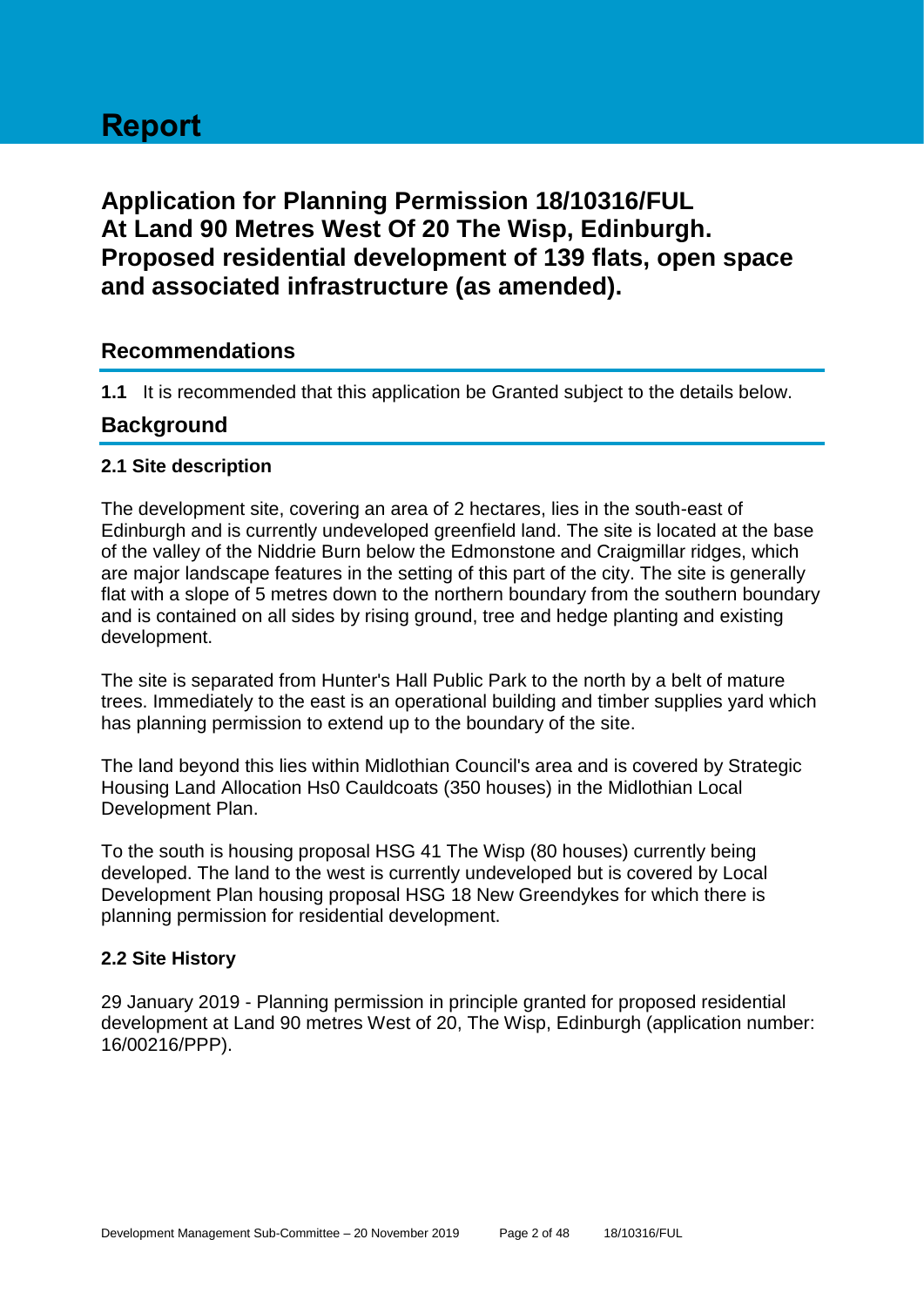#### **Neighbouring Sites**

#### Land at Greendykes Road (Thistle Timbers)

− 23 December 2016 - Planning permission granted for class 6 (storage and distribution) - formation of builder's supply yard as extension to existing yard (application number: 15/04151/FUL).

#### Land 213 Metres Southwest of 22 The Wisp

17 February 2016 - Planning permission was granted following an appeal for a residential development (comprising 72 units) and associated works on the site to the south (application number: 13/02660/FUL).

10 October 2017 - Planning permission was granted for a remix of the residential development approval 13/02660/FUL, construction of 80 residential units and associated works (as amended) (application number: 16/04373/FUL).

#### Land at Greendykes Road

22 July 2010 - Planning permission in principle for residential development (as amended) was granted (application number: 07/01644/OUT).

26 October 2012 - Approval of matters specified in condition application was approved for residential development (application number: 12/01109/AMC).

1 February 2013 - Permission granted for works to facilitate new residential development associated with planning application reference 12/01109/AMC on land at Greendykes Road Edinburgh (application number: 12/03189/FUL).

21 February 2013 - Permission granted for residential development at Greendykes Road Edinburgh Greendykes Masterplan Area AH2 (application number: 12/03665/AMC).

21 September 2017 - Planning permission granted for residential development as part Greendykes Masterplan Site areas C and D at Greendykes Road, Edinburgh (application number: 13/01342/FUL).

15 March 2019 - Application submitted for the approval of matters specified in conditions of planning permission 07/01644/OUT for the siting, design, landscaping and infrastructure in relation to the erection of 165 dwellings, at Land at Greendykes Road, Edinburgh (application number: 19/01357/AMC).

#### Land at Cauldcoats - Midlothian Council

16 December 2014 - Application submitted for planning permission in principle for residential development; erection of primary school; and mixed use development (application number: 14/00910/PPP).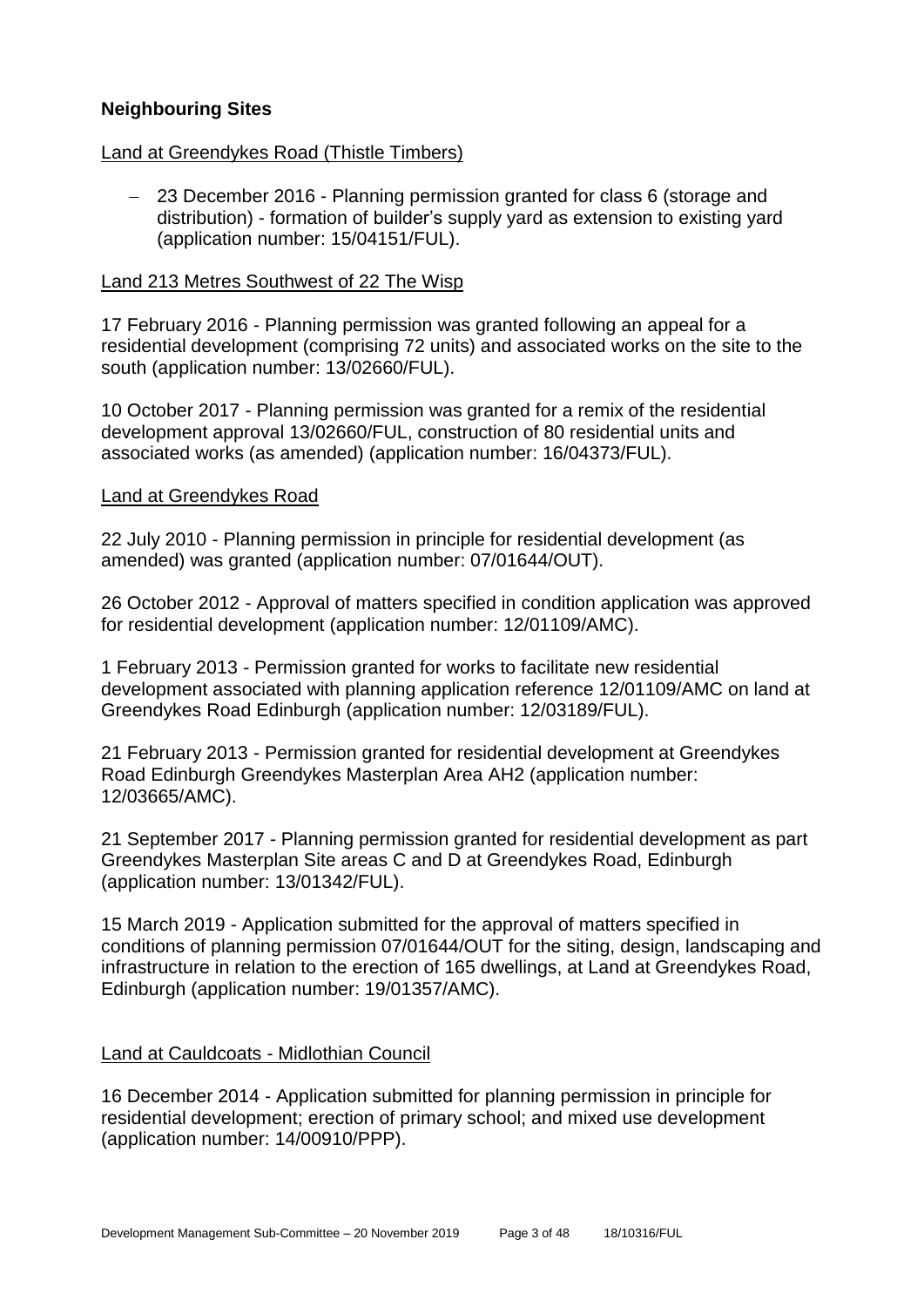# **Main report**

#### **3.1 Description of the Proposal**

This application seeks full planning permission for residential development of 139 flats, open space and associated infrastructure.

There are five 'L' shaped flatted blocks and one 'U' shaped flatted block. The majority of the blocks are 4 storeys however the two larger blocks have 5 storeys at each end. Four blocks front onto the 'S' shaped access road with the other blocks fronting onto adjacent car parking areas. A corridor of open space is provided along the western boundary of the site with a SUDS area to the north-west and small area of open space at the eastern boundary.

The private flats comprise a mix of 86 two bedroomed flats of which 20 units are 66.4 sq.m in size, 48 units are 67.1 sq.m in size and 18 units are 66 sq.m in size. There are also 18 three bedroomed flats which are 91.5 sq.m in size.

There are three 'L' shaped four storey blocks of 35 affordable flats (25%). There are 11 two bedroomed units, 70.7 sq.m in size and 12 two bedroomed units are 68.9 sq.m in size. There are also 12 three bedroomed units that are 91.0 sq.m in size.

The proposed materials include light grey rough cast, grey brick with grey windows and fenestration details, timber cladding and grey roof tiles.

Private amenity space includes ground floor private gardens for the rectangular flatted blocks. There are private balconies provided on the front elevation of the corner buildings to two of the three flats on each storey. One third of the affordable units have balconies.

Access to the site for pedestrians, cyclists and vehicles is from the neighbouring residential development to the south. There would also be connections for pedestrians and cyclists to the west. A pedestrian and cycle link, including a footbridge, is proposed to Hunter's Hall Park to the north.

278 cycle parking spaces are provided within the ground floor of the private and affordable flatted blocks and in a single storey building adjacent to one affordable housing block. There are also six Sheffield stands outside the flatted blocks which provide another 18 cycle spaces and therefore 296 cycle spaces (213%) in total.

113 parking spaces are provided equating to 81% provision. This includes 10 disabled spaces (8%) and four car club spaces in proximity to the access to the site. Ducting with access covers will be formed and at least 18 electric charging points (16%) provided.

All bin stores are located in the ground floor of the buildings or the single storey building adjacent to the affordable flats.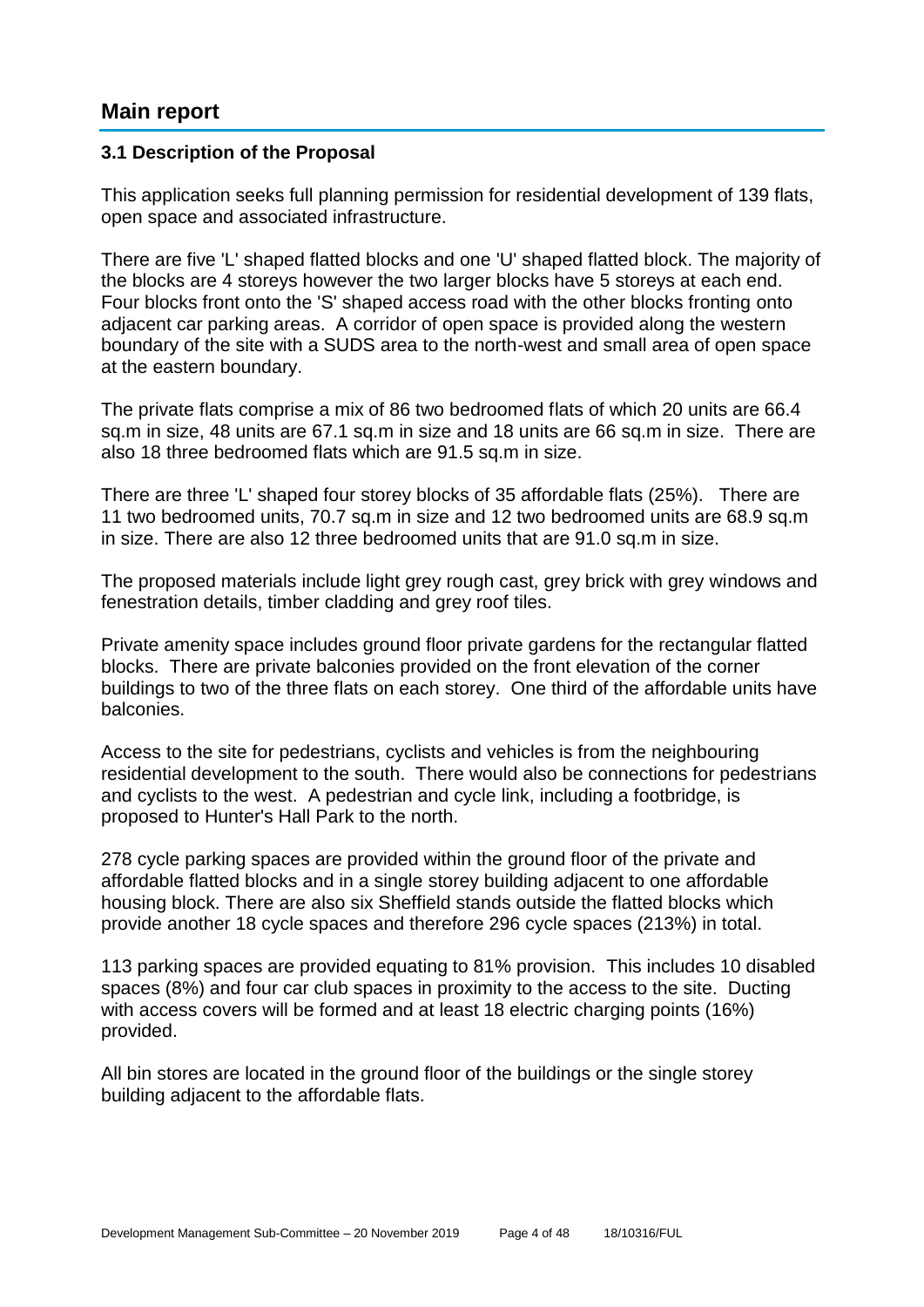#### Scheme 1

The initial proposal was for 139 units provided across a number of four-storey blocks with pitched roofs. It included 100% car parking with some of the spaces provided within large parking courts adjacent to the road. The proposal also included external bin and cycle stores located throughout the development. A development block was proposed on the southern edge of the development and this has been deleted to create more cohesion between the proposal and the existing site to the south.

The following was submitted in support of the application:

- − Design and Access Statement
- − Drainage Assessment
- − Flood Risk Assessment
- − Ground Investigation
- − Noise Report
- − Pre-Application Consultation (PAC) report
- − Planning Supporting Statement
- − Pollution Mitigation
- − Transport Quality Audit
- − Traffic Assessment
- − Air Quality Assessment
- − Ecological Assessment
- − Heritage Assessment
- − Noise and Vibration Report
- − Landscape and Visual Impact Assessment (LVIA)
- − Biofilter Report.

These are available to view on the Planning and Building Standards Online Service.

#### **3.2 Determining Issues**

Section 25 of the Town and Country Planning (Scotland) Act 1997 states - Where, in making any determination under the planning Acts, regard is to be had to the development plan, the determination shall be made in accordance with the plan unless material considerations indicate otherwise.

Do the proposals comply with the development plan?

If the proposals do comply with the development plan, are there any compelling reasons for not approving them?

If the proposals do not comply with the development plan, are there any compelling reasons for approving them?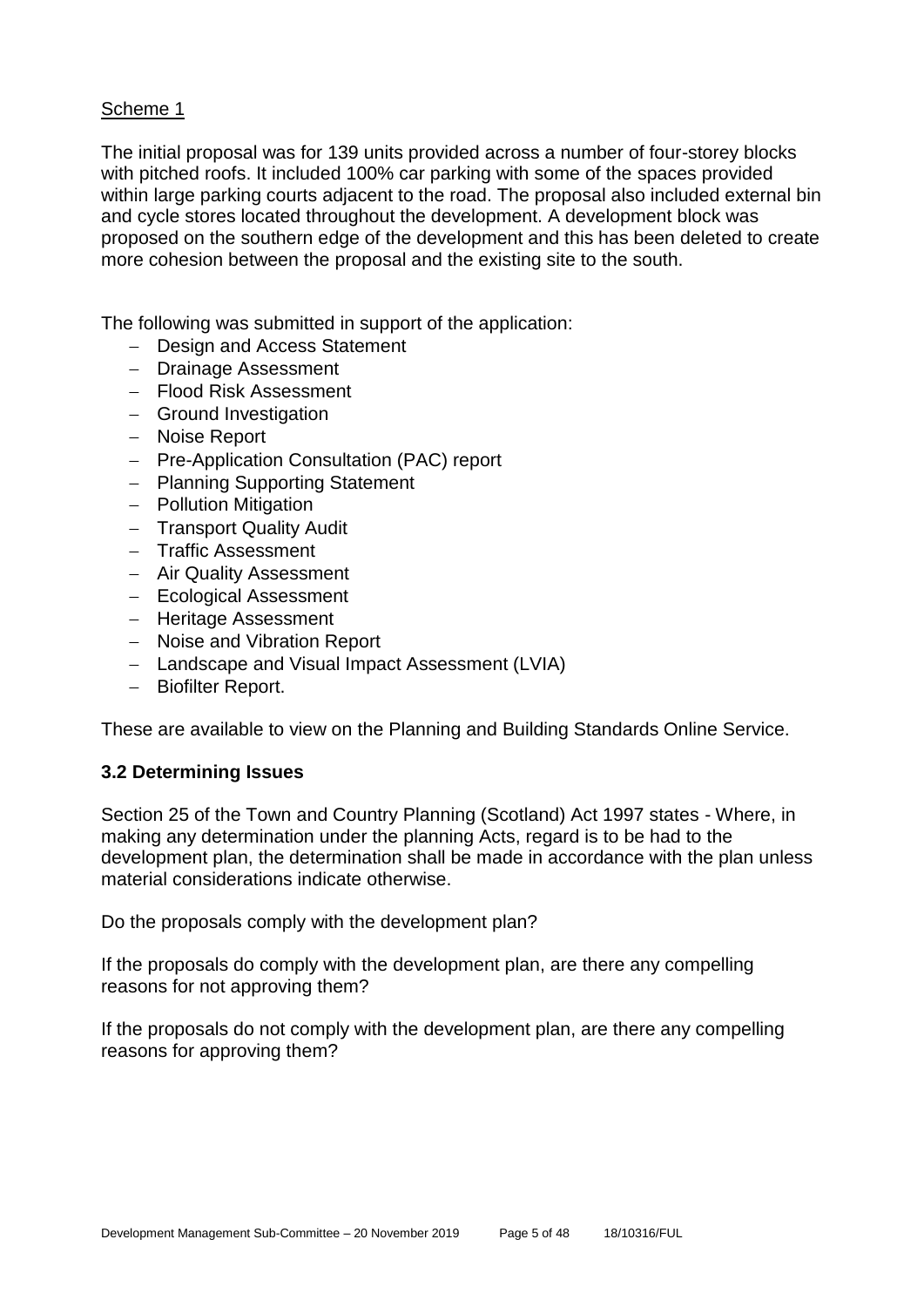#### **3.3 Assessment**

To address these determining issues, the Committee needs to consider whether:

- a) the principle of the development is acceptable;
- b) the existing PPP consent;
- c) the proposal will have an acceptable impact on the landscape and will be appropriate in terms of its scale, form, mix, density and layout;
- d) the proposal will not adversely impact on neighbouring sites and will provide adequate amenity for future residents;
- e) the proposal will have acceptable transport impacts;
- f) the proposal will detrimentally affect flooding;
- g) the proposal will affect the biodiversity of the area and will detrimentally impact upon trees;
- h) the proposal meets the sustainability standards in the Edinburgh Design Guidance;
- i) the proposal will impact on archaeology;
- j) there are any issues in relation to air quality, ground stability and contaminated land;
- k) the proposal will impact upon existing infrastructure and
- l) material representations or community comments raise issues to be addressed.

#### **a) Principle**

The site is within the urban area of the Adopted LDP (2016). Within the urban area, Policy Hou 1 gives priority to the delivery of the housing land supply and relevant infrastructure on suitable sites, provided proposals are compatible with other policies in the plan. Conformity with other policies is assessed below. The site is currently an undeveloped field, however, as the site is not in the green belt, the principle of development is acceptable.

#### **b) The Planning Permission in Principle Consent**

The planning permission in principle for the majority of this application site (16/00216/PPP) is a material consideration in the assessment of the current proposal. The current application is for full planning permission in its own right. It is therefore, treated as a 'de novo' application. This means that Section 25 of the Town and Country Planning (Scotland) Act 1997 applies, "where, in making any determination under the Planning Acts, regard is to be had to the development plan, the determination shall be made in accordance with the plan unless material considerations indicate otherwise."

The question of how much weight should be attached to other material considerations lies with the decision-maker. This is important in relation to matters concerning transport, flooding and noise as outlined below.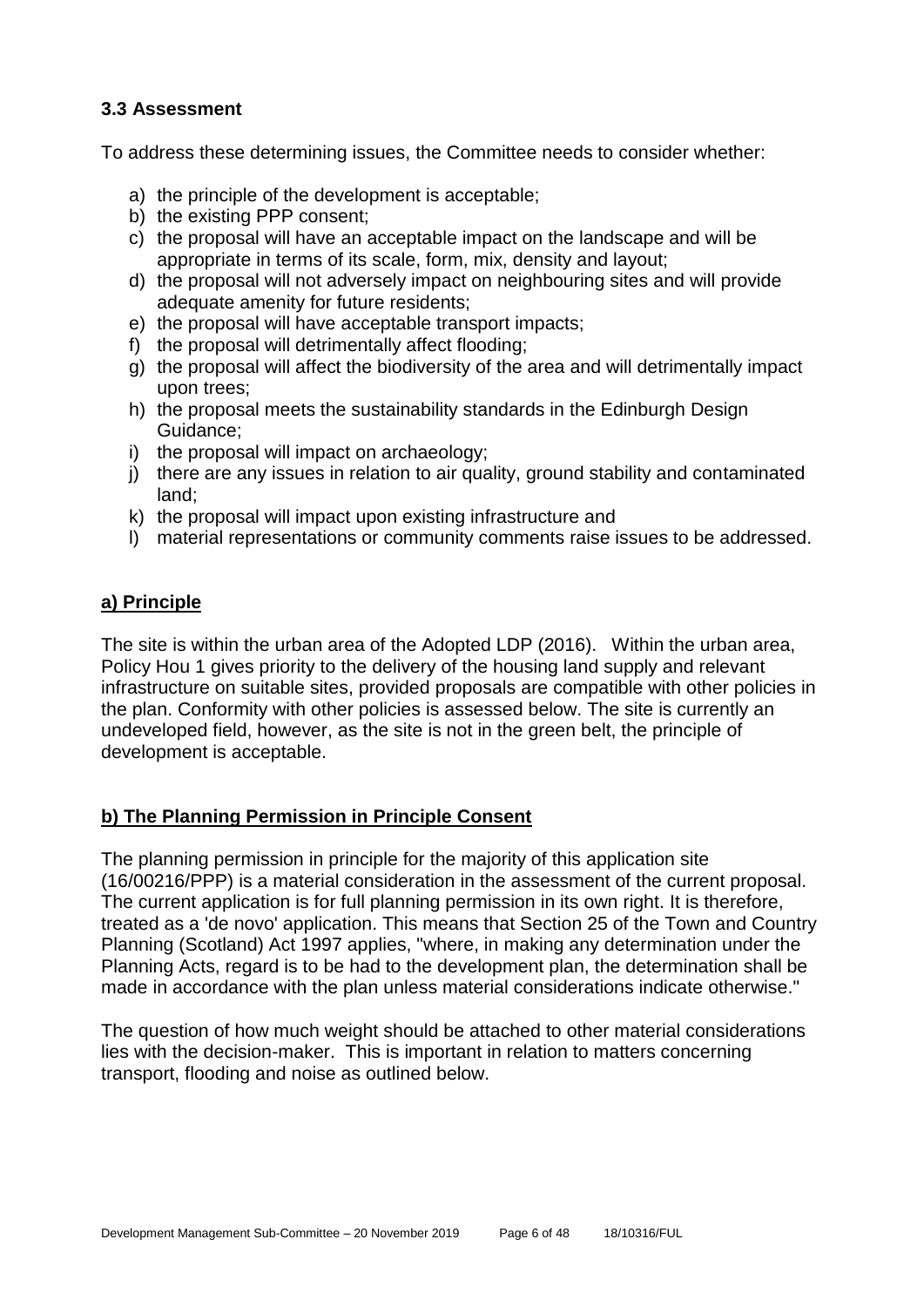#### **c) Landscape Setting, Scale, Form and Layout, Density and Mix**

A Landscape and Visual Impact Assessment has been submitted in support of the application. The assessment was conducted using six viewpoints within the city that are considered sensitive in terms of landscape and visual receptors. All of the assessments of the magnitude of change and the significance of the impact were either 'none' or 'neutral' with the exception of the views of the site from Hunter's Hall Park. In this view, the proposed development could be seen protruding slightly above the trees from within the park. The assessment concluded that the magnitude of the impact on the view from the park was slight.

The residential development site to the south, the extension to the timber yard to the east and the Greendykes extension to the west are either completed or under construction. Therefore, the site, which is low lying in relation to those around it, will be surrounded by development on three sides and enclosed by a tree belt along its northern boundary. This interrelationship between the topography of the site and the development surrounding it means that the proposed building heights of four-five storeys is acceptable in landscape terms. Where visible from Hunters Hall Park, it would be viewed against the backdrop of the neighbouring site to the south. Therefore the site is capable of being developed without impacting detrimentally on the landscape setting of this part of the city.

#### **Design, scale, form and layout**

Policies Des 1 to Des 9 of the (LDP) set out the policy framework for the design of developments. Also relevant are the Revised Craigmillar Urban Design Framework (2013) for the surrounding area and the Edinburgh Design Guidance.

The Revised Craigmillar Urban Design Framework sets out appropriate building heights and densities across the wider site. This information was used to ensure a variety of building types and heights can be implemented to help create and define interesting streets and spaces. This site was within the study area of the Craigmillar Urban Design Framework but not identified for housing, although the principle has now been accepted with the granting of planning permission in principle. The proposed hierarchy of streets and development blocks are positioned to create an 'S' shaped residential street which is generally in alignment with the existing housing to the south and west and encourages a permeable layout with connections to the north, west and south.

The site layout includes the open space SUDS area to the north adjacent to Hunter's Hall Park and along the western boundary a north-south connection and linear open space is provided. There is also a smaller area of open space adjoining the eastern boundary overlooked by the adjacent flats. Across the site, over 20% of the total site area is useable green space and complies with LDP policy Hou3.

The open space along the western boundary allows this open space to be used by residents of the neighbouring development and provides visual separation between the two sites. The dominance of car parking provision has been reduced considerably in the current scheme with most car parking now in courtyard areas.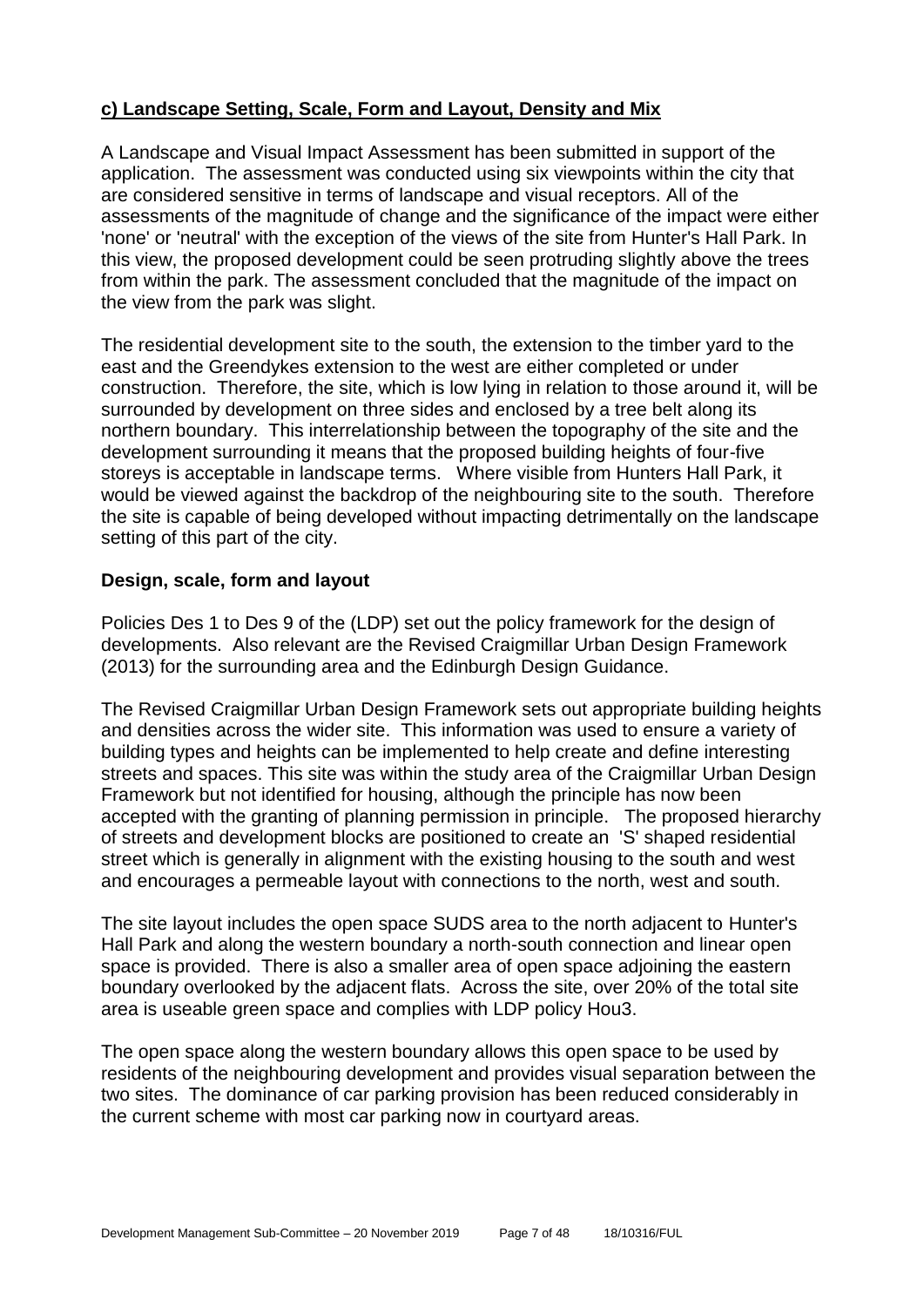A landscaping plan has been submitted which includes a mixed hedge planting along the eastern boundary, beech hedging delineating the communal garden areas and along the access road, an avenue of trees along the southern boundary and five extra heavy standard trees along the northern boundary to complement the existing woodland. The communal areas will include orchard planting and grass. The streetscene landscape includes shrubs, and planting beds around the buildings and car parking areas. The car parking areas are overlooking by the adjacent flats whilst cycle parking is safe and secure in the buildings or on Sheffield stands at entrances to the blocks.

The range of materials used is similar to the materials on housing in the vicinity. There is differentiation between the ground floors, corner blocks and smaller blocks in terms of materials providing visual interest in the street scene. The corner blocks are 5 storeys providing landmark buildings at corners along the access route. This proposal makes efficient use of this low-lying area and improves connectivity to Hunters Hall Park to the north. Therefore, it is acceptable under policy Des 7.

#### **Housing Density and Mix**

The proposal is a mix of two and three bed flats. The neighbouring housing site to the south provides a mix of flats and houses and the housing site to the west provides mainly housing. Together they provide a mix of available housing types commensurate with the principles contained within the Craigmillar Urban Design Framework. The residential density equates to 69.5 units/ha. This is appropriate for this type of development and the layout is compatible with the neighbouring existing housing developments in this part of Craigmillar.

All the proposed flats exceed the minimum internal floor areas as set out in the Edinburgh Design Guidance. There are no single aspect flats. 18 three bedroom private flats and 12 affordable flats, equating to 21% of the units, are designed for growing families. There is a minor infringement in that not all three bedroom properties have direct access to private gardens or balconies but across the site ground floor units have gardens, corner units have balconies and sufficient open space is provided such that this minor infringement is, on balance, acceptable under LDP policy Hou 3.

The higher density mix of housing proposed provides a balance between the efficient use of land on this greenfield site and ensuring that an attractive residential environment is created which safeguards living conditions within the development.

#### **d) Residential amenity for existing neighbours and future residents**

LDP Policy Des 5 (Development design - amenity) advises that planning permission will be granted for development where it is demonstrated, amongst other things, that the amenity of neighbouring developments is not adversely affected and that future occupiers have acceptable levels of amenity in relation to noise, daylight, sunlight, privacy or immediate outlook.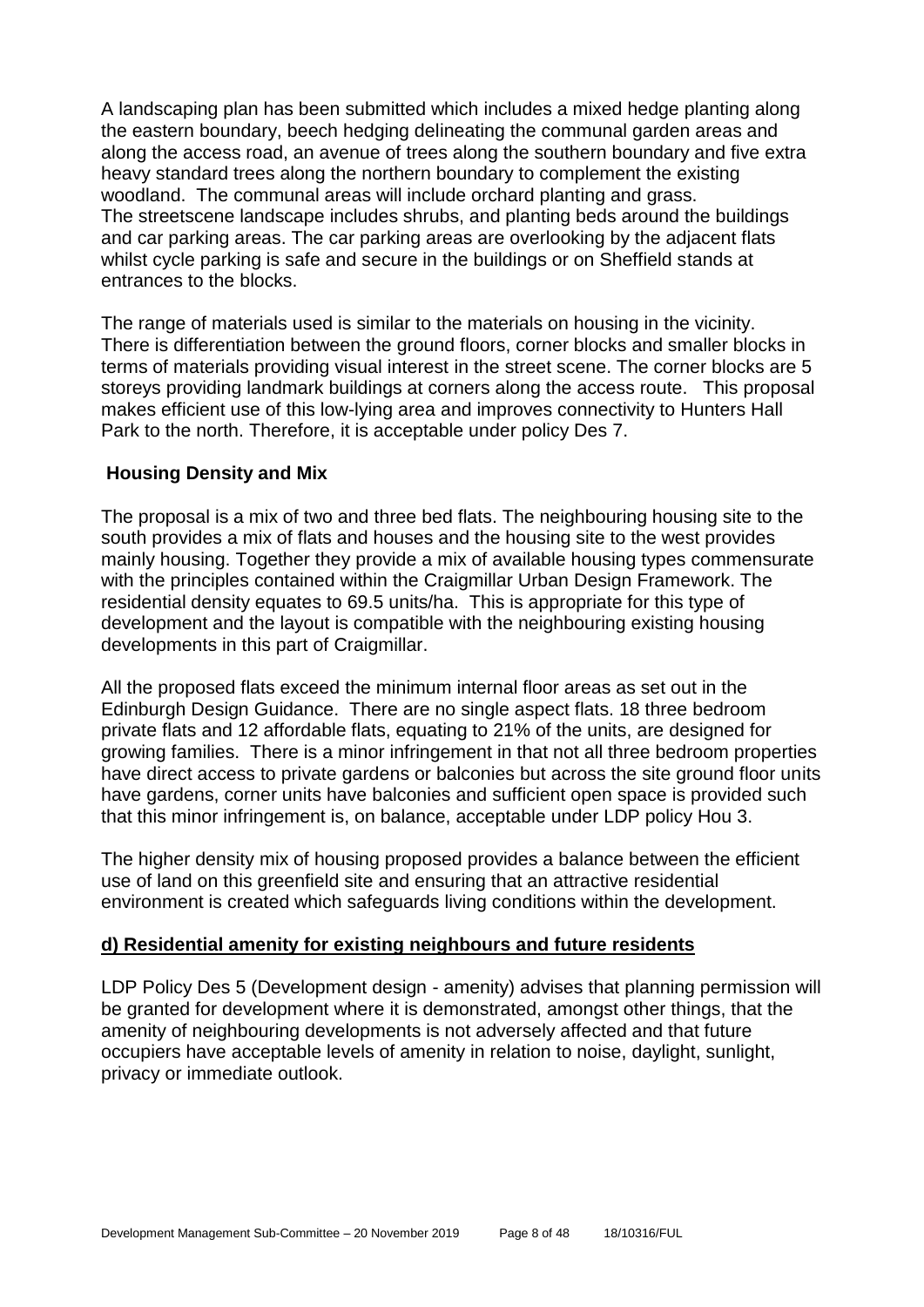#### **Existing Residents**

A daylight and sunlight assessment was conducted to assess the impact of the development on neighbouring residential properties. The Visual Sky component (VSC) assessment for the existing residential properties surrounding the proposed site confirm that all windows achieve a VSC of more than 27%. The sun path analysis confirms that there are no neighbouring gardens or amenity space that will be affected by the proposal. This is acceptable in line with the Edinburgh Design Guidance.

The flats are around 20 metres to the western boundary providing sufficient levels of privacy for residents to the west. The closest gable elevation is 22m from the rear elevation of the property to the south. Due to the difference in topography, with the proposal at a much lower level, and the lack of windows, this would not result in a loss of privacy for neighbouring residents. The flats are a minimum of 8.6 metres from the eastern boundary and the gable elevation consists of secondary windows into the living area. Therefore, it is considered that this would not result in significant levels of overlooking or loss of privacy for the neighbours to the east.

#### **Daylight, Sunlight and Privacy**

The proposed layout provides natural surveillance over footpaths, parking areas and communal spaces and limits overlooking between the flats. There is a range of 16m to 27m between facing elevations on site, which provides adequate privacy without significant levels of overlooking. All habitable rooms within the site comply with either the VSC of 27% or the Average Daylight Factor (ADF) in line with policy Des 5 and the Edinburgh Design Guidance. The solar exposure analysis confirms that there are some areas that do not achieve the three hour requirement during spring equinox 21st March. However, there is direct sunlight achieved across the majority of the site and half of the garden spaces receive more than two hours direct sunlight exposure on 21st March in accordance with the Building Research Establishment Guide. Overall, this is acceptable.

#### **Noise**

A noise assessment has been submitted which confirms that most of the site is exposed to low/medium noise levels from The Wisp, Thistle Timber and to a lesser extent the surrounding road network. The average ambient daytime noise levels range from 48dbl at the western boundary to 57dbl near the eastern boundary - Thistle Timbers and the Wisp, which guidance states that minor to moderate adverse effects are predicated. The night time noise levels range from 45dbl or less which in accordance with the guidance, no adverse effects are predicted. Areas nearest the eastern boundary of the site are predicted to be exposed to levels between 45 and 49 dbl indicating the potential for adverse effects of minor significance in the worstaffected areas.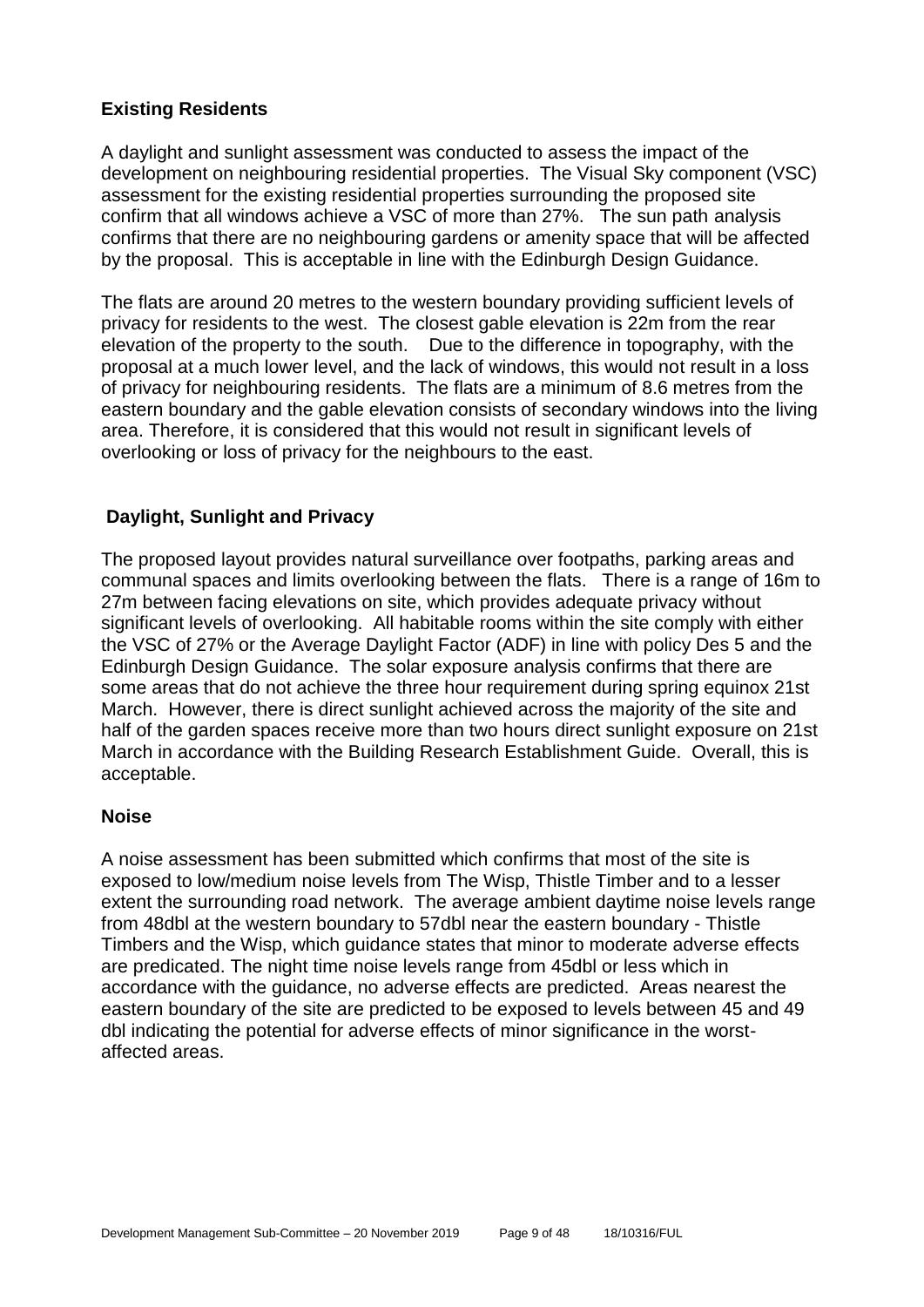A noise model taking account topography and likely noise activity predicted daytime facade noise levels in excess of World Health Organisation criteria. The most exposed units are the top two floors of the proposed buildings immediately adjacent to the timber yard where facade noise levels are predicated between 50 to 55dbl indicating a minor to moderate significant potential adverse effect. Most of these gable ends closest to the timber yard have no windows present. Mitigation measures include specific acoustic glazing treatments which will need to include glazing units that may not be openable on the nearest elevation. The floor plans indicate that where habitable rooms would be affected, the majority have multiple glazing units serving them on two elevations. Environmental Protection raised serious concerns at the PPP stage due to noise impacts from the timber yard and recommended that there should be no line of sight into the yard. The applicant has submitted supporting impact noise assessment, moved the buildings back from the timber yard and recommended specific acoustic glazing treatments including glazing units which may not be openable. Environmental Protection advise these remedial measures are necessary to reduce noise for future residents and can be secured by condition. On balance, this is acceptable.

#### **Floodlighting**

Environmental Protection have highlighted that residential amenity for future occupiers may be impacted by light pollution from the security floodlighting at the adjacent Timber Yard. This was previously raised as an issue on application 16/00216/PPP and a condition was attached to that planning permission requiring a scheme for protecting the residential accommodation from illumination and/or glare from the floodlighting system. No floodlighting assessment has been submitted.

A 4m high concrete acoustic wall has been built along the entire east common boundary with the Thistle Timbers as imposed by condition on planning permission 15/04151/FUL to protect the interests of the business and allow it to carry out its operations without disturbing its neighbours. The revised layout on the current application moved the proposed flatted blocks further away from the eastern boundary. There is a minimum of 5 m between the gable ends of the flats and the acoustic wall and 13.2 m for those flats with a direct line of site into the timber yard. The landscaping scheme includes a mixed hedge of hawthorn, maple, and hazel adjacent to the wall along the entire eastern boundary of the site. It is considered reasonable to impose a condition requiring a floodlighting assessment to be carried out prior to the construction of development and mitigation measures to be implemented prior to the occupation of the affected blocks.

#### **e) Transport impacts**

The application is supported by a Transport Assessment. This includes a high growth factor to take account of the likelihood of cross-boundary traffic from development outwith the Edinburgh area which has not been specifically included within the Transport Assessment and includes up to date counts as carried out in September 2018.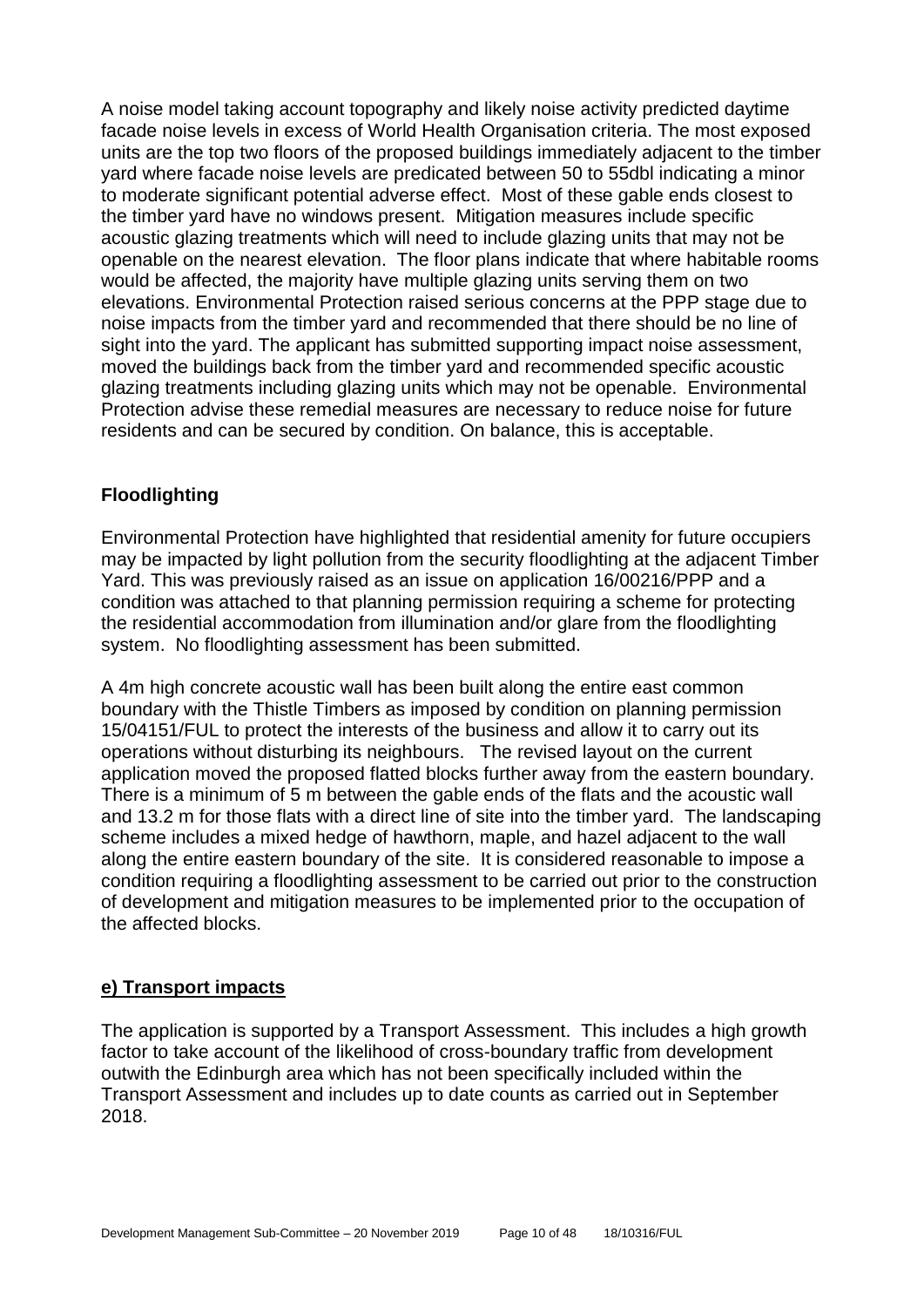This proposal differs from that approved under application number 16/00216/PPP, in that the proposed vehicle access is from the residential development to the south, instead of the previous western access. Therefore, there is potential for more traffic to flow along Milligan Drive and onto The Wisp which is in Midlothian Council's area.

Midlothian Council was consulted on the proposal. Their response includes suggestions for road infrastructure improvements within the vicinity of the development. The improvements include further enhancements at the A7 Old Dalkeith Road/The Wisp junction and other locations including the Millerhill Road/The Wisp junction. Midlothian Council is concerned about junction capacity issues and recommends the use of conditions to require the completion of improvements prior to the occupation of any dwellings.

City of Edinburgh Council Transport Planning has fully assessed the transport assessment. The traffic impact of the proposed development at The Wisp/A6016 Millerhill Road junction is a percentage increase of 1.6% at peak times. The traffic impact on the A7 Old Dalkeith Road/The Wisp junction is a percentage increase of 0.7% at peak times. A junction assessment was deemed unnecessary as the predicted impact is expected to be insignificant and likely to be undetectable within daily variations in traffic. The proposed junction improvements - (MOVA or equivalent) together with carriageway widening is required at the signalised junction at The Wisp/Old Dalkeith Road prior to the commencement of development on the Edmonstone Policies site (application number: 18/00508/AMC) adjacent to the proposed development and for a total of 696 units. Therefore the submitted Transport Assessment is considered appropriate and acceptable for the proposed development. No specific mitigation is considered justified in relation to the junctions.

#### **Connectivity and Access**

The application site is not within the Sheriffhall Transport Contribution Zone nor any other Transport Contribution Zone in the Finalised Developer Contributions and Infrastructure Delivery Supplementary Planning Guidance (2018). The LDP site HSG 41 for which planning permission was granted, is referred to in the action programme as requiring pathways and cycle routes, in particular the link to Hunters Hall/Jack Kane Centre as well as bus facilities on The Wisp. HSG 41 does provide pedestrian access to The Wisp however, any pedestrian access to Hunters Hall requires traversing the application site.

Policy Des 7 of the LDP seeks to enhance connectivity across sites. The proposal includes pedestrian and cycle accesses to the west, south and north. This increases permeability and provides cohesion with the surrounding developments. The northern connection includes a bridge to Hunters Hall Park, which would provide easy access to this open space, the Jack Kane Centre and further afield to Craigmillar, for both the existing and new residents. It is considered reasonable and necessary to secure the provision of the bridge connection by condition in line with the development of this site.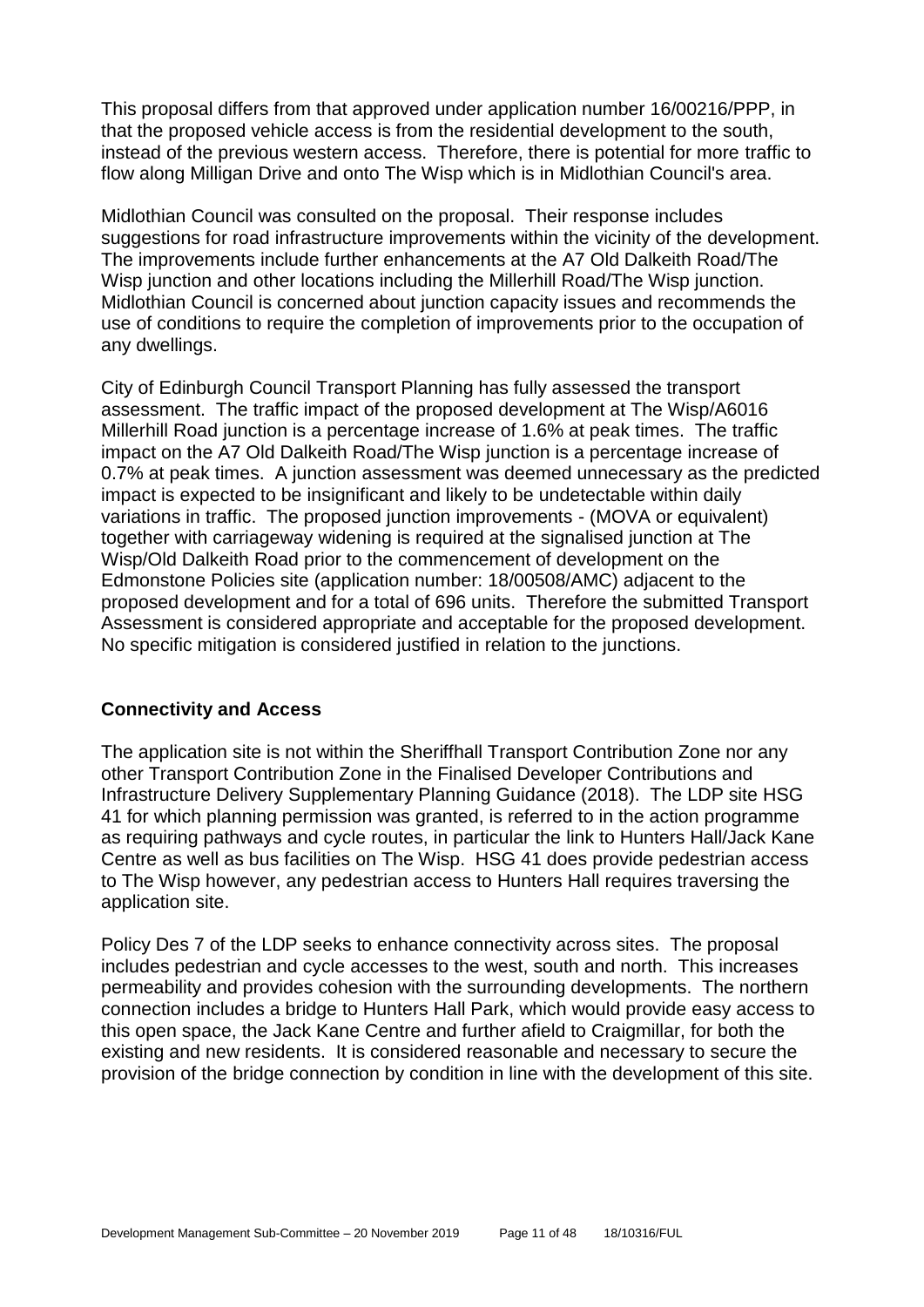The 4m wide footpath and cycle routes through the western part of the site contribute to connectivity with the surrounding developments. It is noted that there is no proposed permanent pedestrian and cycle access to the East. This has been raised with the applicants who confirm that the land is not within their ownership and that they only have a time limited right of access agreed to facilitate the construction of the proposed development. Given that this connection leads to The Wisp at the timber yard access, where visibility is limited with limited pavement width, and the existing pedestrian accesses from HSG 41 to The Wisp, it is considered, on balance unreasonable to require the provision of this additional connection. Therefore, this application delivers the connectivity required.

#### **Parking**

Policy Tra 4 sets out design considerations for the design of off-street car parking and cycle parking. The car parking layout along the main 'S' access road and in courtyards is acceptable. The proposed 113 car parking spaces includes 10 disabled spaces and at least 18 electric vehicle charging spaces which is acceptable under the current car parking standards and a reduction from the scheme 1 proposal. The internal cycle storage at ground floor level is safe, secure, convenient and accessible and provides for a total of 278 cycle spaces. The additional Sheffield stands at the flatted blocks entrance provide an additional 18 cycle spaces and could also be used by visitors. This provides a total of 296 cycle spaces which complies with the Edinburgh Design Guidance and is acceptable under Policy Tra 3. The applicant has agreed to provide a contribution towards the car club and has provided four parking spaces at the access to the development. Transport has also advocated the use of a travel pack which can be included as an informative.

#### **f) Flood Prevention**

A Flood Risk Assessment (FRA) was submitted in support of the application. The minimum floor level proposed is 48.3m well above the condition on the PPP application which required that finished floor levels are above 47.5 AOD.

The SUDS layout leaves a 5 metre stand-off along the edge of the Magdalene Burn to act as a flow pathway in the event of overtopping or blockage of the burn and for maintenance access. The SUDS basin is designed as a natural feature with landscaping and native wildflower and grass seed which would provide recreational and biodiversity benefits as well as attenuate water. The SUDS basin slopes are now adjusted to facilitate grass cutting maintenance. The surface water discharges to the Magdalene Burn. SEPA has confirmed that it would support proposals to restore the flow to the Magdalene Burn through augmenting the flow through careful runoff management. The discharge is above the normal greenfield rate, to increase the flow of the Magdalene Burn.

The Council's Flooding Team has confirmed that it has assessed all the information submitted by the applicant relating to flood risk and surface water management plan. It is satisfied that the applicant has met the requirements set by the Council with regards to flood risk assessment and surface water management and has no objection to the proposals.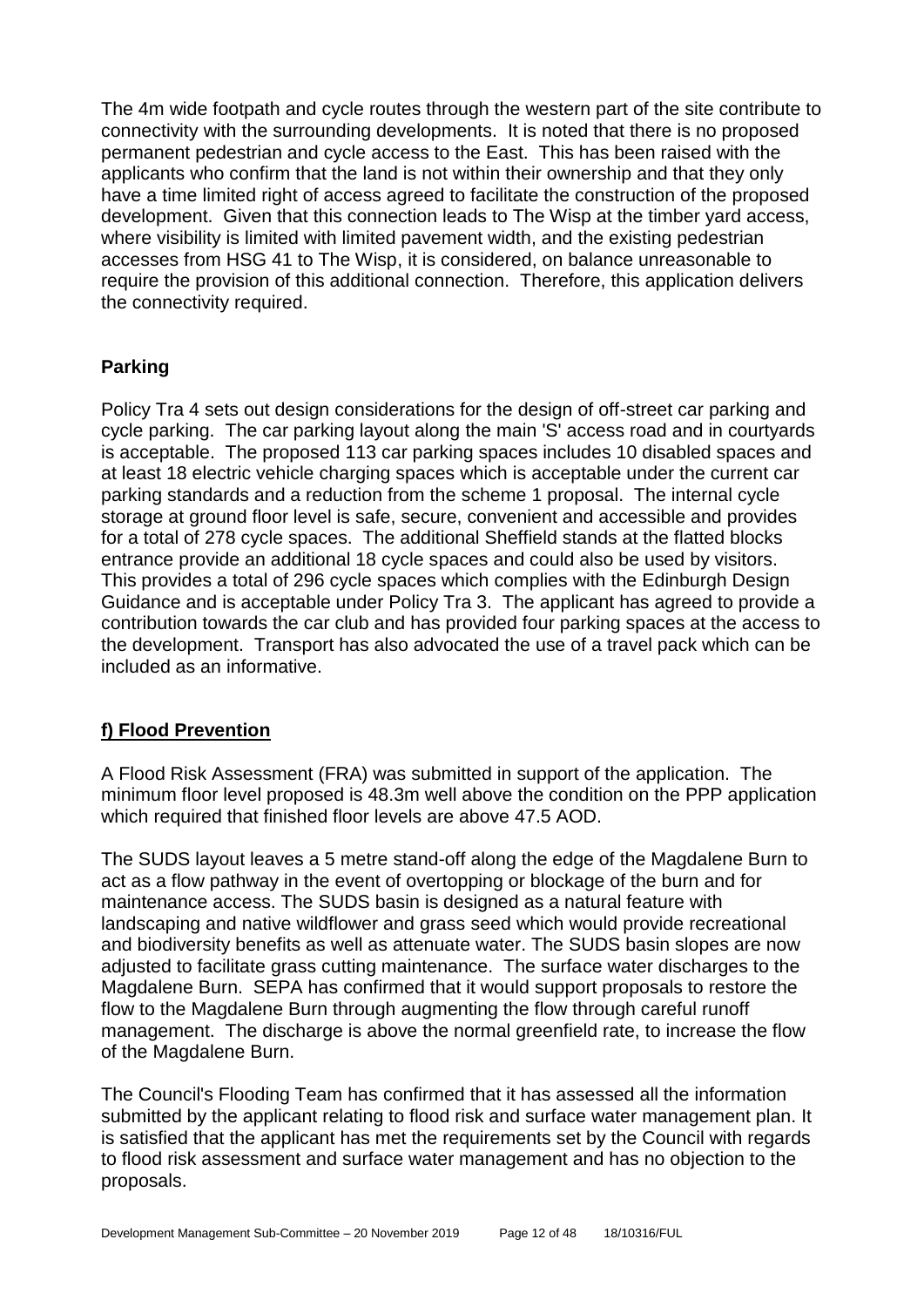In terms of SUDS maintenance, Scottish Water has confirmed that it would be willing to take on the future responsibility of underground works but would not accept maintenance responsibilities for anything above ground. Similarly, the Council cannot maintain the landscape of dry basins or ponds that is designed to hold water in a storm event beyond a 1 in 30 year storm. However there is a requirement from the Council to attenuate water on site for the larger storms (a 1 in 200 year storm plus climate change).

Scottish Water stated that it would not connect to a private network unless a maintenance agreement (Section 7) is in place with the Council. This seems to be an expedient way to progress this matter but is not something that the Council has signed up to currently. The applicant has confirmed that it is willing to accept future maintenance for the SUDS until an agreement with Scottish Water or other party is concluded. This provides an acceptable approach.

#### **g) Biodiversity and Trees**

Policy Env 16 of the Edinburgh Local Development Plan protects against development that would have an adverse impact on species protected under European or UK law.

The application site does not lie within, or contain, any sites or areas designated or recognised for their international or national ecological or ornithological value. In addition, there are no statutory protected sites within 2km. The closest non-statutory site is Edmonstone Local Biodiversity Site which is located 800m to the south west of the site.

The Ecological Assessment submitted in support of the application recommends that a site-specific Construction Environmental Management Plan (CEMP) be adhered to during the construction phase of the development. This includes measures to mitigate potential impacts on the Magdalene Burn and nationally protected species. The site has limited potential value for roosting, foraging and commuting bats and nesting birds. Giant hogweed has been found on site and a condition is attached to ensure its safe removal and disposal from site. The assessment concludes that, provided that the recommended mitigation measures are implemented, it is unlikely that the proposal will lead to any significant adverse residual effects in relation to terrestrial ecology. The mitigation measures outlined in the assessment will be secured through an appropriate condition. An informative is also added to recommend that site clearance is undertaken outside of the breeding bird season.

Policy ENV 12 of the Local Development Plan does not support development which would have a damaging effect upon a tree or woodland worthy of retention unless necessary for good arboricultural reasons. There are a number of trees along the north boundary of the application site within Hunters Hall Park. The proposal does not require any tree removal to facilitate the development. The proposed landscape scheme would complement these trees with five additional extra heavy standard trees along the northern boundary. The proposed bridge and pedestrian and cycle connection into the park is situated amongst these trees, such that there would be minimal impact on mature trees and those worthy of retention. The Ecological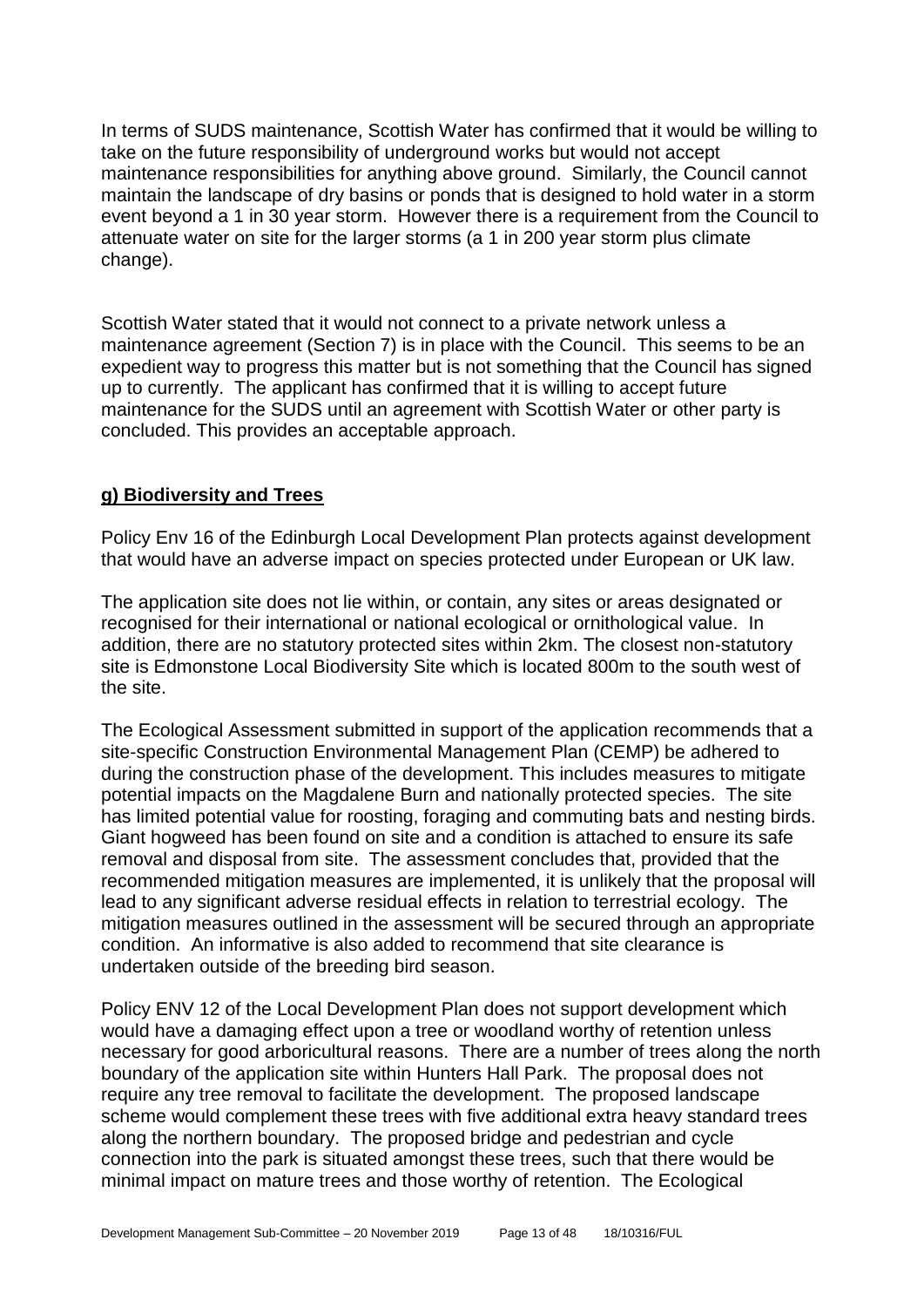Assessment recommends that a comprehensive Tree Protection Plan should be produced before works commence to define root protection zones, including specifications for high visibility fencing to protect the trees. The Tree Protection Plan will be secured through a condition following best practice measures set out in BS 5837 'Trees and Construction'.

#### **h) Sustainability**

A sustainability statement has been submitted and complies with the Edinburgh Design Guidance. In summary, measures included the orientation of livings areas within the flats to face south/west, landscaping to mitigate the acoustic wall on the eastern boundary, the provision of city car club spaces, and footpath linkages to the bus stop at Milligan Drive. Further details will be submitted at building warrant stage to include gas saver type boilers and roof mounted photo voltaic panels.

#### **i) Archaeology**

The site is within an area of archaeological significance as the woodland forming the northern boundary of the site was formerly part of the historic designed landscape surrounding Niddrie Marischal House. The applicant has submitted a Historic Environment Assessment which has identified that the site has the potential to disturb significant medieval and later archaeological remains/deposits. The report recommends that a programme of archaeological works is undertaken, in accordance with a written scheme of investigation to be approved by the planning authority, prior to development. Therefore, a condition is attached to achieve this.

#### **j) Ground Stability, Contaminated Land and Air Quality**

This area has a history of coal mining activity and a Phase 1 Desk Study has identified records of two disused mine shafts on or within 20m of the site.

The Coal Authority has been consulted and confirmed that the site falls within a defined Development High Risk Area. However, the Coal Authority has no objection to the proposal subject to the imposition of a condition requiring intrusive investigations and remedial measures to be completed prior to the commencement of development.

The applicant has submitted a Ground Investigation Report which is currently being assessed by Environmental Protection. A condition can be imposed to ensure that contaminated land is fully addressed.

Environmental Protection has raised concerns over the cumulative impacts of development within this area. However, they are satisfied that the impact of the proposed development on its own will be limited if certain mitigation measures are implemented. Mitigation measures include: limiting car parking spaces as far as possible, good cycle storage and infrastructure provision, electric vehicle charging facilities and an up to date travel pack. The revised layout has reduced car parking, provided additional cycle storage and electric vehicle charging in excess of current Edinburgh Design Guidance standards.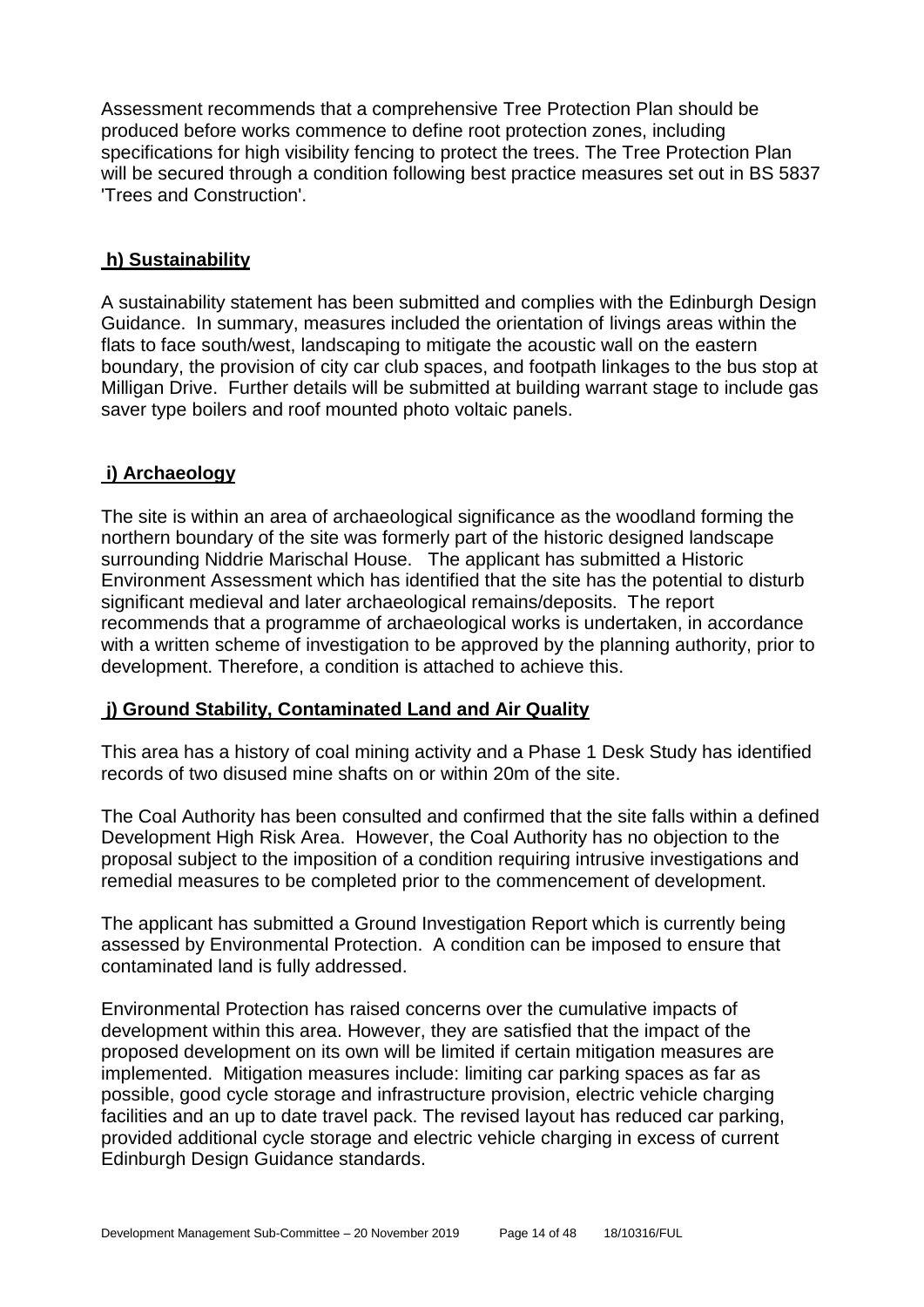#### **k) Infrastructure**

#### **Education**

This site falls within Sub-Area C-2 of the 'Castlebrae Education Contribution Zone of the finalised Developer Contributions and Infrastructure Delivery Supplementary Guidance (2018). The impact of the proposal on the identified education infrastructure actions and current delivery programme has been assessed, as set out in the guidance. The education infrastructure actions that are identified are appropriate to mitigate the cumulative impact of development that would be anticipated if this proposal progressed. The proposed development is therefore required to make a contribution towards the delivery of these actions based on the established 'per house' and 'per flat' rates for the appropriate part of the Zone. The proposal for 139 units would require a total infrastructure contribution of £316,920 (indexed from Q4 2017 to the date of payment). If the appropriate infrastructure contribution is provided by the developer, Communities and Families does not object to the application.

#### **Affordable Housing**

Policy Hou 6 requires a minimum of 25% affordable housing. The proposal is for 35 units including 23 two bedroom units and 12 three bedroomed units, to be provided on site in separate flatted blocks by a Registered Social Landlord. These units will be integrated and a representative mix of the affordable housing on site. The RSL is recommending 70% of the new onsite affordable housing for social rent. Affordable housing has no objection to the proposals and asks that the applicant enter early dialogue to secure and deliver new onsite affordable housing, which will be secured by legal agreement.

#### **Healthcare Actions**

The Council's finalised Developer Contributions and Infrastructure Delivery Supplementary Guidance (2018) identifies the site as being located in the Niddrie Health Care Contribution Zone. Within this zone there is a requirement for developers to contribute toward the expansion of the existing medical practice to mitigate the impact of new residential development in the area. This contribution required amounts to £945 per dwelling (total £131,355) which will be secured through a legal agreement.

#### **Greenspace Actions**

The application site is within the South East Wedge/Little France Park Greenspace Contribution Zone to facilitate the creation of a new public park to provide multifunctional parkland, woodland, country paths and active travel links as part of a wider green network linking into Midlothian. Therefore, a contribution of £615 per dwelling is required to be secured by legal agreement.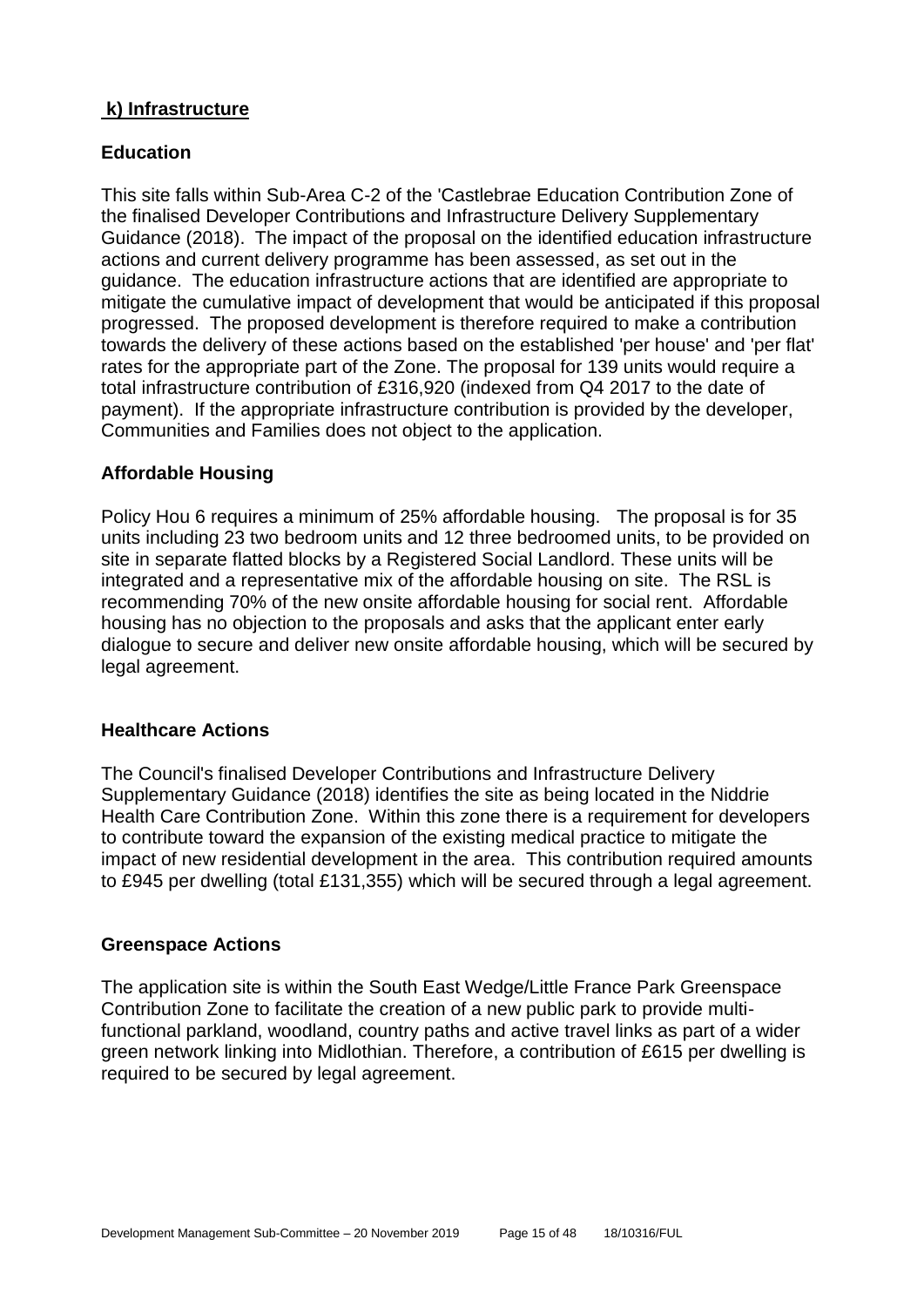#### **o) Material representations**

#### **Objection**

- Drainage may be affected to neighbouring properties who currently use septic tank. Connection to mains network could be an alternative and if agreed would result in the withdrawal of this objection - addressed in section 3.3 (g);
- − Car parking dominates on a greenfield site and should be replaced by higher density housing would could be more affordable - addressed in section 3.3 (c);
- − Cycle parking on hanging racks is not acceptable, not easy to use and unsuitable for electric bikes - - addressed in section 3.3 (e);
- − Public transport is lacking and not connected addressed in section 3.3(e);
- − air quality would be affected as proposal would not reduce car use addressed in section 3.3(j);

#### **Neutral Comment**

The connection between the Wisp and Millerhill necessitates cars waiting to turn into the access for the development and a small roundabout would allow more convenient movement of traffic in this location - addressed in section 3.3(e).

It is recommended that this application be Granted subject to the details below.

#### **3.4 Conditions/reasons/informatives Conditions:-**

- 1. A detailed specification, including trade names where appropriate, of all the proposed external materials shall be submitted to and approved in writing by the Planning Authority before work is commenced on site; Note: samples of the materials may be required.
- 2. A fully detailed landscape plan, including details of all hard and soft surface and boundary treatments and SUDS landscaping and all planting, shall be submitted to and approved in writing by the Planning Authority before work is commenced on site.
- 3. The approved landscaping scheme shall be fully implemented within six months the completion of the development.
- 4. Prior to the commencement of works on site, the developer must submit a maintenance schedule for the SUDS infrastructure for the approval of the Planning Authority. The schedule will thereafter be implemented and maintained as per the approved schedule.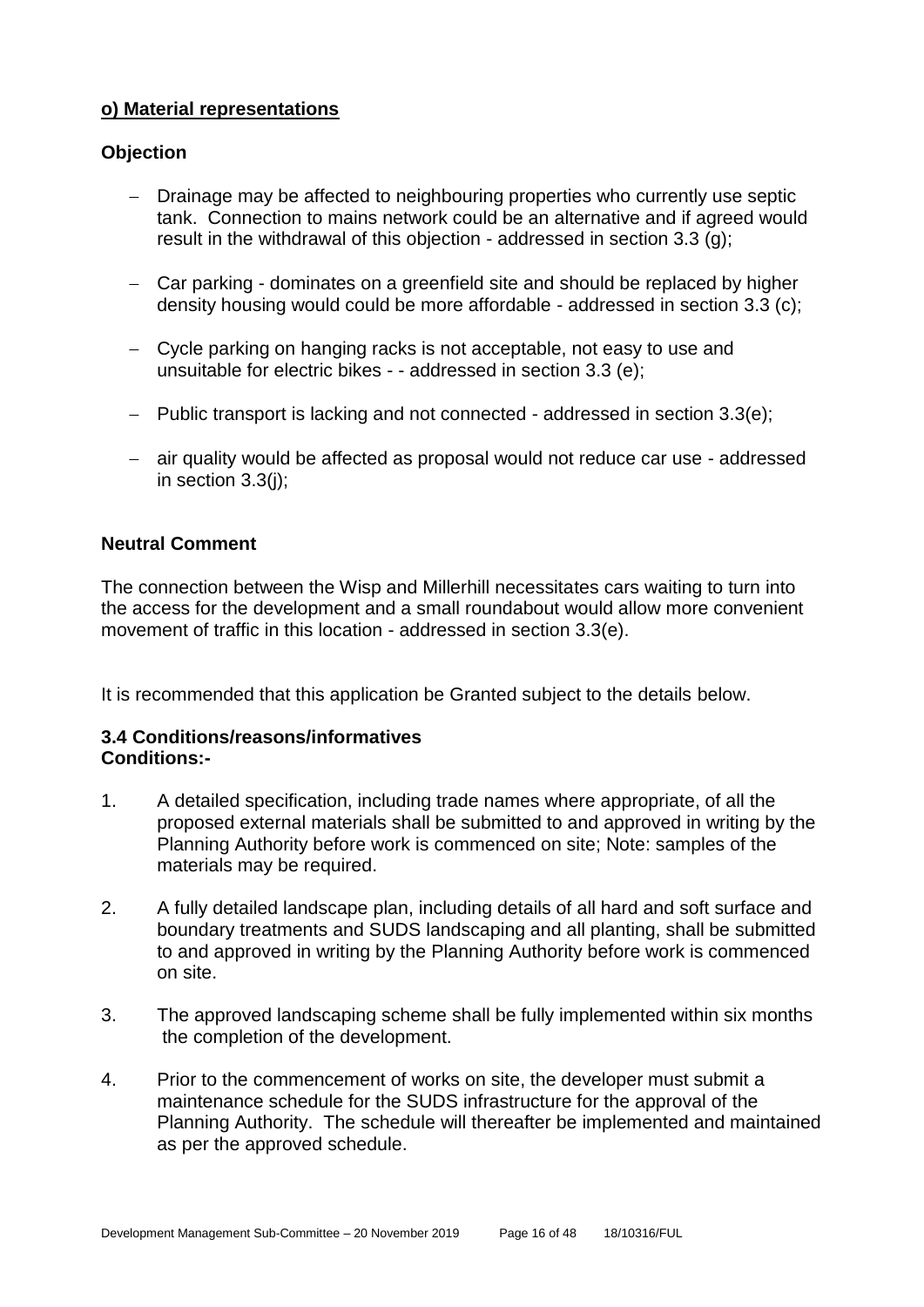- 5. No development shall take place until a scheme for protecting the residential development hereby approved from the building yard and traffic noise is submitted to and approved in writing by the Planning Authority. Such scheme is to include the following noise protection measures as defined in the Waterman 'Noise and Vibration Assessment' report dated January 2019: (1) double-glazing units providing a minimum sound reduction index of >27dbl shall be installed for all living room and bedroom windows on the east facing facades and fitted with an acoustically attenuating trickle ventilator; and (2) no windows overlooking the timber yard serving habitable rooms shall be openable. The approved scheme shall be fully implemented prior to the occupation of the development.
- 6. Prior to the commencement of development, a site-specific Construction Environmental Management Plan (CEMP) should be produced and adhered to during the construction phase of the proposed development including: (a) Briefing of all contractors in relation to any on-site ecological requirements for the time of year and area of work including the use of 'toolbox talks'. This would include emergency procedures and a briefing regarding exclusion zones and practices around the works areas, with clearly demarcated exclusion zones marked as appropriate;

(b) Measures should be employed to prevent or mitigate potential impacts on the following ecological receptors:

- − Magdalene Burn (would act as a vector for downstream migration of sedimentary and chemical pollution); and
- − Nationally protected species (i.e. bats, reptiles and breeding birds); (c) Prior to the commencement of works a comprehensive Tree Protection Plan should be produced to clearly define tree root protection zones including specifications for robust high visibility fencing to protect the trees (e.g. no entry areas for machinery). The fencing would be in place before works commence. Best practice measures following BS 5837 'Trees and Construction'11 would be implemented including no tracking within the drip-line of mature trees that would be retained, and removal of diseased and dying trees; and

(d) an invasive non-native species protocol shall be submitted to and approved by the local planning authority, detailing the containment, control and removal of Giant Hogweed (Heracleum mantegazzianum) on site. The measures shall be carried out strictly in accordance with the approved scheme.

7. Prior to the commencement of development, the following will be submitted and approved by the Coal Authority:

(a) The submission of a scheme of intrusive site investigations for approval, including gas monitoring;

(b) The undertaking of that scheme of intrusive site investigations;

(c) The submission of a report of findings arising from the intrusive site investigations;

(d) The submission of a layout plan which identifies an appropriate zone of influence for the off-site mine entry and the definition of a suitable 'no-build' zone;

(e) The submission of a scheme of remedial and mitigatory works for approval and

(f) The implementation of those remedial and mitigatory works.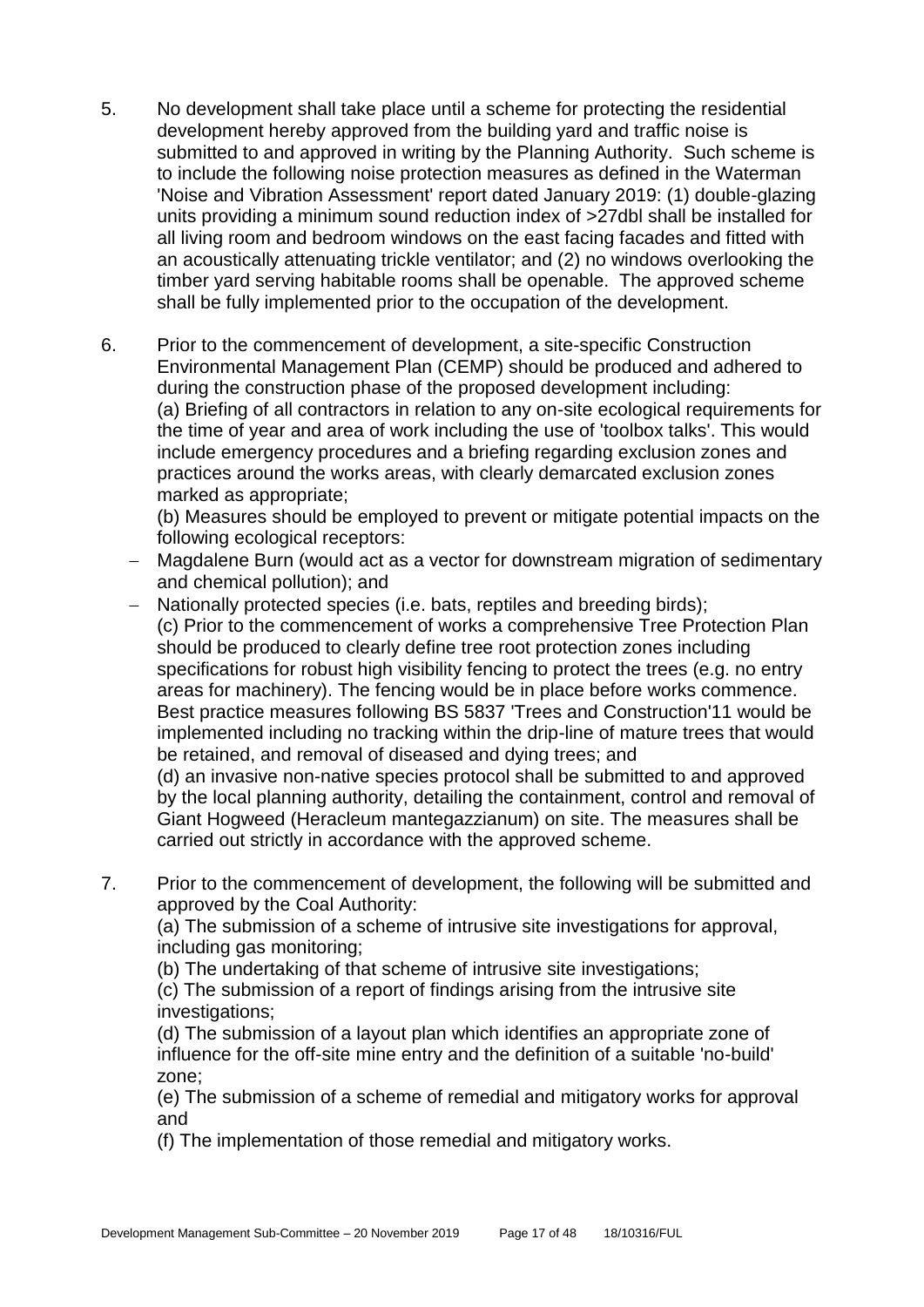- 8. No development shall take place until the applicant has secured the implementation of a programme of archaeological work (excavation, reporting and analysis, publication and public engagement) in accordance with a written scheme of investigation which has been submitted to and approved in writing by the Planning Authority.
- 9. Prior to the occupation of the flats facing the eastern boundary of the site, a scheme for protecting the proposed residential accommodation from illumination and/or glare from the floodlighting system within the adjacent timber yard shall be submitted and approved by the Council as Planning Authority.
- 10. i) Prior to the commencement of construction works on site:

a) A site survey (including intrusive investigation where necessary) must be carried out to establish, either that the level of risk posed to human health and the wider environment by contaminants in, on or under the land is acceptable, or that remedial and/or protective measures could be undertaken to bring the risks to an acceptable level in relation to the development; and

b) Where necessary, a detailed schedule of any required remedial and/or protective measures, including their programming, must be submitted to and approved in writing by the Planning Authority.

ii) Any required remedial and/or protective measures shall be implemented in accordance with the approved schedule and documentary evidence to certify those works shall be provided for the approval of the Planning Authority.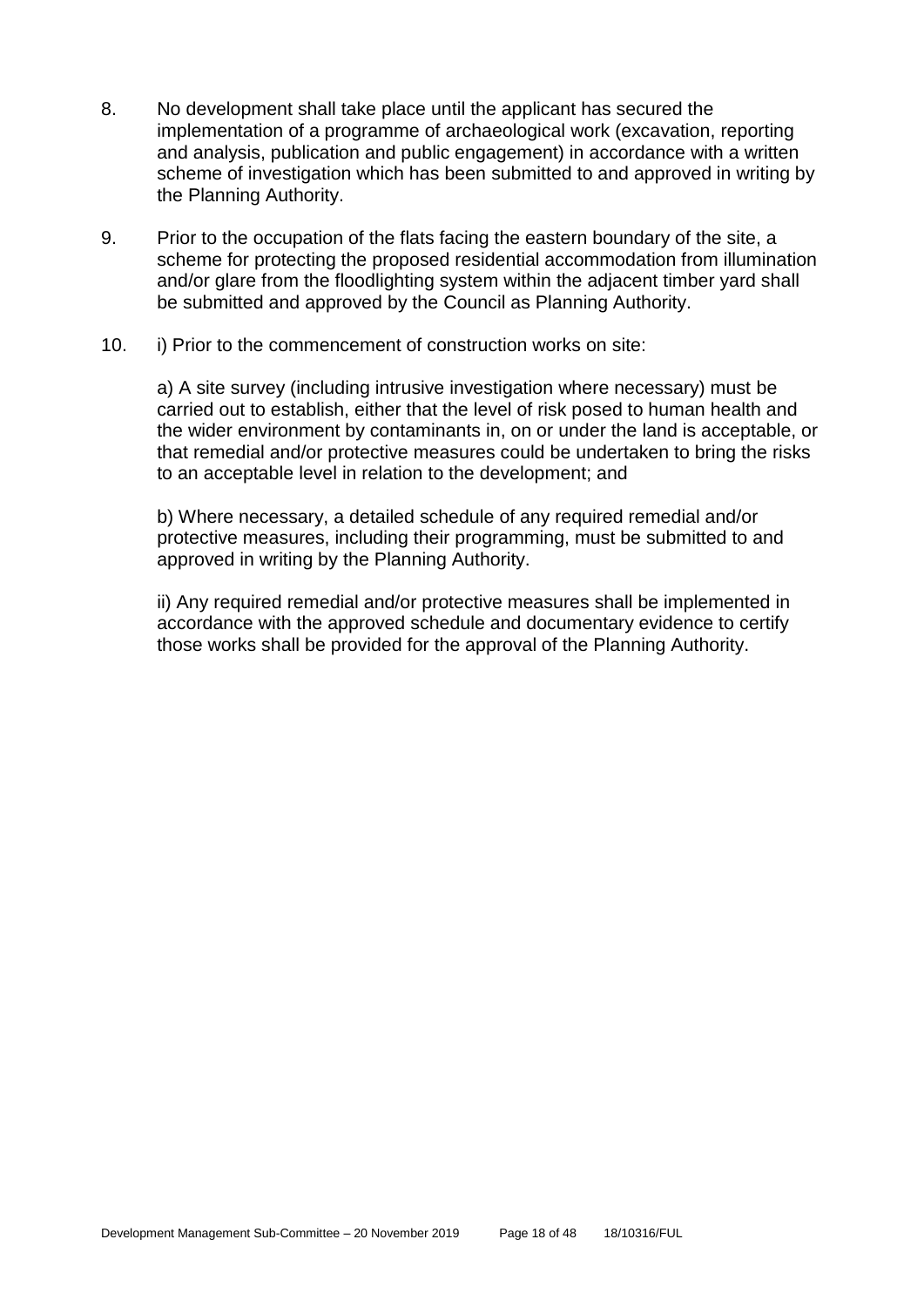#### **Reasons**:-

- 1. In order to enable the planning authority to consider this/these matter/s in detail.
- 2. In order to ensure that a high standard of landscaping is achieved, appropriate to the location of the site.
- 3. In order to ensure that a high standard of landscaping is achieved, appropriate to the location of the site.
- 4. To ensure the management and maintenance of the SUDS.
- 5. In order to enable the planning authority to consider these matters in detail and ensure noise reduction measures are implemented for residents.
- 6. In order to enable the appropriate environmental mitigation measures to be implemented.
- 7. In order to enable the planning authority to consider these matters in detail.
- 8. In order to enable the planning authority to consider these matters in detail.
- 9. In order to safeguard residential amenity.
- 10. In order to enable the planning authority to consider these matters in detail.

#### **Informatives**

It should be noted that:

- 1. Consent shall not be issued until a suitable legal agreement relating to education, healthcare, affordable housing and transport has been concluded and signed. The legal agreement shall include the following:
- 1. Education A financial contribution of £2,280 per unit, is required to Communities and Families to alleviate accommodation pressures in the local area as identified by the LDP Action Programme and associated Supplementary Planning Guidance.
- 2. Healthcare A financial contribution of £945 per unit, is required to Edinburgh Health and Social Care Partnership with NHS Lothian to alleviate accommodation pressures in the local area as identified by the LDP Action Programme and associated Supplementary Planning Guidance.
- 3. Affordable Housing 25% of the total number of residential units shall be developed for affordable housing provision.
- 4. Transport A contribution towards a car club vehicle for the development (anticipated costs are £1,500 per order, plus £5,500 per car.) The sum of £2000 to progress the necessary traffic orders.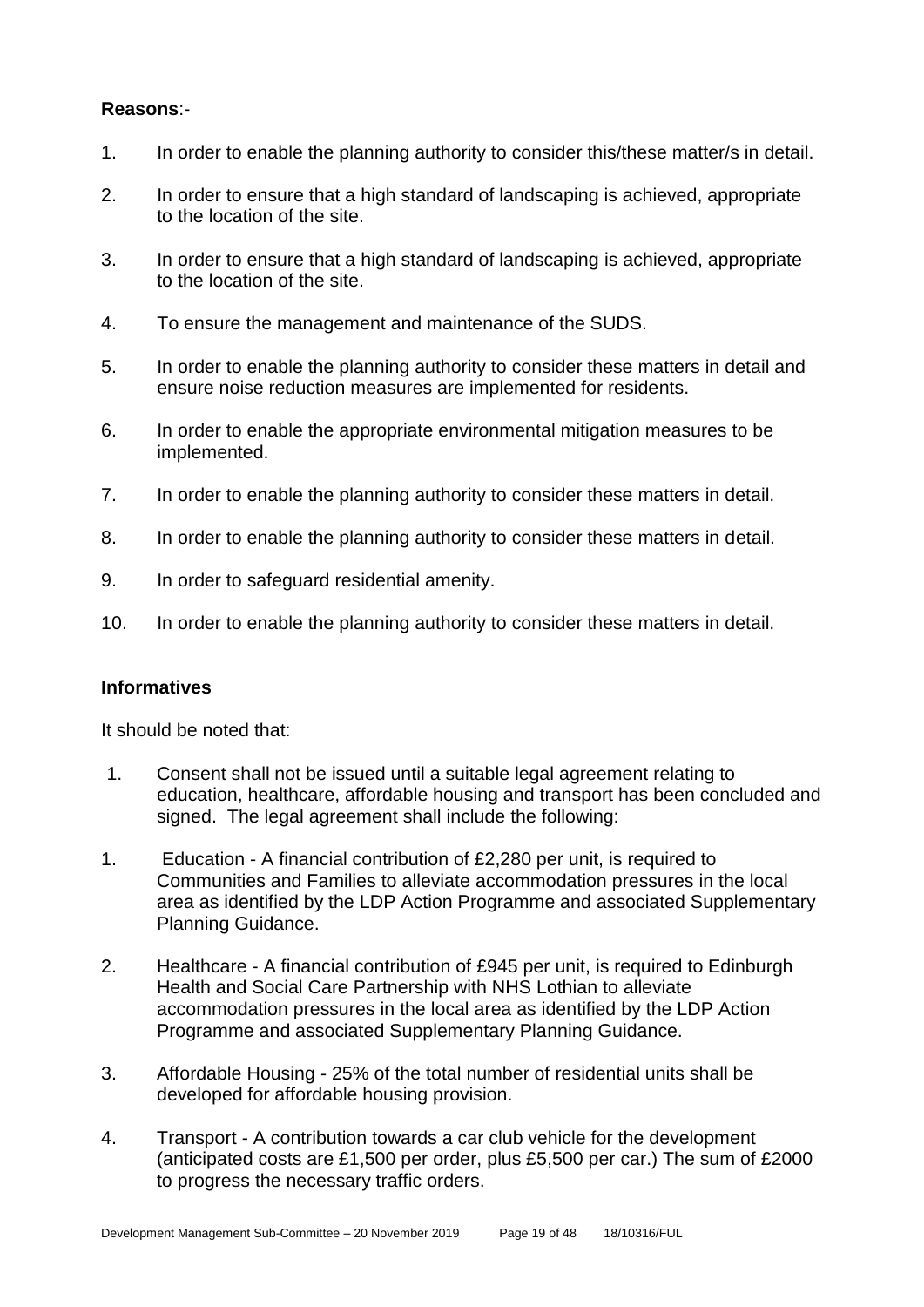- a. The provision of a suitable cycle and pedestrian bridge as set out in the approved drawings, prior to the certificate of temporary occupation of the 69th residential unit or notice of acceptance of the completion certificate of the 69th residential unit whichever is the sooner.
- 5. Greenspace A contribution towards the South East Wedge/Little France Greenspace Contribution Zone of £615 per dwelling to facilitate the creation of a new public park and active travel links.

The legal agreement should be concluded within 6 months of the date of this notice. If not concluded within that 6 month period, a report will be put to committee with a likely recommendation that the application be refused.

- 2. The development hereby permitted shall be commenced no later than the expiration of three years from the date of this consent.
- 3. No development shall take place on the site until a 'Notice of Initiation of Development' has been submitted to the Council stating the intended date on which the development is to commence. Failure to do so constitutes a breach of planning control, under Section 123(1) of the Town and Country Planning (Scotland) Act 1997.
- 4. As soon as practicable upon the completion of the development of the site, as authorised in the associated grant of permission, a 'Notice of Completion of Development' must be given, in writing to the Council.
- 5. Clearance of vegetation from the proposed construction area has the potential to disturb nesting birds, therefore clearance should be carried out outside the bird nesting season March-August (inclusive). Should it be necessary to clear ground during the bird nesting season the land should be surveyed by a suitably qualified ecologist and declared clear of nesting birds before vegetation clearance starts.
- 6. In accordance with the Council's LTS Travplan3 policy, the applicant should consider developing a Travel Plan including provision of pedal cycles, public transport travel passes, a Welcome Pack, a high-quality map of the neighbourhood (showing cycling, walking and public transport routes to key local facilities) and timetables for local public transport.
- 7. Prior to the occupation of the development, at least 25 residential car parking spaces shall be served by 7Kw (32amp) Type 2 electric vehicle charging sockets, installed and operational in full. The cycle infrastructure and storage provision as submitted should also be implemented.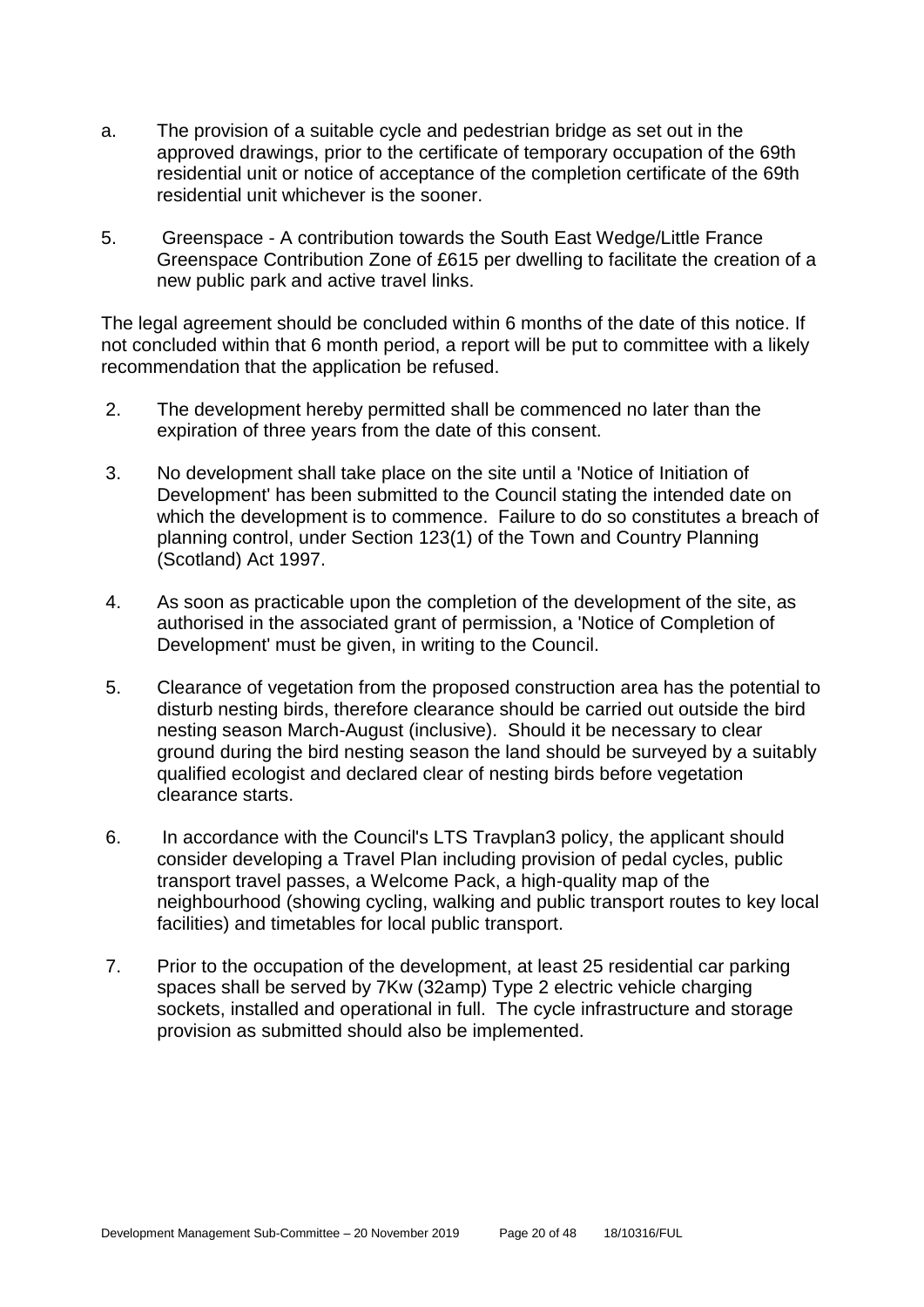# **Financial impact**

#### **4.1 The financial impact has been assessed as follows:**

The application is subject to a legal agreement for developer contributions.

# **Risk, Policy, compliance and governance impact**

**5.1** Provided planning applications are determined in accordance with statutory legislation, the level of risk is low.

# **Equalities impact**

#### **6.1 The equalities impact has been assessed as follows:**

The application has been considered and has no impact in terms of equalities or human rights.

# **Sustainability impact**

#### **7.1 The sustainability impact has been assessed as follows:**

This application meets the sustainability requirements of the Edinburgh Design Guidance.

#### **Consultation and engagement**

#### **8.1 Pre-Application Process**

Pre-application discussions took place on this application.

#### **8.2 Publicity summary of representations and Community Council comments**

The application was advertised on 8 January 2019. A total of three representations were received including comments from a ward councillor and Spokes.

An assessment of the representations can be found in the main report in the Assessment section.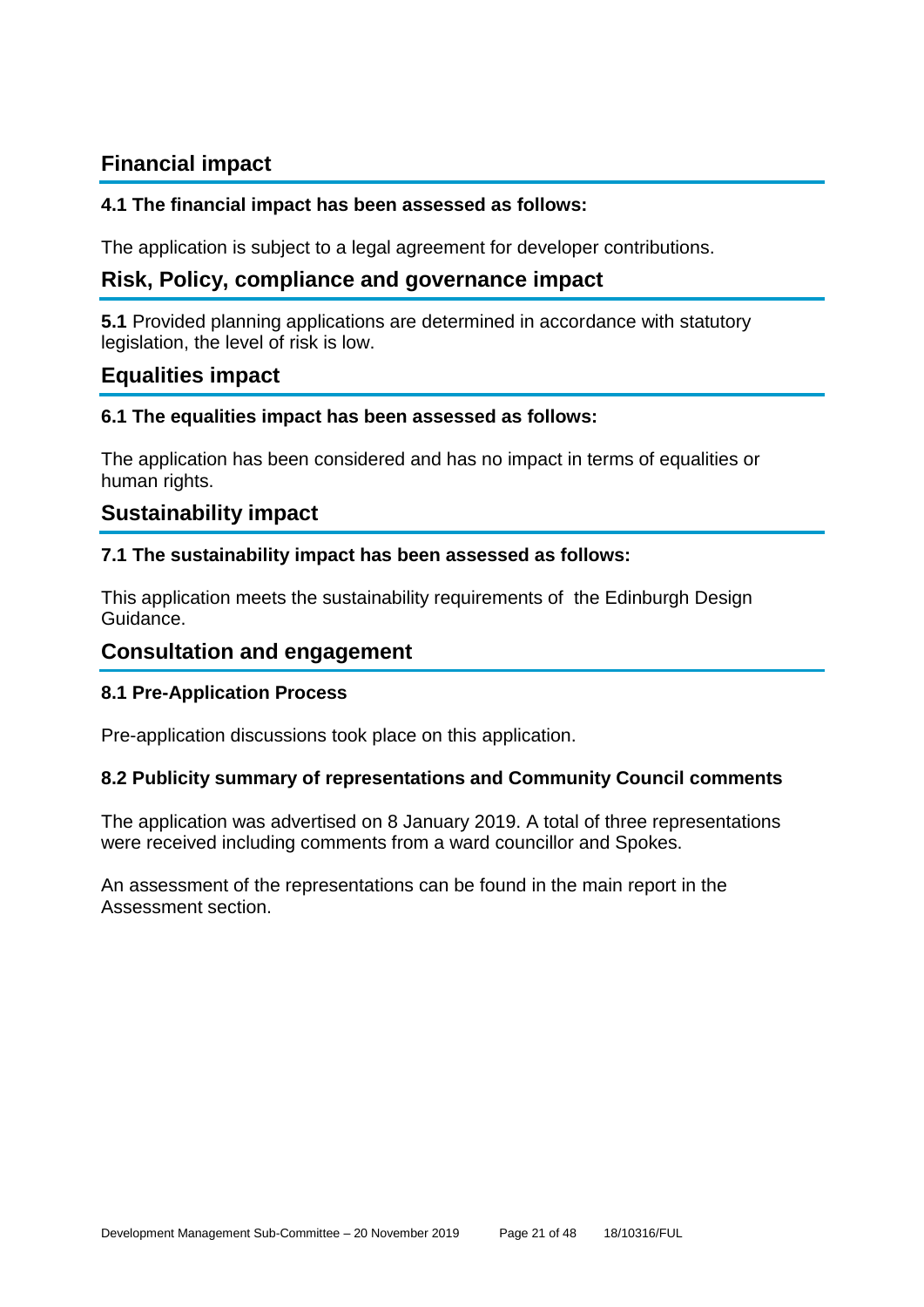# **Background reading/external references**

- To view details of the application go to
- [Planning and Building Standards online services](https://citydev-portal.edinburgh.gov.uk/idoxpa-web/search.do?action=simple&searchType=Application)
- [Planning guidelines](http://www.edinburgh.gov.uk/planningguidelines)
- [Conservation Area Character Appraisals](http://www.edinburgh.gov.uk/characterappraisals)
- [Edinburgh Local Development Plan](http://www.edinburgh.gov.uk/localdevelopmentplan)
- [Scottish Planning Policy](http://www.scotland.gov.uk/Topics/Built-Environment/planning/Policy)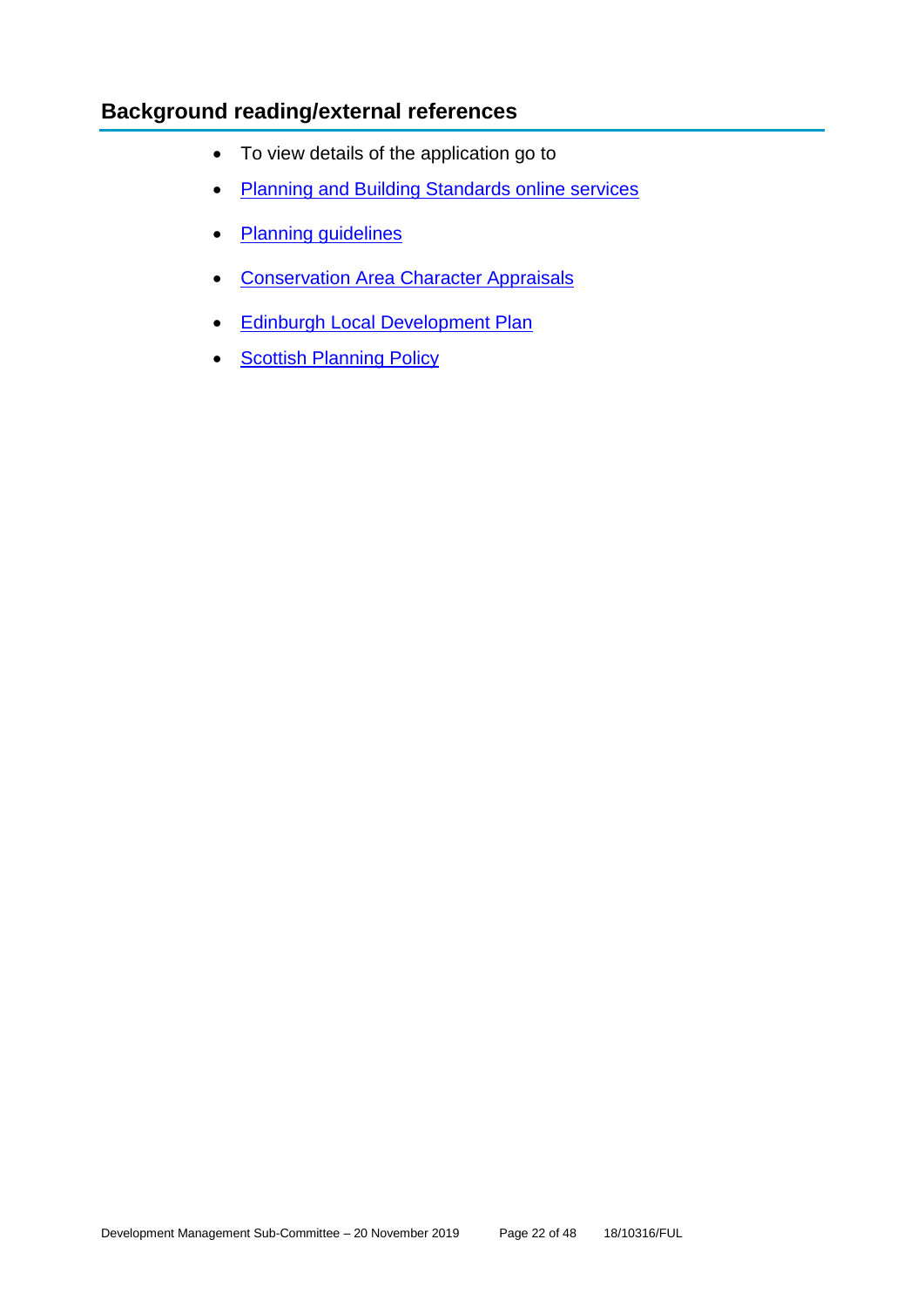| <b>Statutory Development</b><br><b>Plan Provision</b> | The site is designated as urban area in the Edinburgh<br>Local Development Plan.                                                                                                      |
|-------------------------------------------------------|---------------------------------------------------------------------------------------------------------------------------------------------------------------------------------------|
| Date registered                                       | 10 December 2018                                                                                                                                                                      |
| <b>Drawing numbers/Scheme</b>                         | 41B, 42A, 43A, 44A, 45B, 46A, 47A, 48A, 49A, 50, 51A.,<br>1, 2F, 3-5, 6B, 7A, 8A, 9, 10A, 11A, 12A, 13B, 14A, 15A,<br>16, 26, 29, 30, 31A, 33, 34B, 35A, 36A, 37A, 38A, 39A,<br>40A., |
|                                                       | Scheme 1                                                                                                                                                                              |

**David R. Leslie** Chief Planning Officer PLACE The City of Edinburgh Council

Contact: Catriona Reece-Heal, Senior Planning Officer E-mail:catriona.reece-heal@edinburgh.gov.uk Tel:0131 529 6123

# **Links - Policies**

#### **Relevant Policies:**

LDP Policy Del 1 (Developer Contributions and Infrastructure Delivery) identifies the circumstances in which developer contributions will be required.

LDP Policy Des 1 (Design Quality and Context) sets general criteria for assessing design quality and requires an overall design concept to be demonstrated.

LDP Policy Des 2 (Co-ordinated Development) establishes a presumption against proposals which might compromise the effect development of adjacent land or the wider area.

LDP Policy Des 3 (Development Design - Incorporating and Enhancing Existing and Potential Features) supports development where it is demonstrated that existing and potential features have been incorporated into the design.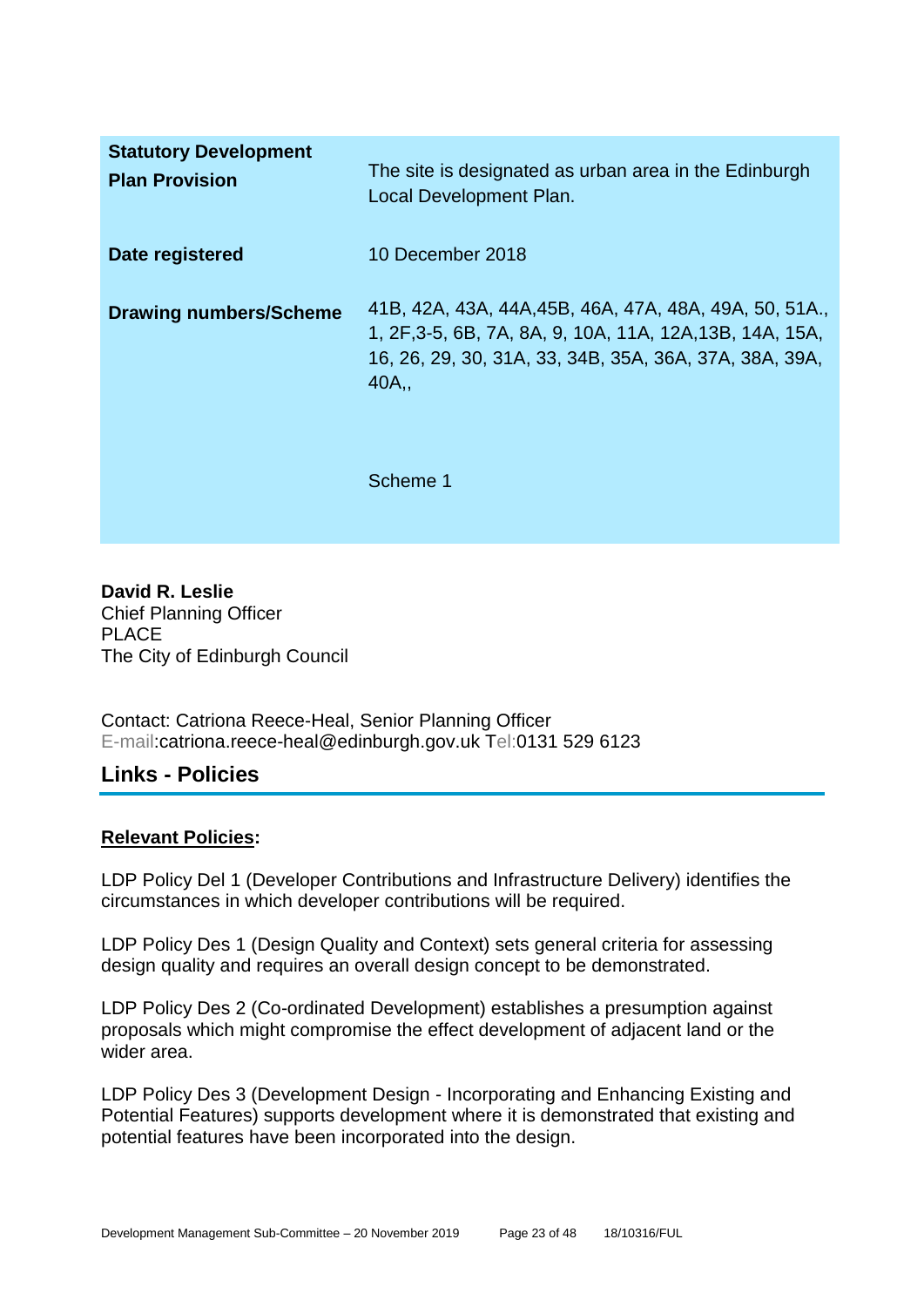LDP Policy Des 4 (Development Design - Impact on Setting) sets criteria for assessing the impact of development design against its setting.

LDP Policy Des 5 (Development Design - Amenity) sets criteria for assessing amenity.

LDP Policy Des 6 (Sustainable Buildings) sets criteria for assessing the sustainability of new development.

LDP Policy Des 7 (Layout design) sets criteria for assessing layout design.

LDP Policy Des 8 (Public Realm and Landscape Design) sets criteria for assessing public realm and landscape design.

LDP Policy Des 9 (Urban Edge Development) sets criteria for assessing development on sites at the Green Belt boundary.

LDP Policy Des 11 (Tall Buildings - Skyline and Key Views) sets out criteria for assessing proposals for tall buildings.

LDP Policy Env 8 (Protection of Important Remains) establishes a presumption against development that would adversely affect the site or setting of a Scheduled Ancient Monument or archaeological remains of national importance.

LDP Policy Env 9 (Development of Sites of Archaeological Significance) sets out the circumstances in which development affecting sites of known or suspected archaeological significance will be permitted.

LDP Policy Env 12 (Trees) sets out tree protection requirements for new development.

LDP Policy Env 16 (Species Protection) sets out species protection requirements for new development.

LDP Policy Env 20 (Open Space in New Development) sets out requirements for the provision of open space in new development.

LDP Policy Env 21 (Flood Protection) sets criteria for assessing the impact of development on flood protection.

LDP Policy Env 22 (Pollution and Air, Water and Soil Quality) sets criteria for assessing the impact of development on air, water and soil quality.

LDP Policy Hou 1 (Housing Development) sets criteria for assessing the principle of housing proposals.

LDP Policy Hou 2 (Housing Mix) requires provision of a mix of house types and sizes in new housing developments to meet a range of housing needs.

LDP Policy Hou 3 (Private Green Space in Housing Development) sets out the requirements for the provision of private green space in housing development.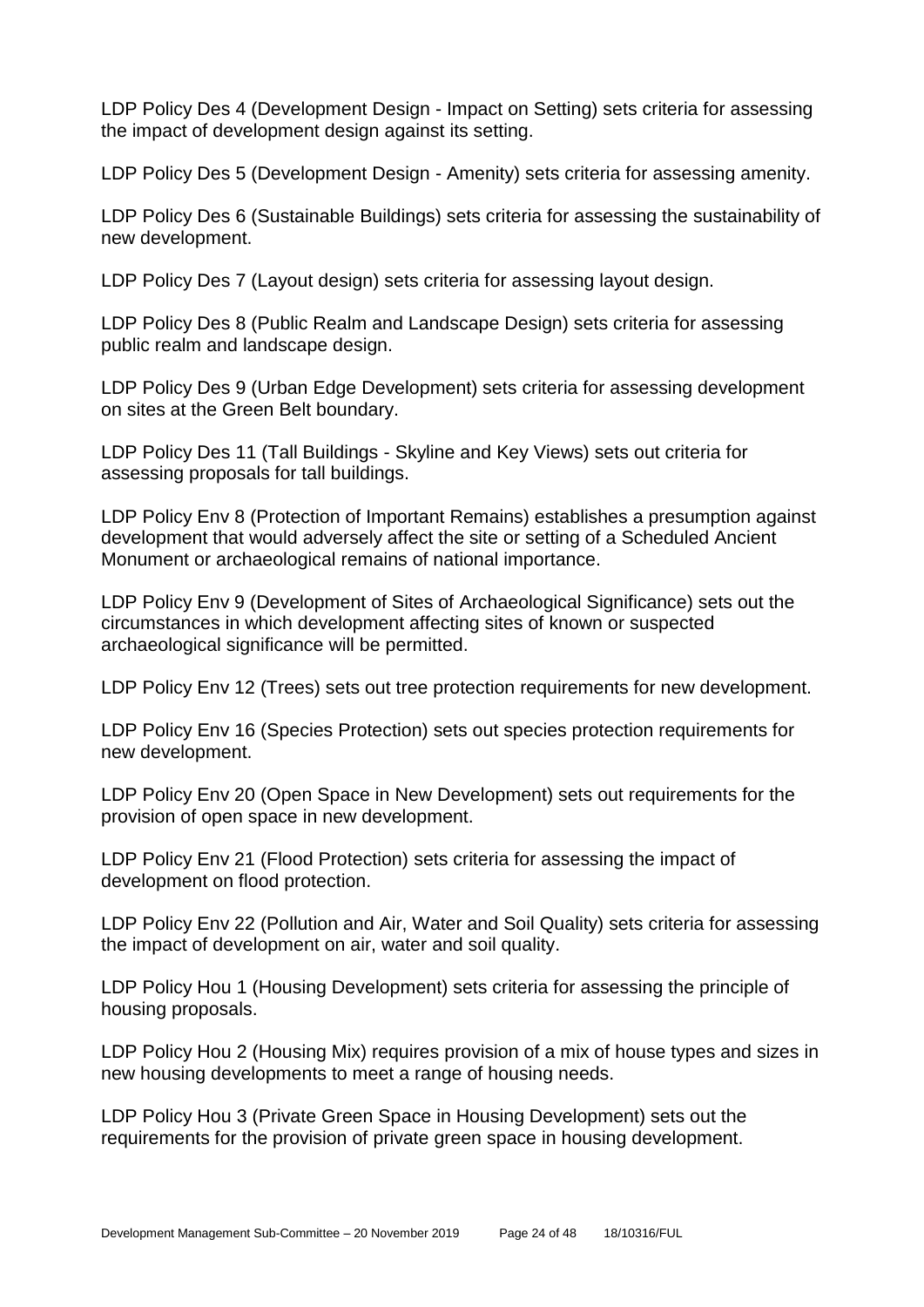LDP Policy Hou 4 (Housing Density) sets out the factors to be taken into account in assessing density levels in new development.

LDP Policy Hou 6 (Affordable Housing) requires 25% affordable housing provision in residential development of twelve or more units.

LDP Policy Tra 1 (Location of Major Travel Generating Development) supports major development in the City Centre and sets criteria for assessing major travel generating development elsewhere.

LDP Policy Tra 2 (Private Car Parking) requires private car parking provision to comply with the parking levels set out in Council guidance, and sets criteria for assessing lower provision.

LDP Policy Tra 3 (Private Cycle Parking) requires cycle parking provision in accordance with standards set out in Council guidance.

LDP Policy Tra 4 (Design of Off-Street Car and Cycle Parking) sets criteria for assessing design of off-street car and cycle parking.

LDP Policy Tra 8 (Provision of Transport Infrastructure) sets out requirements for assessment and mitigation of transport impacts of new development.

LDP Policy Tra 9 (Cycle and Footpath Network) prevents development which would prevent implementation of, prejudice or obstruct the current or potential cycle and footpath network.

#### **Relevant Non-Statutory Guidelines**

**Non-Statutory guidelines** Edinburgh Design Guidance supports development of the highest design quality and that integrates well with the existing city. It sets out the Council's expectations for the design of new development, including buildings, parking, streets and landscape, in Edinburgh.

**Non-statutory guidelines** - on affordable housing gives guidance on the situations where developers will be required to provide affordable housing.

Draft Developer Contributions and Infrastructure Delivery SG sets out the approach to infrastructure provision and improvements associated with development.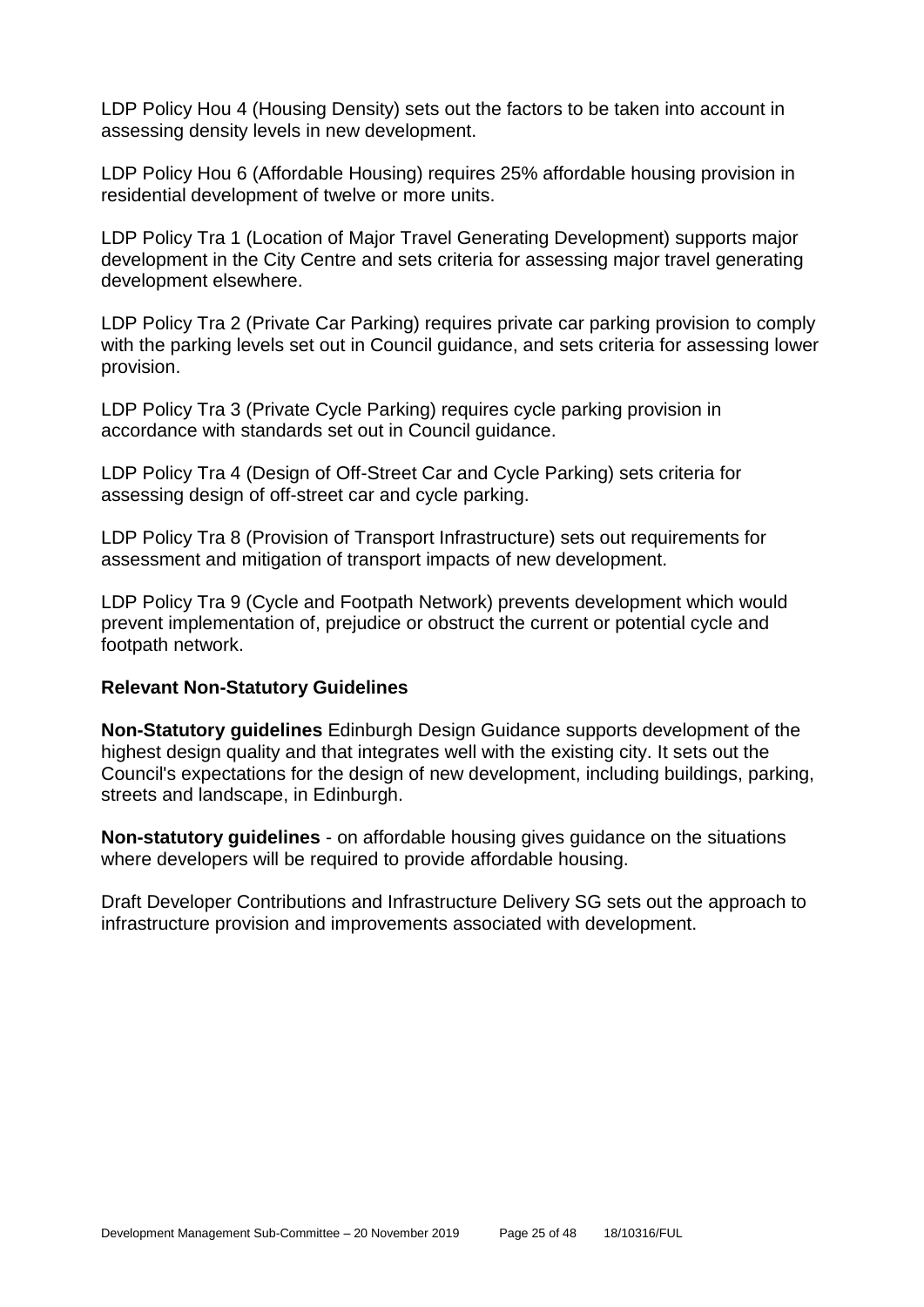# **Appendix 1**

**Application for Planning Permission 18/10316/FUL At Land 90 Metres West Of 20, The Wisp, Edinburgh Proposed residential development of 139 flats, open space and associated infrastructure (as amended).**

#### **Consultations**

#### **Midlothian Council 1 March 2019**

*Thank you for consulting Midlothian Council on the above application. Midlothian Council's comments on this application all relate to transport matters.* 

*The Transport Assessment (TA) for the current application does not appear to include Midlothian sites in its assessment of cumulative impact (based on paragraph 6.19 of the TA). Midlothian Council would wish to ensure that the adjoining Midlothian developments which form part of the south east wedge are included in a refreshed assessment. The Local Development Plan for Midlothian (adopted in November 2017) has allocated additional land in the Shawfair area at Cauldcoats (MLDP 2017 reference Hs0), Newton Farm (Hs1) and for economic development at Shawfair Park (Ec1). These are further to the original allocations in the Shawfair (2003) Local Plan. The Shawfair new community received planning permission in 2014. Development is underway at a number of sites in the locality, including at Shawfair and Danderhall.*

*Other recent applications have assessed the cumulative transport impacts on the Wisp, and its junction with the A7. The TA for CEC application 18/00508/AMC identified a requirement for improvement to the existing A7 Old Dalkeith Road/ The Wisp junction. CEC approved application 18/00508/AMC with a condition requiring upgrading to include MOVA control (or agreed alternative) together with carriageway widening and all additional measures shown on plan number TP430/SK/001.* 

*The TA for the previous application at this site (16/00216/PPP) assessed the A7 Old Dalkeith Road / The Wisp junction, and found that it would be over capacity in future design years without any traffic associated with the development, and that the addition of traffic from the application site would obviously effect the operation of the junction.* 

*Additional traffic flows are a concern to Midlothian Council, where a junction is predicted to be over capacity. In these circumstances further development will add to queue lengths and delay. The Transport Scotland guidance on transport assessment states that the significance of a traffic impact depends not only on the percentage increase in traffic but the available capacity. Midlothian Council notes the applicant's reference to Institute of Highways and Transportation guidelines, but considers it appropriate and reasonable to assess the other junctions in the locality of the application site, as was undertaken in the TA for the previous application.*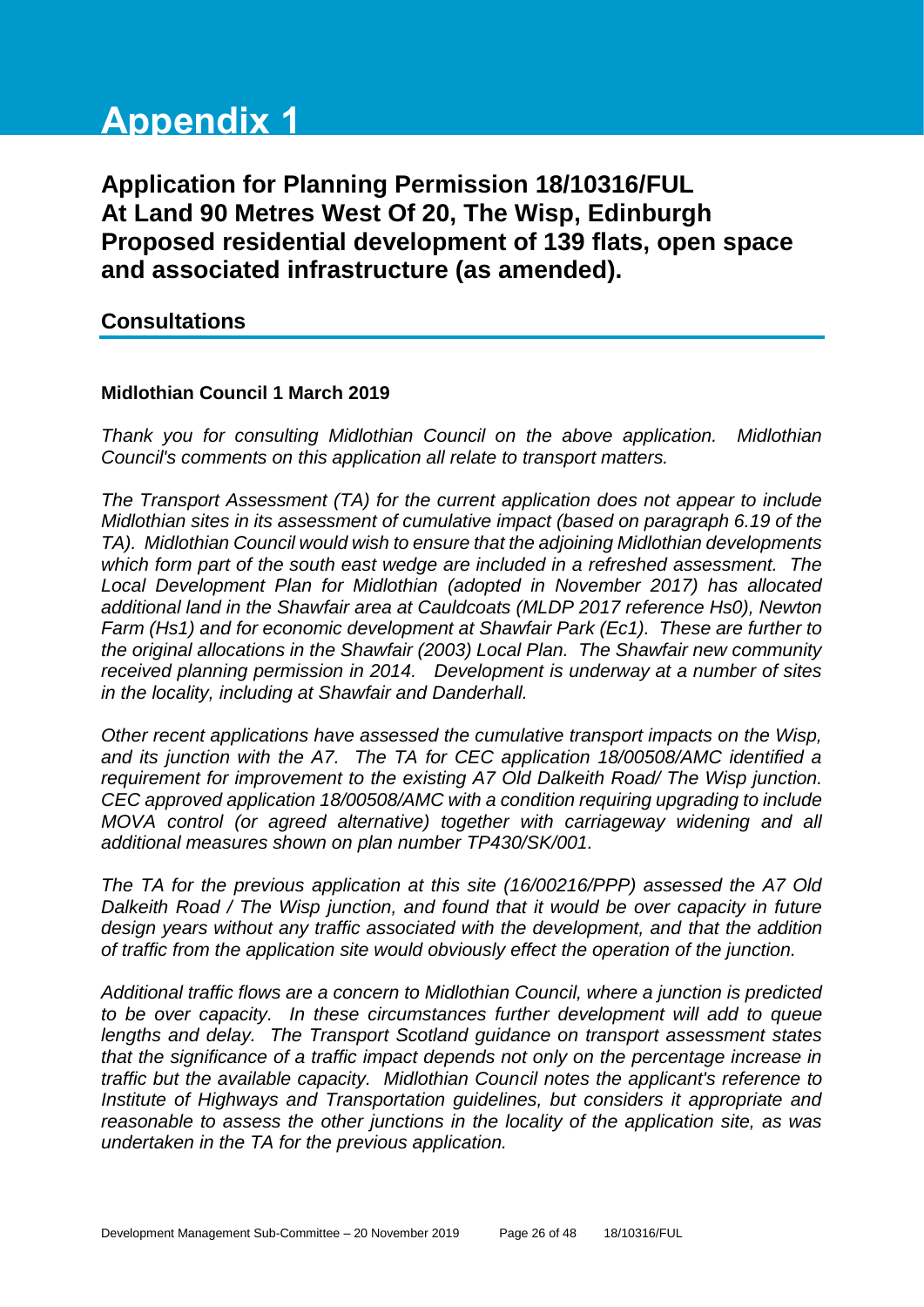*A TA that fully considers cumulative development in the locality and assesses traffic*  conditions at potentially over-capacity junctions may indicate a need for further *enhancements at the A7 Old Dalkeith Road/ The Wisp junction and other locations including the Millerhill Road/ The Wisp junction. Midlothian Council may wish to make additional comments if further iterations of the TA are submitted.*

*Midlothian Council seeks to ensure that the junctions in the locality of the site continue to operate efficiently with the scale of cumulative development expected to use them. Although subject to confirmation of cumulative impacts and identification of proposed mitigation measures through a refreshed TA, previous assessments indicate that the A7 Old Dalkeith Road/ The Wisp junction will be over-capacity.* 

*Midlothian Council would recommend use of conditions to require completion of improvements at the A7 Old Dalkeith Road/ The Wisp junction prior to occupation of any dwellings. These should comprise physical improvements and junction control enhancements as identified in the consented application for the Edmonstone policies site.* 

#### **Scottish Water 27 December 2018**

*Scottish Water has no objection to this planning application; however, the applicant should be aware that this does not confirm that the proposed development can currently be serviced and would advise the following:*

*Water*

*There is currently sufficient capacity in the Glencorse Water Treatment Works. However, please note that further investigations may be required to be carried out once a formal application has been submitted to us.*

*Foul*

*There is currently sufficient capacity in the Edinburgh PFI Waste Water Treatment Works. However, please note that further investigations may be required to be carried out once a formal application has been submitted to us.*

*The applicant should be aware that we are unable to reserve capacity at our water and/or waste water treatment works for their proposed development. Once a formal connection application is submitted to Scottish Water after full planning permission has been granted, we will review the availability of capacity at that time and advise the applicant accordingly.*

#### *Infrastructure within boundary*

*According to our records, the development proposals impact on existing Scottish Water assets. The applicant must identify any potential conflicts with Scottish Water assets and contact our Asset Impact Team directly at service.relocation@scottishwater.co.uk. The applicant should be aware that any conflict with assets identified may be subject to restrictions on proximity of construction.*

#### *Surface Water*

*For reasons of sustainability and to protect our customers from potential future sewer flooding, Scottish Water will not normally accept any surface water connections into our combined sewer system.*

*There may be limited exceptional circumstances where we would allow such a connection for brownfield sites only, however this will require significant justification from*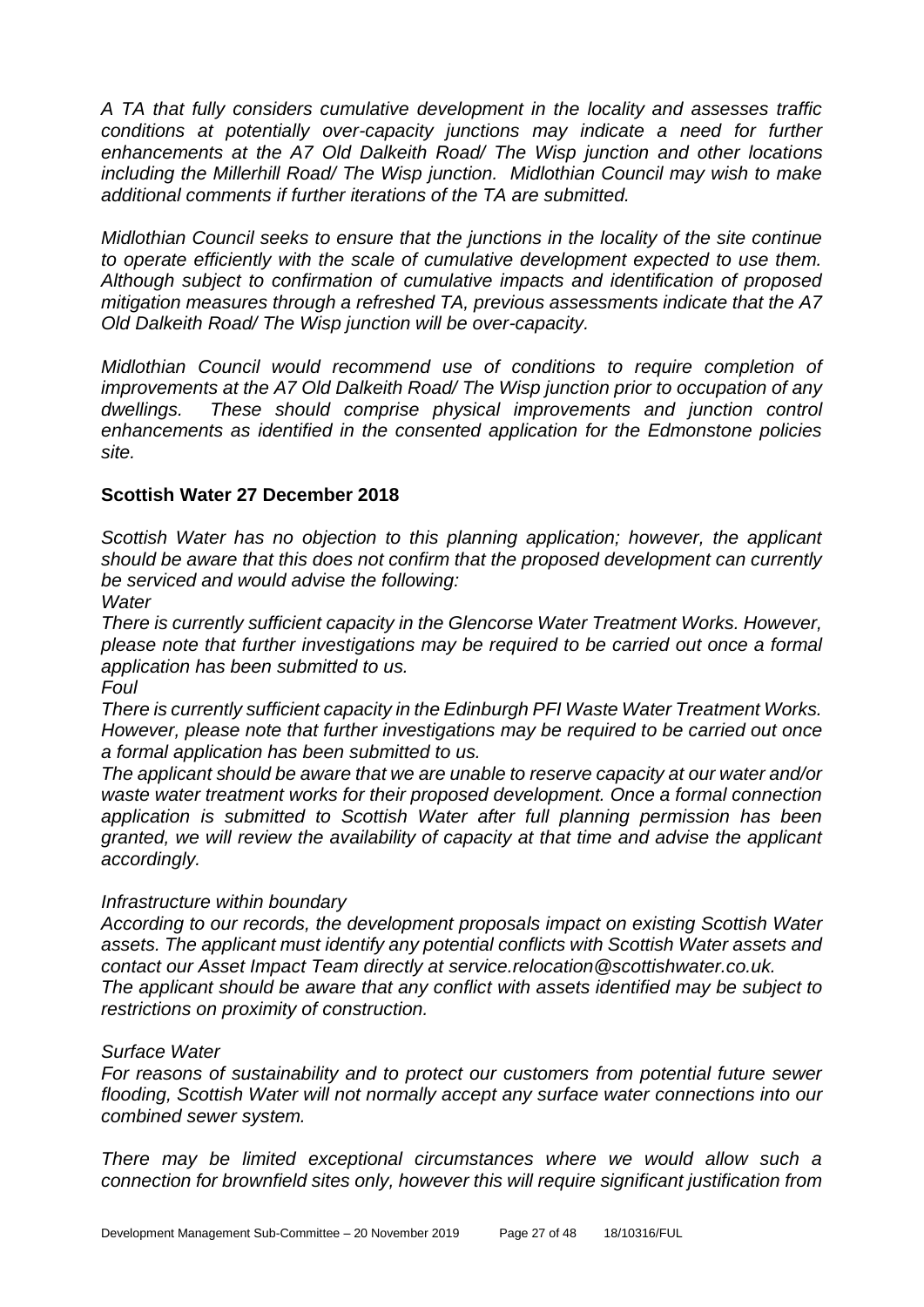*the customer taking account of various factors including legal, physical, and technical challenges.*

*In order to avoid costs and delays where a surface water discharge to our combined sewer system is anticipated, the developer should contact Scottish Water at the earliest opportunity with strong evidence to support the intended drainage plan prior to making a connection request. We will assess this evidence in a robust manner and provide a decision that reflects the best option from environmental and customer perspectives.*

*Scottish Water's current minimum level of service for water pressure is 1.0 bar or 10m head at the customer's boundary internal outlet. Any property which cannot be adequately serviced from the available pressure may require private pumping arrangements to be installed, subject to compliance with Water Byelaws. If the developer wishes to enquire about Scottish Water's procedure for checking the water pressure in the area then they should write to the Customer Connections department at the above address. If the connection to the public sewer and/or water main requires to be laid through land out-with public ownership, the developer must provide evidence of formal approval from the affected landowner(s) by way of a deed of servitude. Scottish Water may only vest new water or waste water infrastructure which is to be laid through land out with public ownership where a Deed of Servitude has been obtained in our favour by the developer.*

*The developer should also be aware that Scottish Water requires land title to the area of*  land where a pumping station and/or SUDS proposed to vest in Scottish Water is *constructed.*

*Please find all of our application forms on our website at the following link https://www.scottishwater.co.uk/business/connections/connecting-your-property/newdevelopment-process-and-applications-forms*

*10 or more domestic dwellings:*

*For developments of 10 or more domestic dwellings (or non-domestic equivalent) we require a Pre-Development Enquiry (PDE) Form to be submitted directly to Scottish Water prior to any formal Technical Application being submitted. This will allow us to fully appraise the proposals.*

*Where it is confirmed through the PDE process that mitigation works are necessary to support a development, the cost of these works is to be met by the developer, which Scottish Water can contribute towards through Reasonable Cost Contribution regulations.*

*Non Domestic/Commercial Property:*

*Since the introduction of the Water Services (Scotland) Act 2005 in April 2008 the water industry in Scotland has opened up to market competition for non-domestic customers. All Non-domestic Household customers now require a Licensed Provider to act on their behalf for new water and waste water connections. Further details can be obtained at www.scotlandontap.gov.uk*

*Trade Effluent Discharge from Non Dom Property:*

*Certain discharges from non-domestic premises may constitute a trade effluent in terms of the Sewerage (Scotland) Act 1968. Trade effluent arises from activities including; manufacturing, production and engineering; vehicle, plant and equipment washing, waste and leachate management. It covers both large and small premises, including activities such as car washing and launderettes. Activities not covered include hotels, caravan sites or restaurants.*

*If you are in any doubt as to whether or not the discharge from your premises is likely to be considered to be trade effluent, please contact us on 0800 778 0778 or email*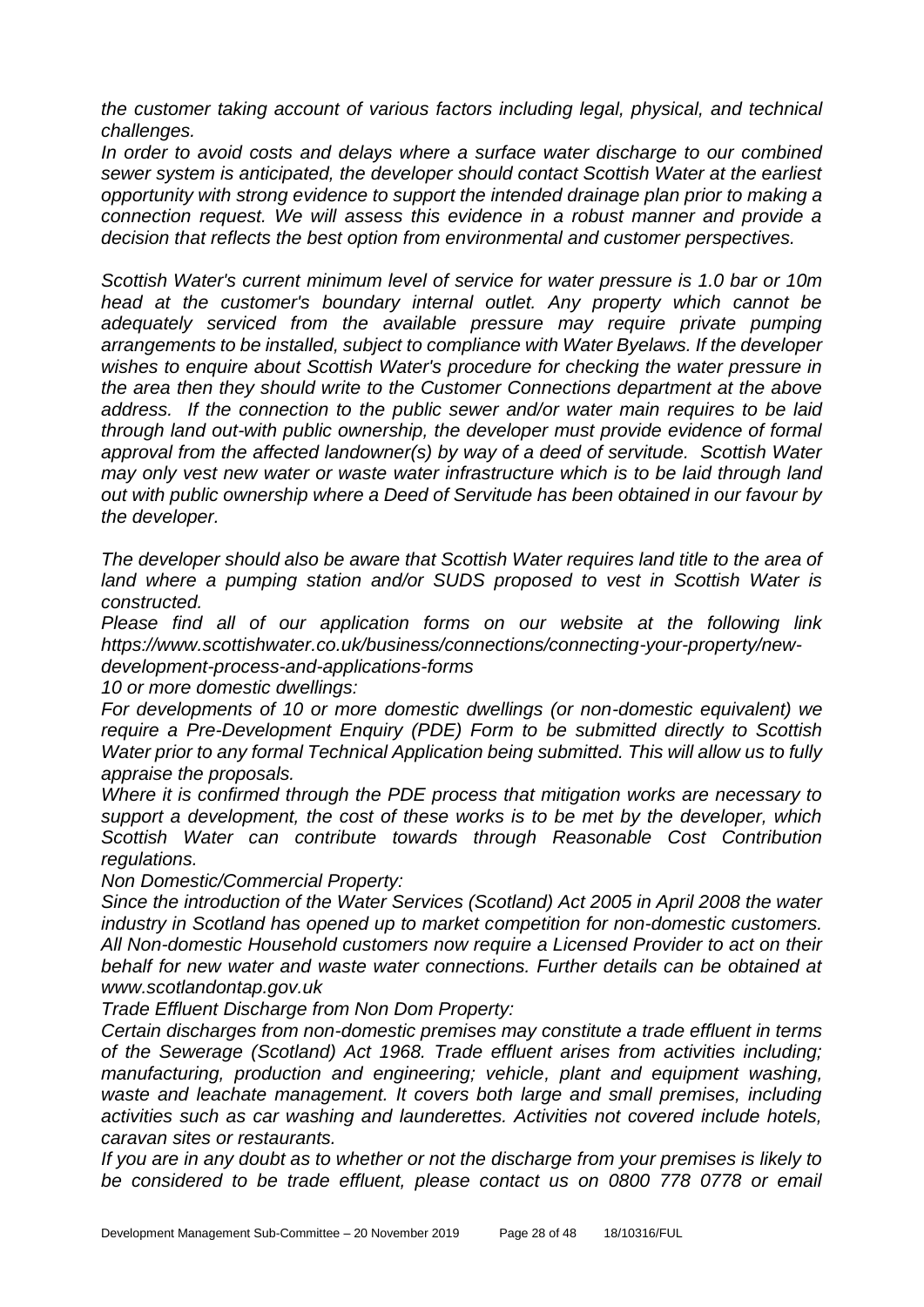*TEQ@scottishwater.co.uk using the subject "Is this Trade Effluent?". Discharges that are deemed to be trade effluent need to apply separately for permission to discharge to the sewerage system. The forms and application guidance notes can be found using the following link https://www.scottishwater.co.uk/business/our-services/compliance/tradeeffluent/trade-effluent-documents/trade-effluent-notice-form-h*

*Trade effluent must never be discharged into surface water drainage systems as these are solely for draining rainfall run off.*

*For food services establishments, Scottish Water recommends a suitably sized grease trap is fitted within the food preparation areas so the development complies with Standard 3.7 a) of the Building Standards Technical Handbook and for best management and housekeeping practices to be followed which prevent food waste, fat oil and grease from being disposed into sinks and drains.*

*The Waste (Scotland) Regulations which require all non-rural food businesses, producing more than 50kg of food waste per week, to segregate that waste for separate collection. The regulations also ban the use of food waste disposal units that dispose of food waste to the public sewer. Further information can be found at www.resourceefficientscotland.com*

#### **Environmental Protection 27 January 2019**

*The applicant proposed developing 139 residential flats with supporting parking. Environmental Protection has previously commented on a Planning Permission in Principal (PPP) application (16/00216/PPP) for up to 150 new dwellings and associated external amenity on this site.* 

*The site is bordered to the east by an area of rough open land. There are residential properties located approximately 75m to the east and approximately 10m to the south and south-east. A timber yard (Thistle Timber) is located at the eastern site boundary, (which has recently extended nearer to the proposed development site) a garage is located approximately 50m to the east, and a mini-bus depot approximately 10m to the south of the site. Land approximately 50m south of the site is under development as a new residential estate. To the north of the site is a strip of woodland.* 

*Environmental Protection had raised serious concerns regarding the suitability of this site being developed out for residential use at the PPP stage. Noise impacts from the extended timber yard was/is a cause for concern. The timber yard had recently gained planning permission to extend their operations on condition that they erect an acoustic barrier. There are no conditions restricting the hours of use in the timber yard and most of the extension works including acoustic barrier have been completed.*

*The applicant had submitted a supporting noise impact assessment at the PPP, which had assessed the possible transport and timber yard noise impacts.* 

*The applicants noise impact assessment has modelled that noise levels identified across the site will require acoustic attenuation measures in order to reduce the exposure of future residential occupants to the potentially harmful effects of road traffic noise in particular, those in immediate proximity of the southern and eastern site boundaries. Environmental Protection had stated that if the PPP was consented then a further detailed noise impact assessment would be required to further assess this and provide*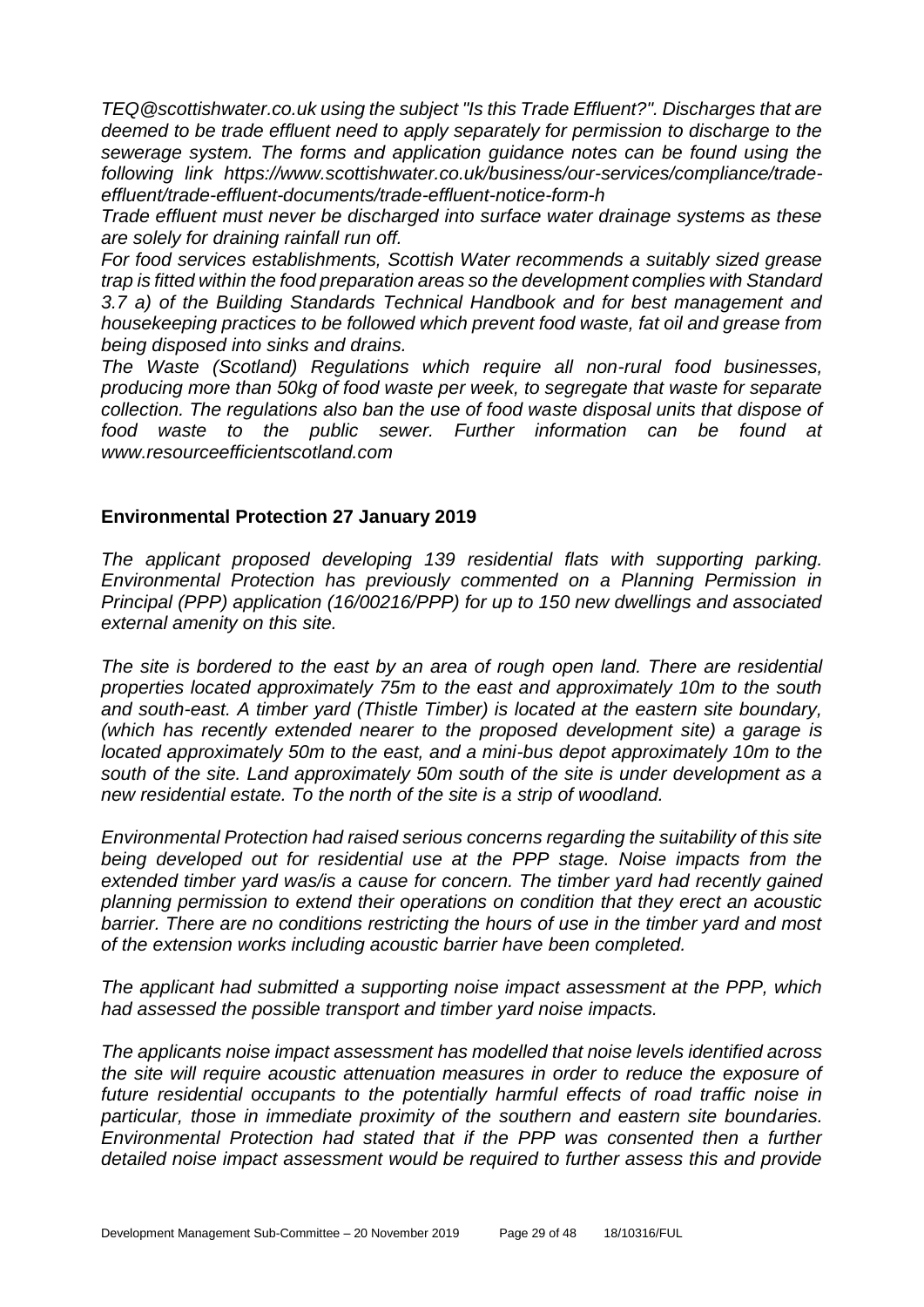*detailed information on mitigation measures. This full detailed application now being considered has re-submitted the old PPP noise impact assessment.* 

*It is not possible to support a detailed planning application with this level of information. Environmental Protection would need an up-to-date noise impact assessment based on a BS4142 assessment and ensuring that BS8233 levels were met as well as ensuring outdoor amenity areas comply with the WHO Community Guideline Noise levels (50dB Laeq t). When submitting a BS4142 assessment it should be noted that all information must be provided as per part 12 of the standard. This will enable Environmental Protection to replicate the noise survey.* 

*The applicant was previously advised during the PPP application that the Thistle Timber Yard adjacent the proposed development site had begun an extension to their site when the noise survey was being conducted. Due to this, it is possible that elevated noise levels were incurred during the PPP noise survey. As such the impact of the Thistle Timber Yard had been assessed based on previous survey data and information provided in various documents submitted to City of Edinburgh Council relating to the extension. This did raise doubts on the validity of the noise impact assessment and it was highlighted that a further noise impact assessment would be required and there may be parts of the site that may not be possible to develop, for example there shall not be units developed that would have a direct line of site into the Timber Yard. It appears that a number of units will have a direct line of site onto the timber yard with many bedrooms and living rooms also being affected. Residential units are proposed right along the boundary of the site nearest the timber yard. It was specifically recommended during the PPP stage that this should be avoided.* 

*The applicants submitted noise impact assessment during the PPP application did identify possible noise mitigation measures. Environmental and building design noise control methods had been suggested for protecting outdoor living areas and the internal noise environment of noise-sensitive premises built in areas with high noise exposure. This has not happened for this detailed planning application.* 

*Again, at the PPP stage it was stated that a detailed planning application will require an updated noise impact assessment which would need to consider external noise levels, the proposed residential dwellings will also be required to meet the internal noise criteria set out in British Standard 8233:2014 within living rooms and bedrooms during daytime hours and in bedrooms during the night-time period. As such, further consideration of detailed façade/layout design of the units would be required at the detailed design stage. This has not happened as the old out of date noise impact assessment has been submitted.* 

*According to the PPP noise impact assessment the prevailing daytime noise levels indicate that residencies will require a passive attenuated ventilation strategy in combination with appropriate glazing package. In this instance a standard thermal double-glazing unit providing a minimum sound reduction index of \_\$427 dB Rw+Ctr fitted with an acoustically attenuating trickle ventilator may be appropriate to provide adequate level of protection from external noise intrusion from transport sources only. It was highlighted that Environmental Protection only accept a closed window standard for transport noise. All other noise sources must meet the internal noise levels with an open window assessment (including façade corrections). The applicants PPP noise impact assessment also advised that external noise can be further reduced through careful*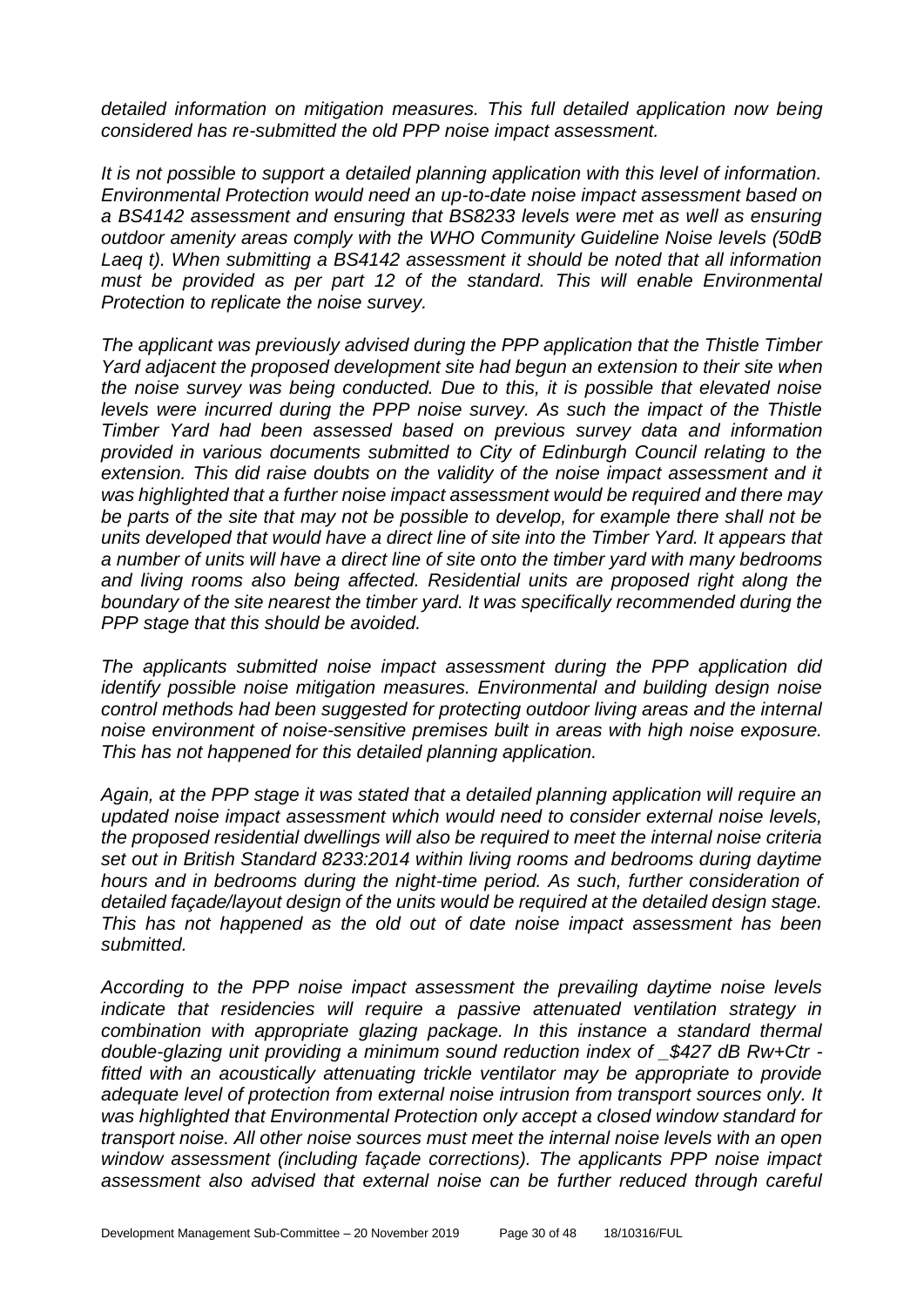*consideration to internal room layout (i.e. orientating bedrooms away from the noise sources), maximise screening from site layout and intervening buildings, and maximise distance by setting-back the build-line from the Timber Yard and The Wisp. The timber yard has consent subject to the erection of an acoustic barrier. Environmental Protection specifically stated during the PPP stage that there shall be no line of site between any proposed residential development into the Timber Yard. This was to be demonstrated when the detailed plans are submitted in the form of a noise impact assessment. None of this has been done and as stated above the plans show residential units located right on the boundary with the timber yard with a direct line of site into the yard. If developed out Environmental Health would likely receive noise complaints from future tenants due to noise from the timber yard.* 

*The timber yard has erected the 4m acoustic barrier however the proposed development site currently slopes upwards from the timber yard therefore there is a line of sight onto the site from relativity proximity to the erected acoustic barrier. This includes the tops of the newly installed roller shutters in the new building erected in the timber yard and the tops of racking used to store material. The extension of the timber yard is mostly completed but it's possible that operations in the yard could be adjusted so that more noise may creating operations could occur closer to the proposed development site. The operational hours in the mornings could be extended to enable deliveries of materials to be processed before the yard is opened for customers. There are no restrictions on the timber yard regarding hours of operation.* 

*Environmental Protection are satisfied that the helicopter noise impact assessments have been addressed and no further information will be required regarding this. This was the case at the PPP stage.* 

*Environmental Protection made it clear during the PPP stage that to provide suitable internal ambient residential amenity, acoustic control measures will need to be central in the design and layout of any residential development on this site. A suitable level of residential amenity will need to be provided for all future residents, it may not be possible to support residential units on all parts of the site specifically nearest the Timber Yard. It should be noted that Environmental Protection will need details of the required glazing, ventilation, buffer zones (where no residential units will be located) and barriers at the detailed phase. The applicant has not considered the noise impacts any further that was assessed during the PPP stage. The detailed planning proposal seem to have not considered acoustics and the future amenity issues of their future residents.* 

#### *Local Air Quality*

*Planning Advice Note (PAN) 51: Planning, Environmental Protection and Regulation 3 sets out the Scottish Executive's core policies and principles with respect to environmental aspects of land use planning, including air quality. PAN 51 states that air quality is capable of being a material planning consideration for the following situations where development is proposed inside or adjacent to an Air Quality Management Area (AQMA):* 

#### *o Large scale proposals.*

*o If they are to be occupied by sensitive groups such as the elderly or young children.*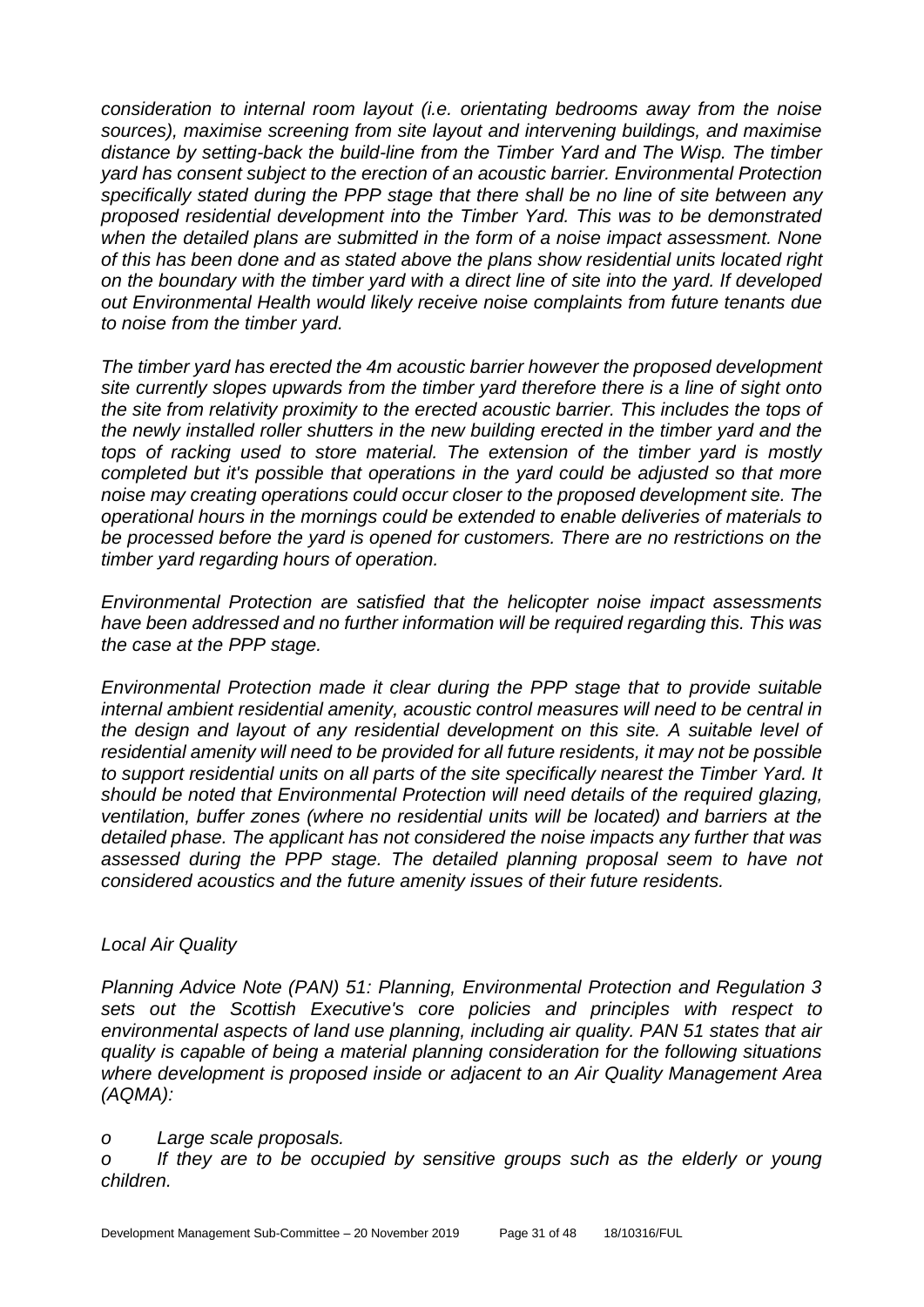*o If there is the potential for cumulative effects.* 

*The planning system has a role to play in the protection of air quality, by ensuring that development does not adversely affect air quality in AQMAs or, by cumulative impacts,*  lead to the creation of further AQMAs (areas where air quality standards are not being *met, and for which remedial measures should therefore be taken.* 

*AQMAs have been declared at five areas in Edinburgh - City Centre, St John's Road (Corstorphine), Great Junction Street (Leith) Glasgow Road (A8) at Ratho Station and Inverleith Row/Ferry Road. Poor air quality in the AQMAs is largely due to traffic congestion and the Council's Air Quality Action Plan contains measures to help reduce vehicle emissions in these areas. The Council monitors air quality in other locations and may require declaring further AQMAs where AQS are being exceeded., It is noted that a significant amount of development is already planned / committed in the area and additional development will further increase pressure on the local road network.* 

*Due to the size and density of the development Environmental Protection requested that the applicant assessed the potential impacts this proposed development may have on the local air quality taking into account any other developments in the area. It is noted that the air quality impact assessment was conducted in 2015 is now out of date. Environmental Protection has considered the assessment and do not accepts its findings as other nearby development sites have not been considered as committed development. This is due the fact that the assessment was conducted such a long time ago. As the applicant has shown a willingness to progress with other forms of local air quality mitigation measures and keep parking numbers to a minimum then Environmental Protection will not be requiring an update of the air quality impact assessment.*

*Reducing the need to travel and promoting the use of sustainable modes of transport are key principles as identified in the second Proposed Edinburgh Local Development Plan (LPD). The LDP also states growth of the city based on car dependency for travel would have serious consequences in terms of congestion and air quality. An improved transport system, based on sustainable alternatives to the car is therefore a high priority for the Council and continued investment in public transport, walking and cycling is a central tenet of the Council's revised Local Transport Strategy 2014-19.*

*The applicant is encouraged to keep car parking number to a minimum, support car club with electric charging, provide rapid electric vehicle charging throughout the development site, provide public transport incentives for residents, improve cycle/pedestrian facilities and links and contribute towards expanding the electric charging facilities at the nearby Park and Ride facilities.*

*Environmental Protection have raised concerns with the cumulative impacts developments especially large proposals on the green belt may have on local air quality. It is noted that this specific proposal is identified in the local development plan as suitable for development. However, local roads in the area are already congested during peak hours and a development of this size may exacerbate this.* 

*The proposal includes 139 car parking (100%) spaces and Environmental Protection recommended at the PPP stage that electric vehicle charging points should be incorporated into the car park. The applicant has confirmed ducting and supply with*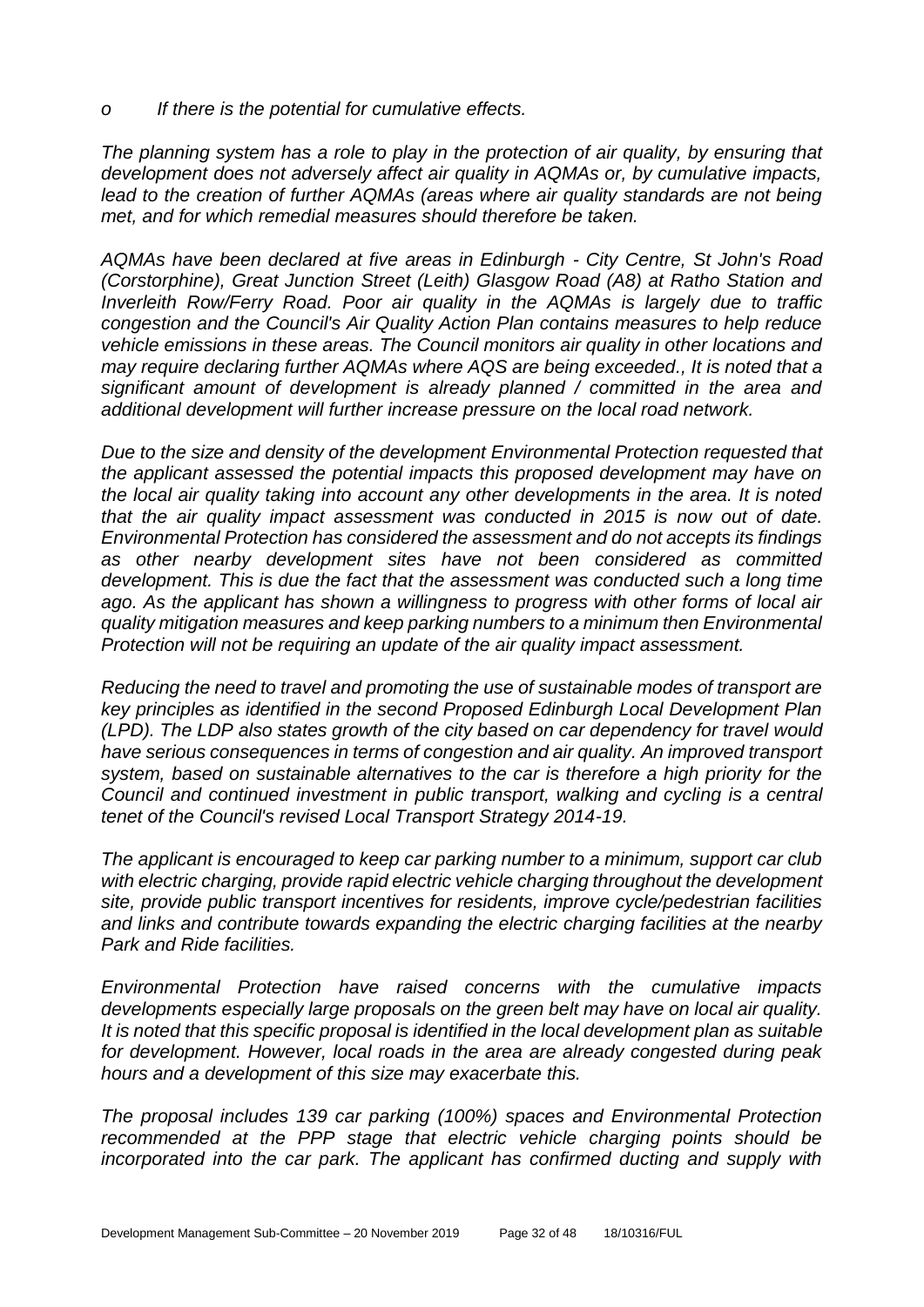*access covers will be formed to allow future installation of electric charging points to all spaced.*

*Environmental Protection are satisfied that the impacts of this proposed development on its own will be limited. The applicant must keep the numbers of car parking spaces to a minimum, commit to providing good cycle provisions, electric vehicle charging facilities and supported with an up to date travel pack. Environmental Protection supports the electric vehicle charging points being fully installed and operational prior to occupation serving 100% of the spaces. Environmental Protection would recommend that this is attached as a Planning Condition if consented.*

*Environmental Protection shall recommend an informative is attached to ensure that the impacts on local air quality are minimised during the construction phase if consented.*

#### *Floodlighting*

*Again, at the PPP stage it was highlighted to the applicant that there may be issues with*  light pollution. The Timber Yard has a number of high level security floodlighting. *Environmental Protection recommended that there may be parts of the development site that may not be suitable for residential use due to the impacts the floodlights may have on amenity. No assessment has been submitted, and the proposed development has placed residential units nearest to the floodlights.*

#### *Contaminated Land*

*The applicant has submitted a Ground Investigation Report which is currently being assessed by Environmental Protection. Until this has been completed Environmental Protection recommends that a condition is attached to ensure that contaminated land is fully addressed if the proposal is consented.* 

*Therefore, Environmental Protection recommend that the application is refused due to the lack of detailed supporting material and the layout of the proposed units being so close to the timber yard.* 

#### **Archaeology 14 January 2019**

*Further to your consultation request, I would like to make the following comments and recommendations in respect to this application for a proposed residential development of 139 flats, open space3 and associated infrastructure.*

*The woodland forming the northern boundary of the site was formerly the southern edge of the historic designed landscape surrounding Niddrie Marischal House. This house which was demolished in the 1960s' formed the centre of a significant medieval estate one of three in area along with Edmonstone and Craigmillar Castle. In addition, both archaeological and historic evidence indicated that the area was also at the centre of the Lothian mining industry from at least the 16th/17th centuries and possible even earlier.* 

*Accordingly, as part of the larger 2016 application (16/00216/PPP) the site was identified as occurring within an area of archaeological significance a condition (5) was attached requiring the undertaking of a programme of works. This work has yet to be undertaken*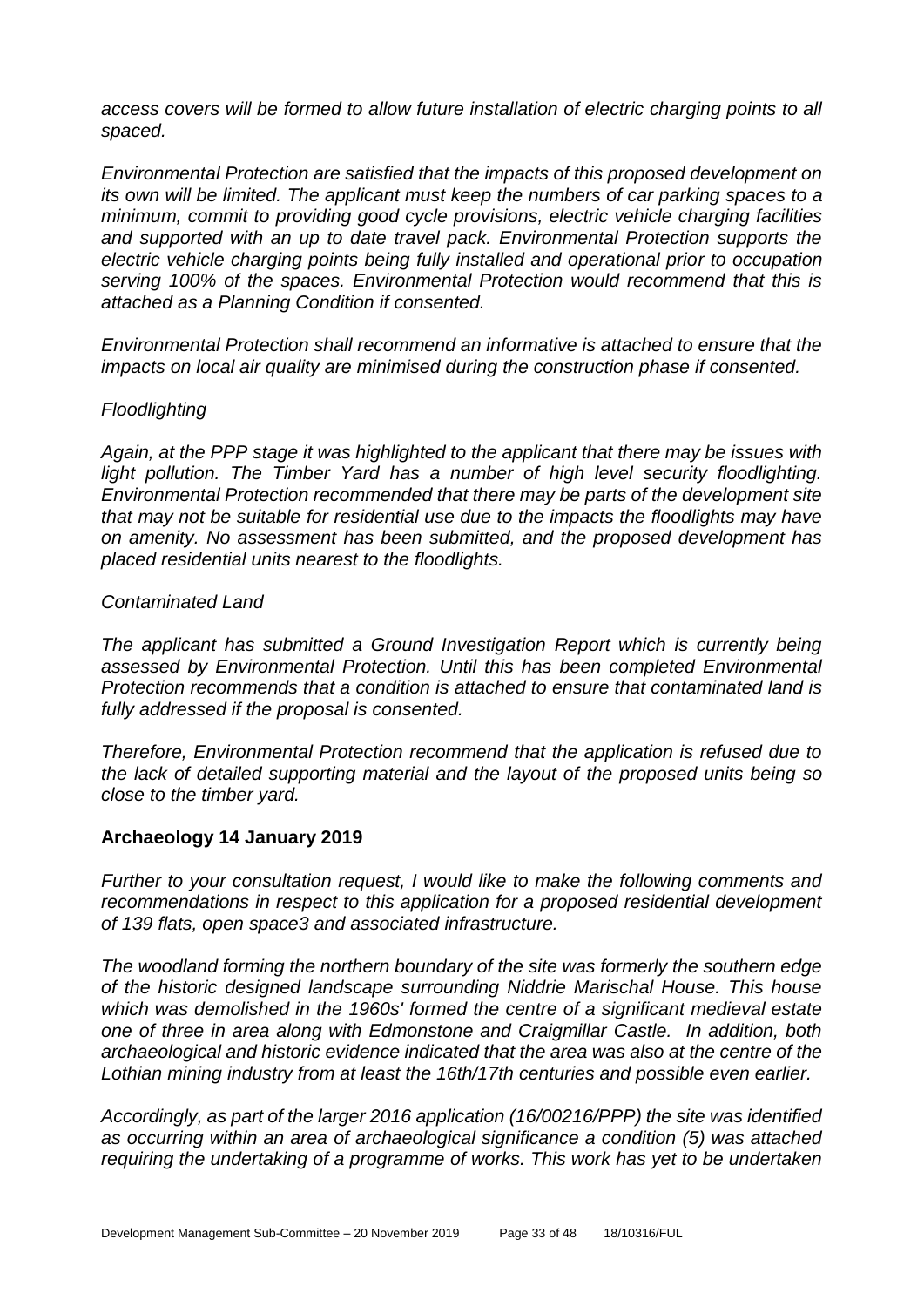*and it is therefore recommended that the following condition is attached to this new application to ensure that these works are undertaken and completed;*

*'No development shall take place on the site until the applicant has secured the implementation of a programme of archaeological work (excavation, analysis, reporting, publication and public engagement) in accordance with a written scheme of investigation which has been submitted by the applicant and approved by the Planning Authority.'* 

*The work must be carried out by a professional archaeological organisation, either working to a brief prepared by CECAS or through a written scheme of investigation submitted to and agreed by CECAS for the site. Responsibility for the execution and resourcing of the programme of archaeological works and for the archiving and appropriate level of publication of the results lies with the applicant.*

#### **Coal Authority 27 January 2019**

*Thank you for your notification of 19 December 2018 seeking the views of the Coal Authority on the above planning application.*

*The Coal Authority is a non-departmental public body sponsored by the Department of Business, Energy & Industrial Strategy. As a statutory consultee, The Coal Authority has a duty to respond to planning applications and development plans in order to protect the public and the environment in mining areas.*

#### *The Coal Authority Response: Material Consideration*

*I have reviewed the proposal and confirm that the application site falls within the defined Development High Risk Area; therefore within the application site and surrounding area there are coal mining features and hazards which need to be considered in relation to the determination of this planning application.*

*The Coal Authority records indicate that the site is likely to have been subject to historic unrecorded underground coal mining at shallow depths which could be attributed to the thick coal seams which outcrop within the site. In addition, the zone of influence from two recorded mine entries extend into the western (shaft ref: 330671-017) and eastern (shaft ref: 330671-014) edges of the site. Whilst the Coal Authority records identify the exact location of mine shaft 017 (Eastings: 330374, Northings: 671033) and that the treatment details state: 'shaft located and capped', we hold no information for mine shaft 014. Protecting the public and the environment in mining areas*

*The planning application is accompanied by a Phase 1 Desk Study Report (P15/412, dated December 2015) prepared for residential development by Mason Evans Geo-Environmental Consultants which has been informed by an appropriate range of sources of information. Based on this review of existing geological, historical and coal mining information, the report author considers that that there is a high risk of localised surface instability due to mine workings beneath the site and, as such, would pose a development constraint at the site. Therefore recommendations have been made that intrusive site investigations (rotary boreholes) are required. The nature and extent of these ground investigations will need to be in agreement with the Coal Authority's Licensing and Permitting Department as part of the permissions process.*

*The findings of these intrusive ground investigations should inform any mitigation measures, such as drilling and grouting stabilisation works, foundation solutions and gas*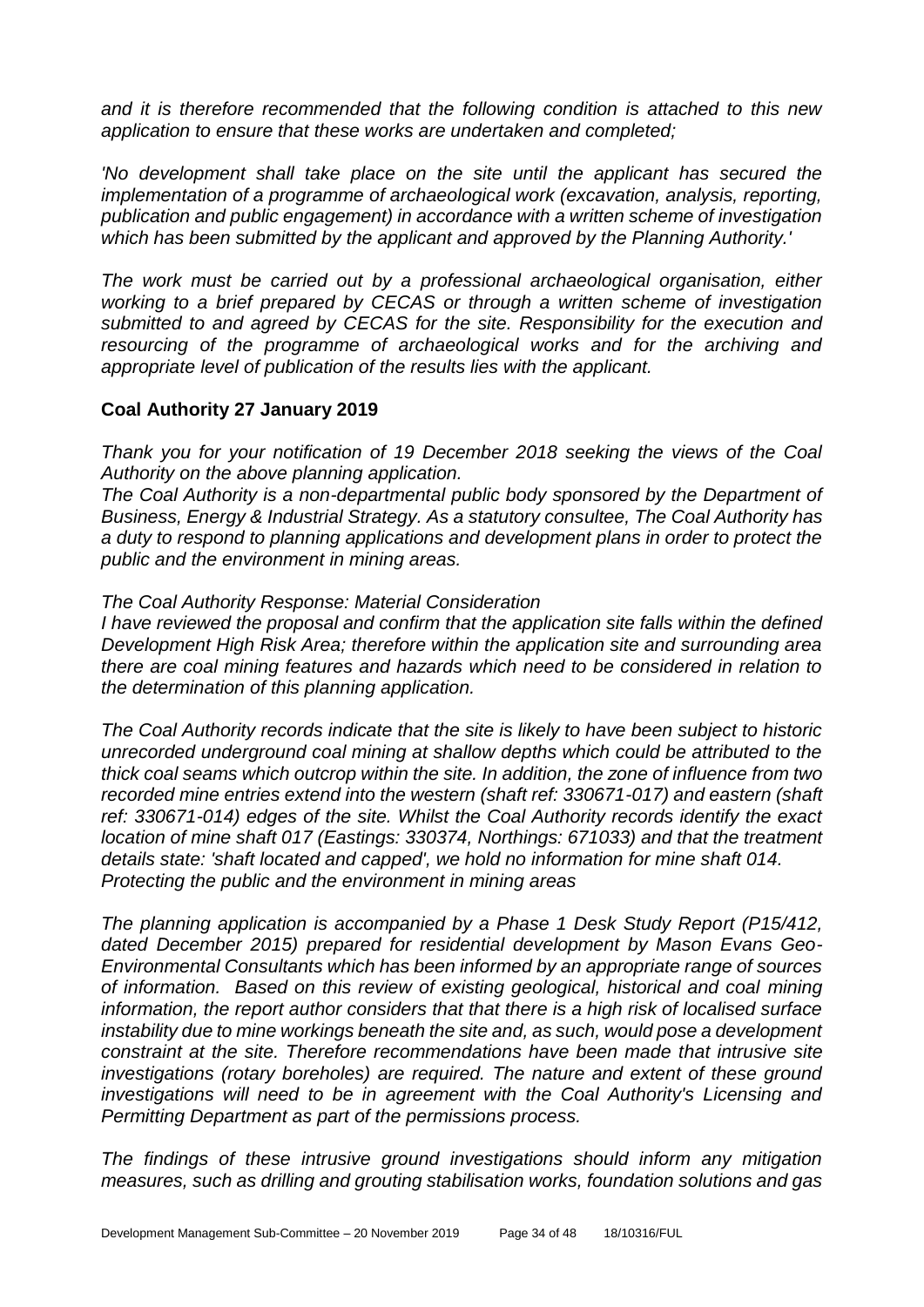*protection measures, which may be required in order to remediate mining legacy affecting the site and to ensure the safety and stability of the proposed development.*

*Whilst it does not appear that the mine entries are present within the application site, their resultant zone of influence is. We welcome the comments made by the report author that these are a risk to the proposed development from these mine entries as should these mine entries collapse in the future there may be implications for the safety and stability within the western and eastern edges of the site. However we are pleased to note that the proposed layout, as per Drawing No. ED12(PL)02-01 Revision E appears to have been informed by these recorded mine entries as no built development would appear to be taking place within the influencing distance from these mining features. This development therefore accords with our adopted policy*

#### **Communities and Families 16 January 2019**

*The Council has assessed the impact of the growth set out in the LDP through an Education Appraisal (August 2018), taking account of school roll projections. To do this,*  an assumption has been made as to the amount of new housing development which will *come forward ('housing output'). This takes account of new housing sites allocated in the LDP and other land within the urban area.*

*In areas where additional infrastructure will be required to accommodate the cumulative number of additional pupils, education infrastructure 'actions' have been identified. The infrastructure requirements and estimated delivery dates are set out in the Council's Action Programme (January 2018).*

*Residential development is required to contribute towards the cost of delivering these education infrastructure actions to ensure that the cumulative impact of development can be mitigated. In order that the total delivery cost is shared proportionally and fairly between developments, Education Contribution Zones have been identified and 'per house' and 'per flat' contribution rates established. These are set out in the finalised Supplementary Guidance on 'Developer Contributions and Infrastructure Delivery' (August 2018).* 

*Assessment and Contribution Requirements Assessment based on: 139 Flats*

*This site falls within Sub-Area C-2 of the 'Castlebrae Education Contribution Zone'. The Council has assessed the impact of the proposed development on the identified education infrastructure actions and current delivery programme.* 

*The education infrastructure actions that are identified are appropriate to mitigate the cumulative impact of development that would be anticipated if this proposal progressed. The proposed development is therefore required to make a contribution towards the delivery of these actions based on the established 'per house' and 'per flat' rates for the appropriate part of the Zone.*

*If the appropriate infrastructure contribution is provided by the developer, as set out below, Communities and Families does not object to the application. Total infrastructure contribution required: £316,920*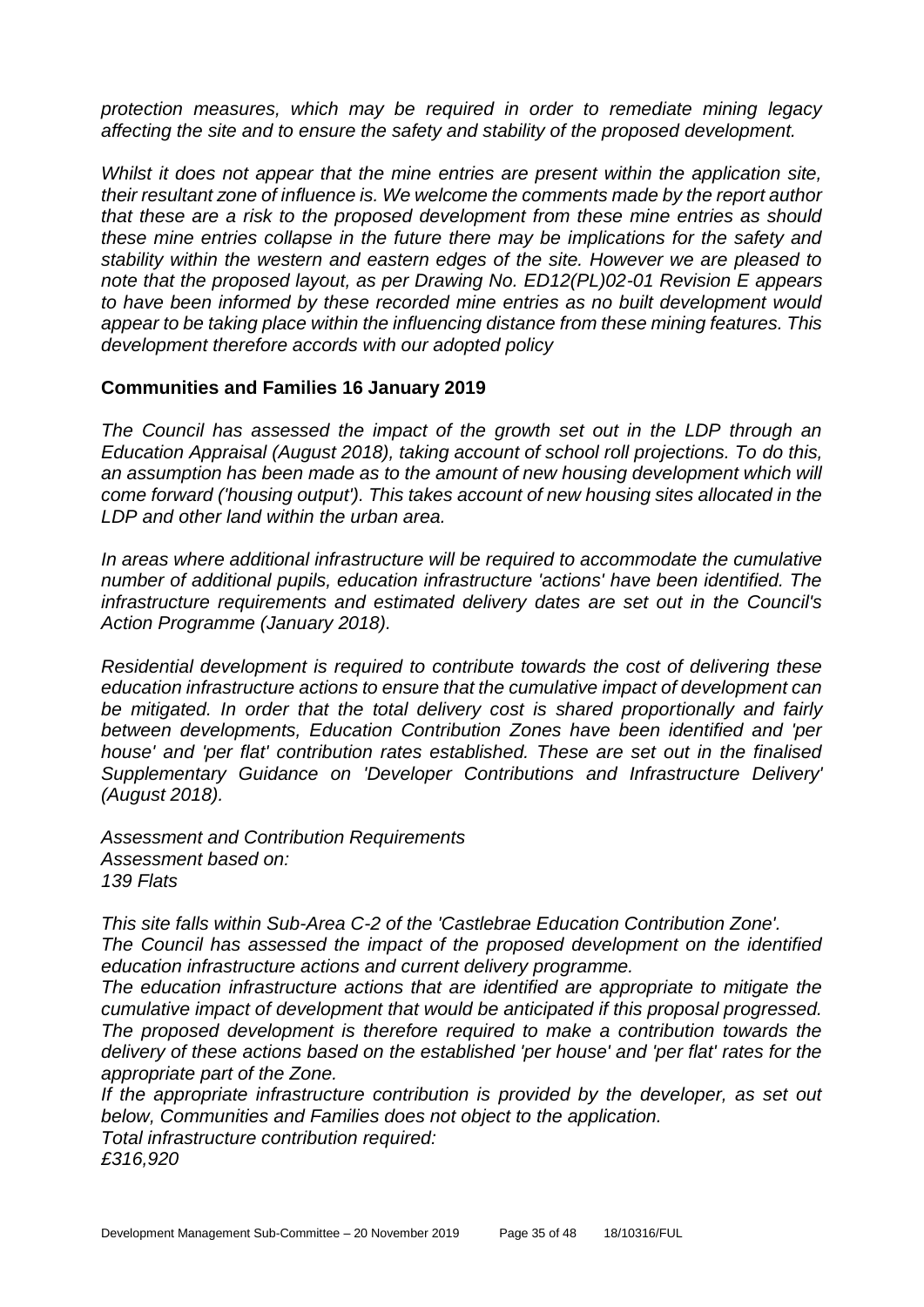*Note - all infrastructure contributions shall be index linked based on the increase in the BCIS Forecast All-in Tender Price Index from Q4 2017 to the date of payment.* 

#### **SEPA 22 January 2019**

*Thank you for your consultation which SEPA received on 20 December 2018.* 

#### *Advice for the planning authority*

*While we would support proposals to restore the flow to the Magdalene Burn, it is not clear from the information supporting this planning application how drainage of runoff through SUDS is intended to restore the flow considering rainfall is presumably destined to reach the burn as greenfield runoff if this development is not built. Augmenting flow through careful runoff management might be possible, but this (or alternative proposals) needs to be demonstrated in the information supporting the planning application and in plans detailing these proposals.* 

*We need to highlight to the applicants that they may not divert or abstract any water they encounter when developing the site without appropriate authorisation under CAR.*

#### **Environmental Protection 11 February 2019**

*The applicant proposed developing 139 residential flats with supporting parking. Environmental Protection has previously commented on a Planning Permission in Principal (PPP) application (16/00216/PPP) for up to 150 new dwellings and associated external amenity on this site.* 

*The site is bordered to the east by an area of rough open land. There are residential properties located approximately 75m to the east and approximately 10m to the south and south-east. A timber yard (Thistle Timber) is located at the eastern site boundary, (which has recently extended nearer to the proposed development site) a garage is located approximately 50m to the east, and a mini-bus depot approximately 10m to the south of the site. Land approximately 50m south of the site is under development as a new residential estate. To the north of the site is a strip of woodland.* 

*Environmental Protection had raised serious concerns regarding the suitability of this site being developed out for residential use at the PPP stage. Noise impacts from the extended timber yard was/is a cause for concern. The timber yard had recently gained planning permission to extend their operations on condition that they erect an acoustic barrier. There are no conditions restricting the hours of use in the timber yard and most of the extension works including acoustic barrier have been completed.*

*The applicant had submitted a supporting noise impact assessment at the PPP, which had assessed the possible transport and timber yard noise impacts.* 

*The applicants noise impact assessment has modelled that noise levels identified across the site will require acoustic attenuation measures in order to reduce the exposure of future residential occupants to the potentially harmful effects of road traffic noise in particular, those in immediate proximity of the southern and eastern site boundaries. Environmental Protection had stated that if the PPP was consented then a further detailed noise impact assessment would be required to further assess this and provide*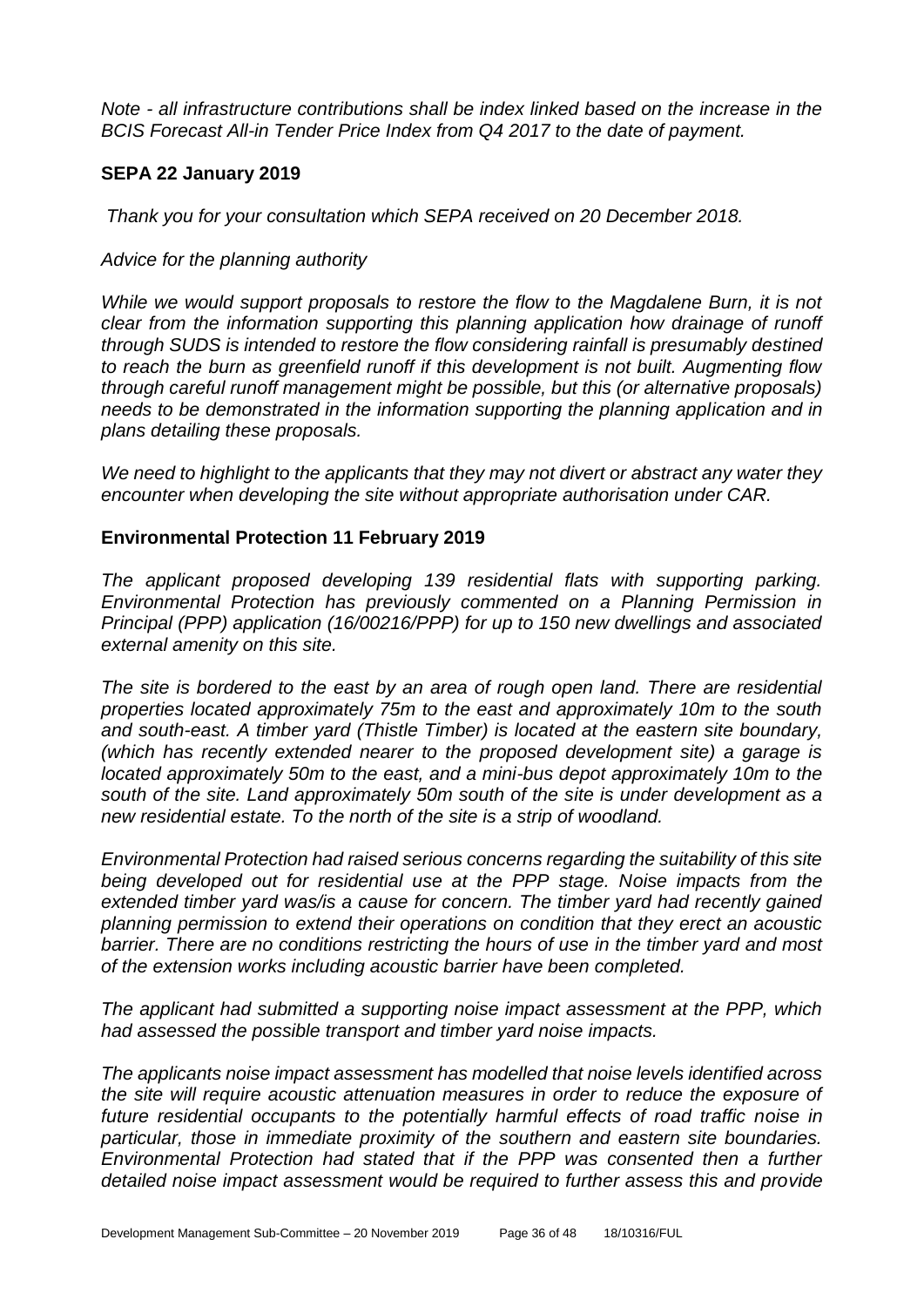*detailed information on mitigation measures. This full detailed application now being considered has re-submitted the old PPP noise impact assessment.* 

*It is not possible to support a detailed planning application with this level of information. Environmental Protection would need an up-to-date noise impact assessment based on a BS4142 assessment and ensuring that BS8233 levels were met as well as ensuring outdoor amenity areas comply with the WHO Community Guideline Noise levels (50dB Laeq t). When submitting a BS4142 assessment it should be noted that all information must be provided as per part 12 of the standard. This will enable Environmental Protection to replicate the noise survey.* 

*The applicant was previously advised during the PPP application that the Thistle Timber Yard adjacent the proposed development site had begun an extension to their site when the noise survey was being conducted. Due to this, it is possible that elevated noise levels were incurred during the PPP noise survey. As such the impact of the Thistle Timber Yard had been assessed based on previous survey data and information provided in various documents submitted to City of Edinburgh Council relating to the*  extension. This did raise doubts on the validity of the noise impact assessment and it *was highlighted that a further noise impact assessment would be required and there may be parts of the site that may not be possible to develop, for example there shall not be units developed that would have a direct line of site into the Timber Yard. It appears that a number of units will have a direct line of site onto the timber yard with many bedrooms and living rooms also being affected. Residential units are proposed right along the boundary of the site nearest the timber yard. It was specifically recommended during the PPP stage that this should be avoided.* 

*The applicants submitted noise impact assessment during the PPP application did identify possible noise mitigation measures. Environmental and building design noise control methods had been suggested for protecting outdoor living areas and the internal noise environment of noise-sensitive premises built in areas with high noise exposure. This has not happened for this detailed planning application.* 

*Again, at the PPP stage it was stated that a detailed planning application will require an updated noise impact assessment which would need to consider external noise levels, the proposed residential dwellings will also be required to meet the internal noise criteria set out in British Standard 8233:2014 within living rooms and bedrooms during daytime hours and in bedrooms during the night-time period. As such, further consideration of detailed façade/layout design of the units would be required at the detailed design stage. This has not happened as the old out of date noise impact assessment has been submitted.* 

*According to the PPP noise impact assessment the prevailing daytime noise levels indicate that residencies will require a passive attenuated ventilation strategy in combination with appropriate glazing package. In this instance a standard thermal double-glazing unit providing a minimum sound reduction index of \_\$427 dB Rw+Ctr fitted with an acoustically attenuating trickle ventilator may be appropriate to provide adequate level of protection from external noise intrusion from transport sources only. It was highlighted that Environmental Protection only accept a closed window standard for transport noise. All other noise sources must meet the internal noise levels with an open window assessment (including façade corrections). The applicants PPP noise impact assessment also advised that external noise can be further reduced through careful*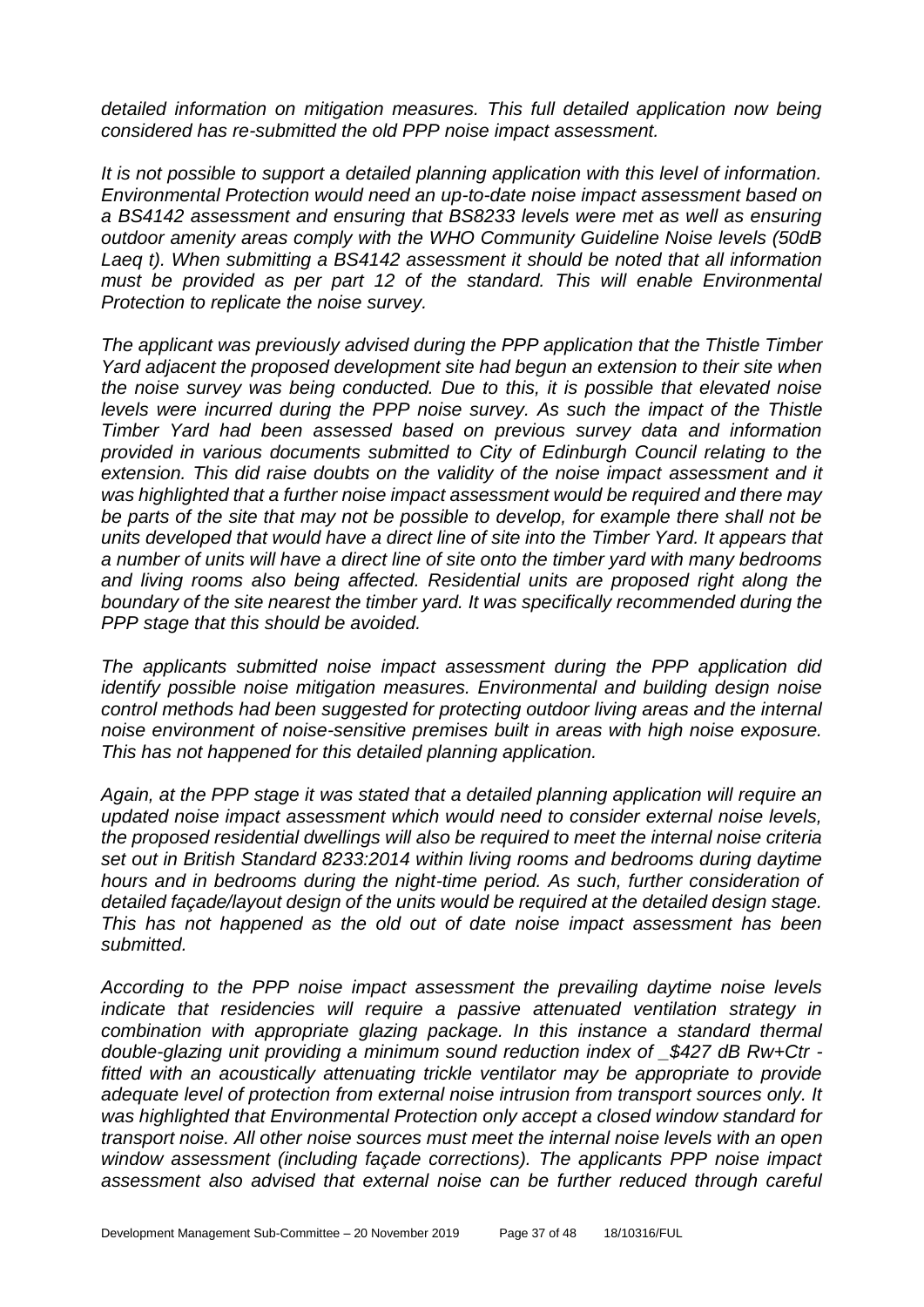*consideration to internal room layout (i.e. orientating bedrooms away from the noise sources), maximise screening from site layout and intervening buildings, and maximise distance by setting-back the build-line from the Timber Yard and The Wisp. The timber yard has consent subject to the erection of an acoustic barrier. Environmental Protection specifically stated during the PPP stage that there shall be no line of site between any proposed residential development into the Timber Yard. This was to be demonstrated when the detailed plans are submitted in the form of a noise impact assessment. None of this has been done and as stated above the plans show residential units located right on the boundary with the timber yard with a direct line of site into the yard. If developed out Environmental Health would likely receive noise complaints from future tenants due to noise from the timber yard.* 

*The timber yard has erected the 4m acoustic barrier however the proposed development site currently slopes upwards from the timber yard therefore there is a line of sight onto the site from relativity proximity to the erected acoustic barrier. This includes the tops of the newly installed roller shutters in the new building erected in the timber yard and the tops of racking used to store material. The extension of the timber yard is mostly completed but it's possible that operations in the yard could be adjusted so that more noise may creating operations could occur closer to the proposed development site. The operational hours in the mornings could be extended to enable deliveries of materials to be processed before the yard is opened for customers. There are no restrictions on the timber yard regarding hours of operation.* 

*Environmental Protection are satisfied that the helicopter noise impact assessments have been addressed and no further information will be required regarding this. This was the case at the PPP stage.* 

*Environmental Protection made it clear during the PPP stage that to provide suitable internal ambient residential amenity, acoustic control measures will need to be central in the design and layout of any residential development on this site. A suitable level of residential amenity will need to be provided for all future residents, it may not be possible to support residential units on all parts of the site specifically nearest the Timber Yard. It should be noted that Environmental Protection will need details of the required glazing, ventilation, buffer zones (where no residential units will be located) and barriers at the detailed phase. The applicant has not considered the noise impacts any further that was assessed during the PPP stage. The detailed planning proposal seem to have not considered acoustics and the future amenity issues of their future residents.* 

#### *Local Air Quality*

*Planning Advice Note (PAN) 51: Planning, Environmental Protection and Regulation 3 sets out the Scottish Executive's core policies and principles with respect to environmental aspects of land use planning, including air quality. PAN 51 states that air quality is capable of being a material planning consideration for the following situations where development is proposed inside or adjacent to an Air Quality Management Area (AQMA):* 

#### *o Large scale proposals.*

*o If they are to be occupied by sensitive groups such as the elderly or young children.*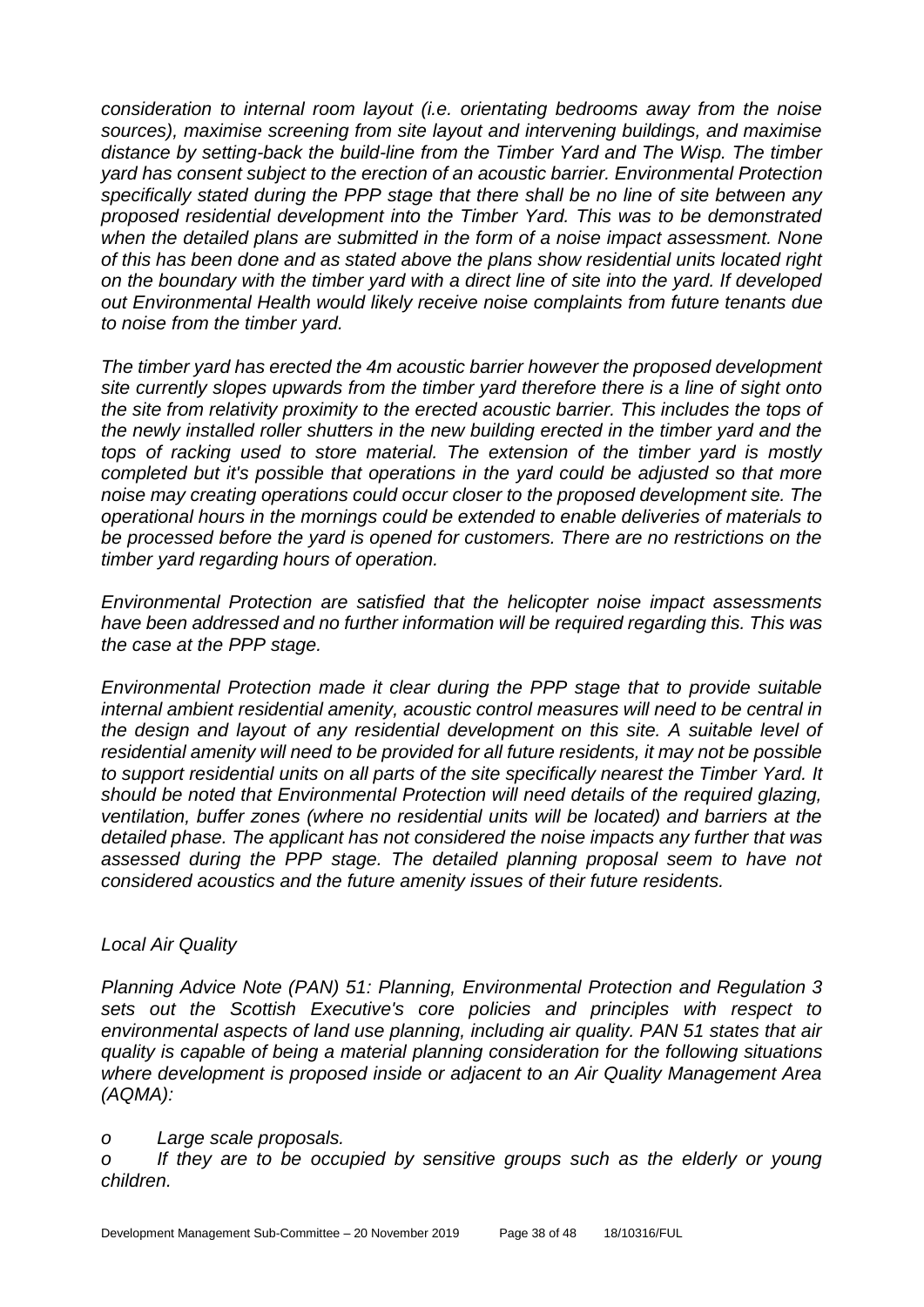*o If there is the potential for cumulative effects.* 

*The planning system has a role to play in the protection of air quality, by ensuring that development does not adversely affect air quality in AQMAs or, by cumulative impacts,*  lead to the creation of further AQMAs (areas where air quality standards are not being *met, and for which remedial measures should therefore be taken.* 

*AQMAs have been declared at five areas in Edinburgh - City Centre, St John's Road (Corstorphine), Great Junction Street (Leith) Glasgow Road (A8) at Ratho Station and Inverleith Row/Ferry Road. Poor air quality in the AQMAs is largely due to traffic congestion and the Council's Air Quality Action Plan contains measures to help reduce vehicle emissions in these areas. The Council monitors air quality in other locations and may require declaring further AQMAs where AQS are being exceeded., It is noted that a significant amount of development is already planned / committed in the area and additional development will further increase pressure on the local road network.* 

*Due to the size and density of the development Environmental Protection requested that the applicant assessed the potential impacts this proposed development may have on the local air quality taking into account any other developments in the area. It is noted that the air quality impact assessment was conducted in 2015 is now out of date. Environmental Protection has considered the assessment and do not accepts its findings as other nearby development sites have not been considered as committed development. This is due the fact that the assessment was conducted such a long time ago. As the applicant has shown a willingness to progress with other forms of local air quality mitigation measures and keep parking numbers to a minimum then Environmental Protection will not be requiring an update of the air quality impact assessment.* 

*Reducing the need to travel and promoting the use of sustainable modes of transport are key principles as identified in the second Proposed Edinburgh Local Development Plan (LPD). The LDP also states growth of the city based on car dependency for travel would have serious consequences in terms of congestion and air quality. An improved transport system, based on sustainable alternatives to the car is therefore a high priority for the Council and continued investment in public transport, walking and cycling is a central tenet of the Council's revised Local Transport Strategy 2014-19.*

*The applicant is encouraged to keep car parking number to a minimum, support car club with electric charging, provide rapid electric vehicle charging throughout the development site, provide public transport incentives for residents, improve cycle/pedestrian facilities and links and contribute towards expanding the electric charging facilities at the nearby Park and Ride facilities.*

*Environmental Protection have raised concerns with the cumulative impacts developments especially large proposals on the green belt may have on local air quality. It is noted that this specific proposal is identified in the local development plan as suitable for development. However, local roads in the area are already congested during peak hours and a development of this size may exacerbate this.* 

*The proposal includes 139 car parking (100%) spaces and Environmental Protection recommended at the PPP stage that electric vehicle charging points should be incorporated into the car park. The applicant has confirmed ducting and supply with*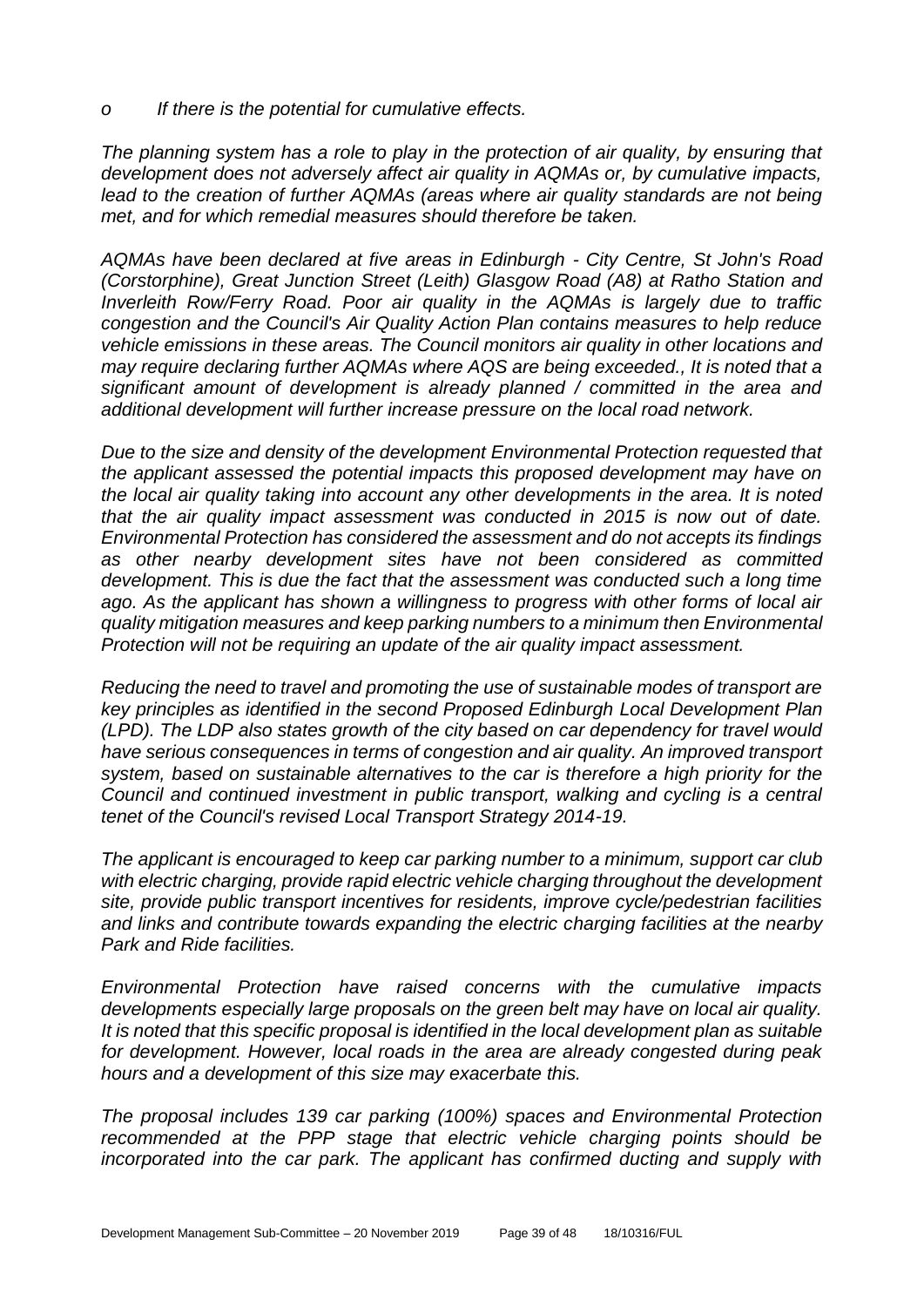*access covers will be formed to allow future installation of electric charging points to all spaced.*

*Environmental Protection are satisfied that the impacts of this proposed development on its own will be limited. The applicant must keep the numbers of car parking spaces to a minimum, commit to providing good cycle provisions, electric vehicle charging facilities and supported with an up to date travel pack. Environmental Protection supports the electric vehicle charging points being fully installed and operational prior to occupation serving 100% of the spaces. Environmental Protection would recommend that this is attached as a Planning Condition if consented.*

*Environmental Protection shall recommend an informative is attached to ensure that the impacts on local air quality are minimised during the construction phase if consented.*

#### *Floodlighting*

*Again, at the PPP stage it was highlighted to the applicant that there may be issues with*  light pollution. The Timber Yard has a number of high level security floodlighting. *Environmental Protection recommended that there may be parts of the development site that may not be suitable for residential use due to the impacts the floodlights may have on amenity. No assessment has been submitted, and the proposed development has placed residential units nearest to the floodlights.*

#### *Contaminated Land*

*The applicant has submitted a Ground Investigation Report which is currently being assessed by Environmental Protection. Until this has been completed Environmental Protection recommends that a condition is attached to ensure that contaminated land is fully addressed if the proposal is consented.* 

*Therefore, Environmental Protection recommend that the application is refused due to the lack of detailed supporting material and the layout of the proposed units being so close to the timber yard.* 

#### **Flood Protection 11 February 2019**

*I've been through the documents on the portal for the above application. Points 1-3 are just for information as a record of our assessment. Points 4-7 require action by the applicant.*

*1. The Flood Risk Assessment prepared by Kaya only includes a 20% allowance for climate change. CEC requirements request that 30%. It is noted in the FRA in the section of Flood Risk from Niddrie Burn that "flood waters would enter the Magdalene Burn' to a maximum level of 47.5 m AOD, before water would overtop land to the north of the site". Therefore, the impact of an increased climate change allowance would not have an impact upon setting the minimum finished floor levels across the site as they are already recommended to be raised above 47.5mAOD in the FRA.*

*2. It is noted in the section flood risk from the Magdalene Burn that "once flood levels exceed around 46.2 m AOD, water would be expected to flow away from the site to the north and east." Therefore, an increased climate change allowance would not cause an increase in recommended minimum finished floor levels.*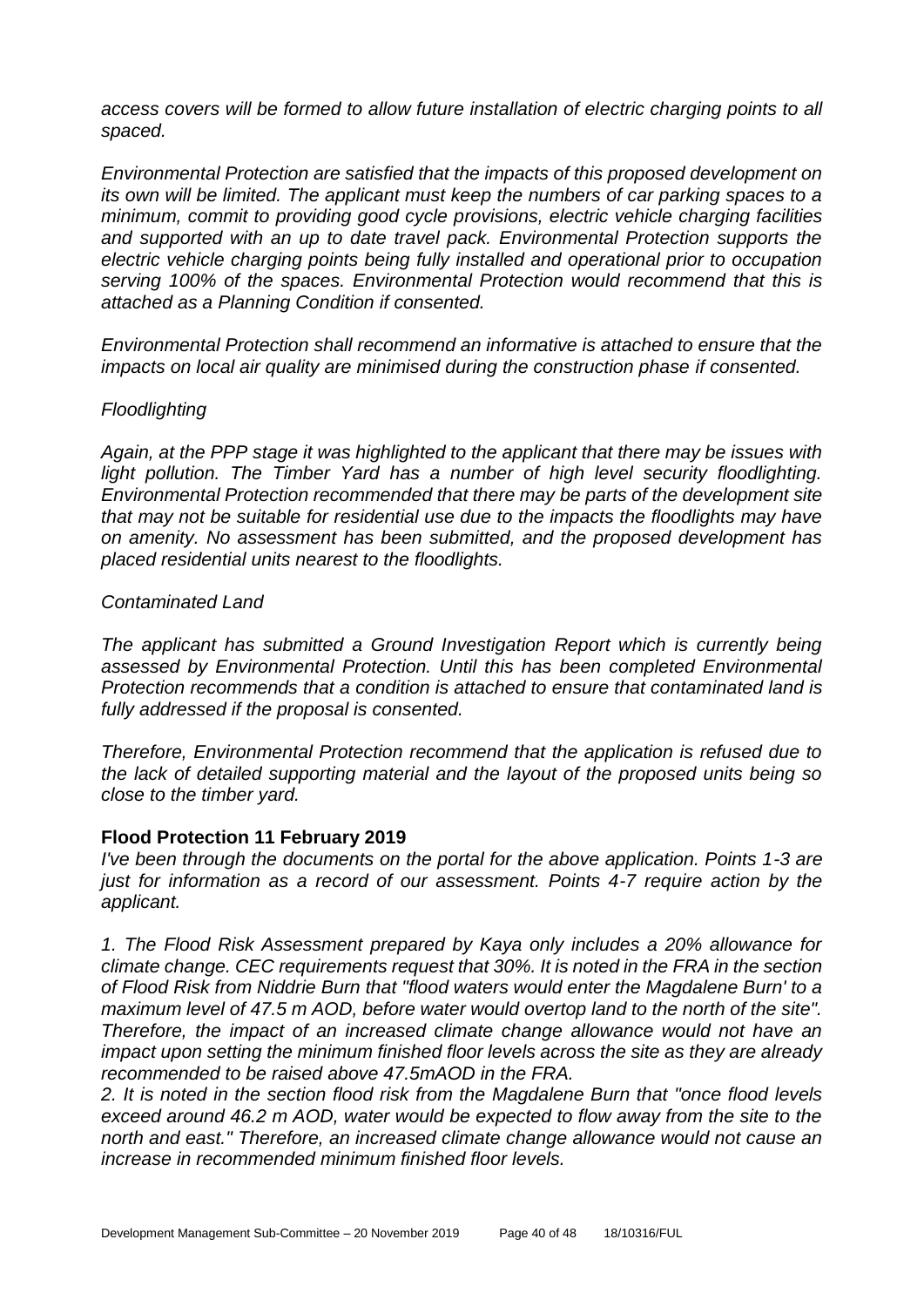*3. Drawing W3C-Eng-001 dated Dec 2018 shows that the minimum proposed finished floor level across the site is 48.3mAOD, Therefore the minimum 600mm freeboard allowance above the flood level has been achieved and no further action is required.*

*4. Due to the number of proposed flats (139 no.) I assume that this application is defined as a "major development" under planning. As a result, an independent check of the flood risk assessment and provision of certificate B1 is still required.*

*5. There does not appear to be a drainage strategy document available for this site, only a drainage layout drawing.*

*6. Provision of certificate A1 and B1 covering the proposed drainage for the site is still required.*

*7. Drawing W3C-Eng-002 dated Dec 2018 shows the outfall from the site surface water system into the Magdalene Burn as being perpendicular to the flow direction. Best practice as per SEPA's guidance (https://www.sepa.org.uk/media/150984/wat\_sg\_28.pdf) should be followed and the outfall positioned at a 45° angle to the direction of flow to help reduce turbulence and localised scour.*

#### **SEPA 11 February 2019**

*Thank you for your consultation which SEPA received on 20 December 2018.* 

*Advice for the planning authority*

*While we would support proposals to restore the flow to the Magdalene Burn, it is not clear from the information supporting this planning application how drainage of runoff through SUDS is intended to restore the flow considering rainfall is presumably destined to reach the burn as greenfield runoff if this development is not built. Augmenting flow through careful runoff management might be possible, but this (or alternative proposals) needs to be demonstrated in the information supporting the planning application and in plans detailing these proposals.* 

*We need to highlight to the applicants that they may not divert or abstract any water they encounter when developing the site without appropriate authorisation under CAR.*

#### **Scottish Natural Heritage 11 February 2019**

*We do not intend to offer formal comment on this proposal as it does not meet our criteria for consultation, as outlined in our document, How and when to consult Scottish Natural Heritage: https://www.nature.scot/sites/default/files/2018-05/Guidance-Planning-Howand-when-to-consult-Scottish-Natural-Heritage-Checklist.pdf* 

*Our Planning for Development Service Statement can be found here: https://www.nature.scot/sites/default/files/2018- 06/Planning%20for%20Great%20Places%20Service%20Statement%202018.pdf* 

*General advice for planners and developers can be found here: https://www.nature.scot/professional-advice/planning-and-development/consulting-snhplanning-and-development* 

*Scottish Natural Heritage*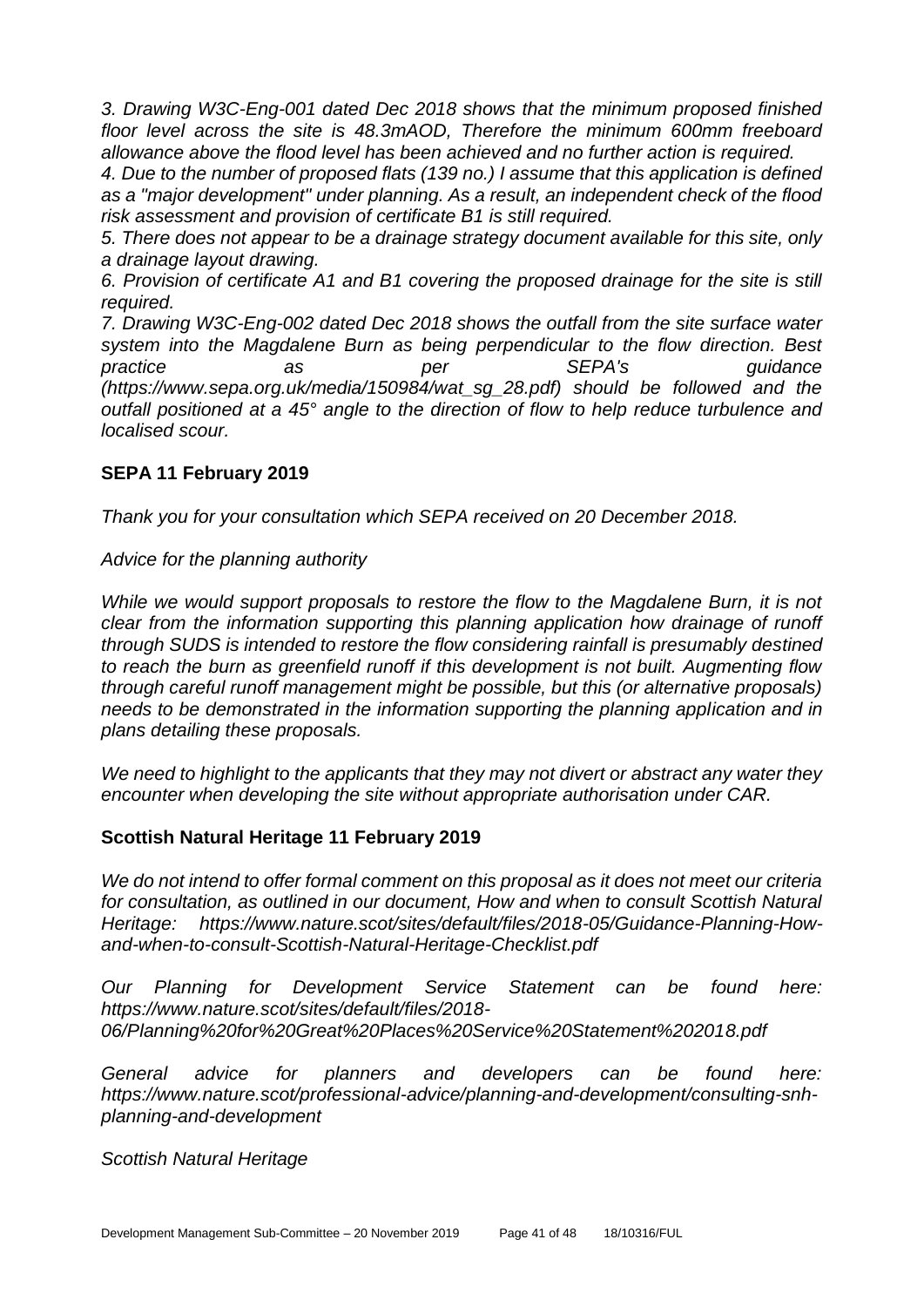#### **Midlothian Council 04 March 2019**

*Thank you for consulting Midlothian Council on the above application. Midlothian Council's comments on this application all relate to transport matters.* 

*The Transport Assessment (TA) for the current application does not appear to include Midlothian sites in its assessment of cumulative impact (based on paragraph 6.19 of the TA). Midlothian Council would wish to ensure that the adjoining Midlothian developments which form part of the south east wedge are included in a refreshed assessment. The Local Development Plan for Midlothian (adopted in November 2017) has allocated additional land in the Shawfair area at Cauldcoats (MLDP 2017 reference Hs0), Newton Farm (Hs1) and for economic development at Shawfair Park (Ec1). These are further to the original allocations in the Shawfair (2003) Local Plan. The Shawfair new community received planning permission in 2014. Development is underway at a number of sites in the locality, including at Shawfair and Danderhall.*

*Other recent applications have assessed the cumulative transport impacts on the Wisp, and its junction with the A7. The TA for CEC application 18/00508/AMC identified a requirement for improvement to the existing A7 Old Dalkeith Road/ The Wisp junction. CEC approved application 18/00508/AMC with a condition requiring upgrading to include MOVA control (or agreed alternative) together with carriageway widening and all additional measures shown on plan number TP430/SK/001.* 

*The TA for the previous application at this site (16/00216/PPP) assessed the A7 Old Dalkeith Road / The Wisp junction, and found that it would be over capacity in future design years without any traffic associated with the development, and that the addition of traffic from the application site would obviously effect the operation of the junction.* 

*Additional traffic flows are a concern to Midlothian Council, where a junction is predicted to be over capacity. In these circumstances further development will add to queue lengths and delay. The Transport Scotland guidance on transport assessment states that the significance of a traffic impact depends not only on the percentage increase in traffic but the available capacity. Midlothian Council notes the applicant's reference to Institute of Highways and Transportation guidelines, but considers it appropriate and reasonable to assess the other junctions in the locality of the application site, as was undertaken in the TA for the previous application.* 

*A TA that fully considers cumulative development in the locality and assesses traffic*  conditions at potentially over-capacity junctions may indicate a need for further *enhancements at the A7 Old Dalkeith Road/ The Wisp junction and other locations including the Millerhill Road/ The Wisp junction. Midlothian Council may wish to make additional comments if further iterations of the TA are submitted.*

*Midlothian Council seeks to ensure that the junctions in the locality of the site continue to operate efficiently with the scale of cumulative development expected to use them. Although subject to confirmation of cumulative impacts and identification of proposed mitigation measures through a refreshed TA, previous assessments indicate that the A7 Old Dalkeith Road/ The Wisp junction will be over-capacity.* 

*Midlothian Council would recommend use of conditions to require completion of improvements at the A7 Old Dalkeith Road/ The Wisp junction prior to occupation of any*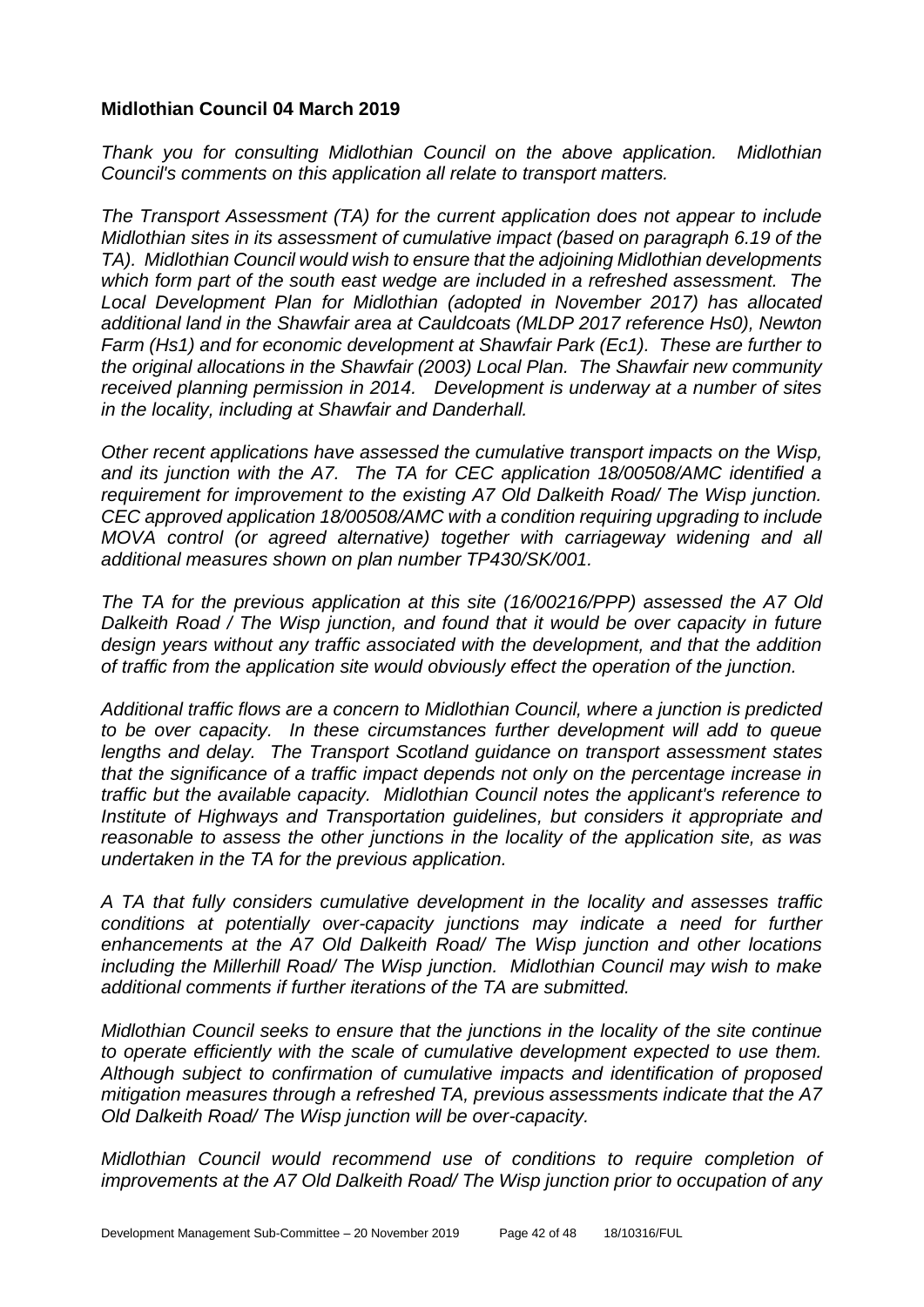*dwellings. These should comprise physical improvements and junction control enhancements as identified in the consented application for the Edmonstone policies site.*

#### **Affordable Housing 08 October 2019**

*I refer to the consultation request from the Planning Department about this planning application.*

*Housing and Regulatory Services have developed a methodology for assessing housing requirements by tenure, which supports an Affordable Housing Policy (AHP) for the city.*

*o The AHP makes the provision of affordable housing a planning condition for sites over a particular size. The proportion of affordable housing required is set at 25% (of total units) for all proposals of 12 units or more.*

*o This is consistent with Policy Hou 6 Affordable Housing in the Edinburgh Local Development Plan.*

*o An equitable and fair share of parking for affordable housing, consistent with the relevant parking guidance, is provided.*

#### *2. Affordable Housing Provision*

*This application is for a development consisting of up to 139 homes and as such the AHP will apply. There will be an AHP requirement for a minimum of 25% (35) homes of approved affordable tenures. The developer has been in contact with Dunedin Canmore HA and they are satisfied with the range of housing that has been offered which is an integrated and representative mix of affordable housing on site.*

*The applicant has stated that the affordable housing will account for 25% (35) of the new homes on site. This is welcomed by the department. The affordable homes are required to be tenure blind, fully compliant with latest building regulations and further informed by guidance such as Housing for Varying Needs and the relevant Housing Association Design Guides. The Council aims to secure 70% of new onsite housing for social rent and we ask that the applicant enters into an early dialogue with us and our RSL partner organisations to ensure that this is delivered. In terms of accessibility, the affordable homes are situated within close proximity of regular public transport links and are located next to local amenities.*

#### *3. Summary*

*The applicant has made a commitment to provide 25% on site affordable housing and this is welcomed by the department. These will be secured by a Section 75 Legal Agreement. This department welcomes this approach which will assist in the delivery of a mixed sustainable community.*

*o The applicant has an agreement in place with Dunedin Canmore HA to deliver the affordable housing on site in the first instance*

*o The applicant is requested to support the Council aims to secure a minimum of 70% of the affordable housing on site for social rent*

*o The applicant is requested to confirm the tenure type and location of the affordable homes prior to the submission of any future applications*

*o The affordable housing includes a variety of house types and sizes to reflect the provision of homes across the wider site*

*o In the interests of delivering mixed, sustainable communities, the affordable housing policy units will be expected to be identical in appearance to the market housing units, an approach often described as "tenure blind"*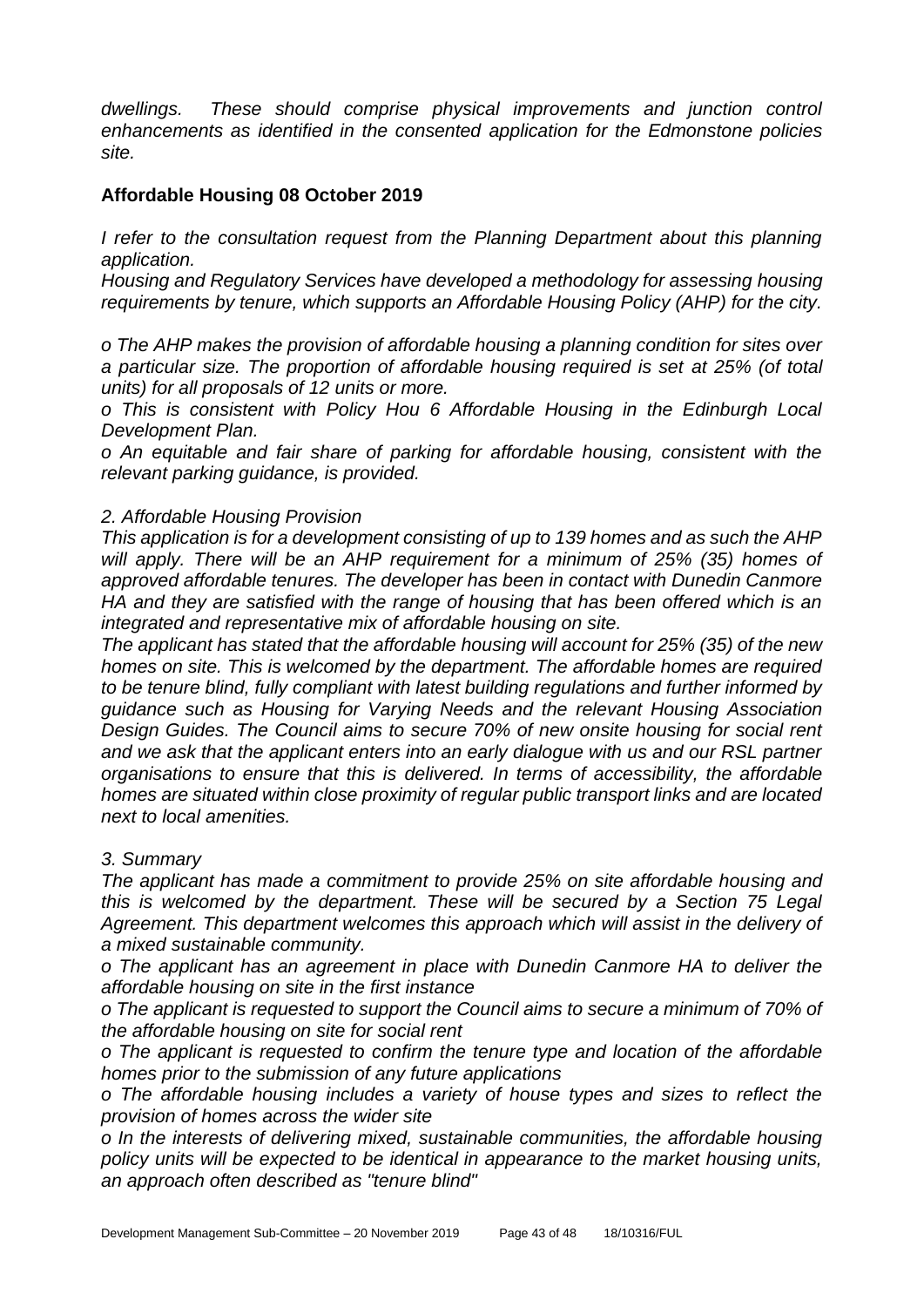*o The affordable homes will have to be designed and built to the RSL design standards and requirements.*

*o The applicant will be required to enter into a Section 75 legal agreement to secure the affordable housing element of this proposal.*

*o An equitable and fair share of parking for affordable housing, consistent with the relevant parking guidance, is provided.*

#### **Transport 24 October 2019**

*No objections to the application subject to the following being included as conditions or informatives as appropriate:*

*1. As required under the Council's parking standards, the applicant will be required to provide:*

*a. 10 disabled car parking spaces (8% of total spaces);*

*b. 20 electric vehicle charging points (1 in 6 of total spaces);*

*2. The proposed 4 car club vehicle spaces will require a contribution of £23,500 (£1,500 per order plus £5,500 per car). This does not require to be included in a legal agreement;*

*3. In accordance with the Council's LTS Travplan3 policy, the applicant should consider developing a Travel Plan including provision public transport travel passes, a Welcome Pack, a high-quality map of the neighbourhood (showing cycling, walking and public transport routes to key local facilities) and timetables for local public transport;*

*4. All accesses must be open for use by the public in terms of the statutory definition of 'road' and require to be the subject of applications for road construction consent. The extent of adoptable roads, including footways, footpaths, accesses, cycle tracks, verges and service strips to be agreed. The applicant should note that this will include details of lighting, drainage, Sustainable Urban Drainage, materials, structures, layout, car and cycle parking numbers including location, design and specification. Particular attention must be paid to ensuring that refuse collection vehicles are able to service the site. The applicant is recommended to contact the Council's waste management team to agree details of refuse store locations and routes;*

*5. The applicant must be informed that any proposed on-street car parking spaces cannot be allocated to individual properties, nor can they be the subject of sale or rent. The spaces will form part of the road and as such will be available to all road users. Private enforcement is illegal and only the Council as roads authority has the legal right to control on-street spaces, whether the road has been adopted or not. The developer is expected to make this clear to prospective residents;*

*6. The adoptable road layout should include the provision of cycle and pedestrian routes linking the site to neighbouring developments and to Hunter's Hall to the north;*

*7. The applicant should note that the Council will not accept maintenance responsibility for underground water storage / attenuation;*

*8. A Quality Audit, dated December 2018, has been submitted;*

*9. All disabled persons parking places should comply with Disabled Persons Parking Places (Scotland) Act 2009. The Act places a duty on the local authority to promote proper use of parking places for disabled persons' vehicles. The applicant should therefore advise the Council if he wishes the bays to be enforced under this legislation. A contribution of £2,000 will be required to progress the necessary traffic order but this does not require to be included in any legal agreement. All disabled persons parking*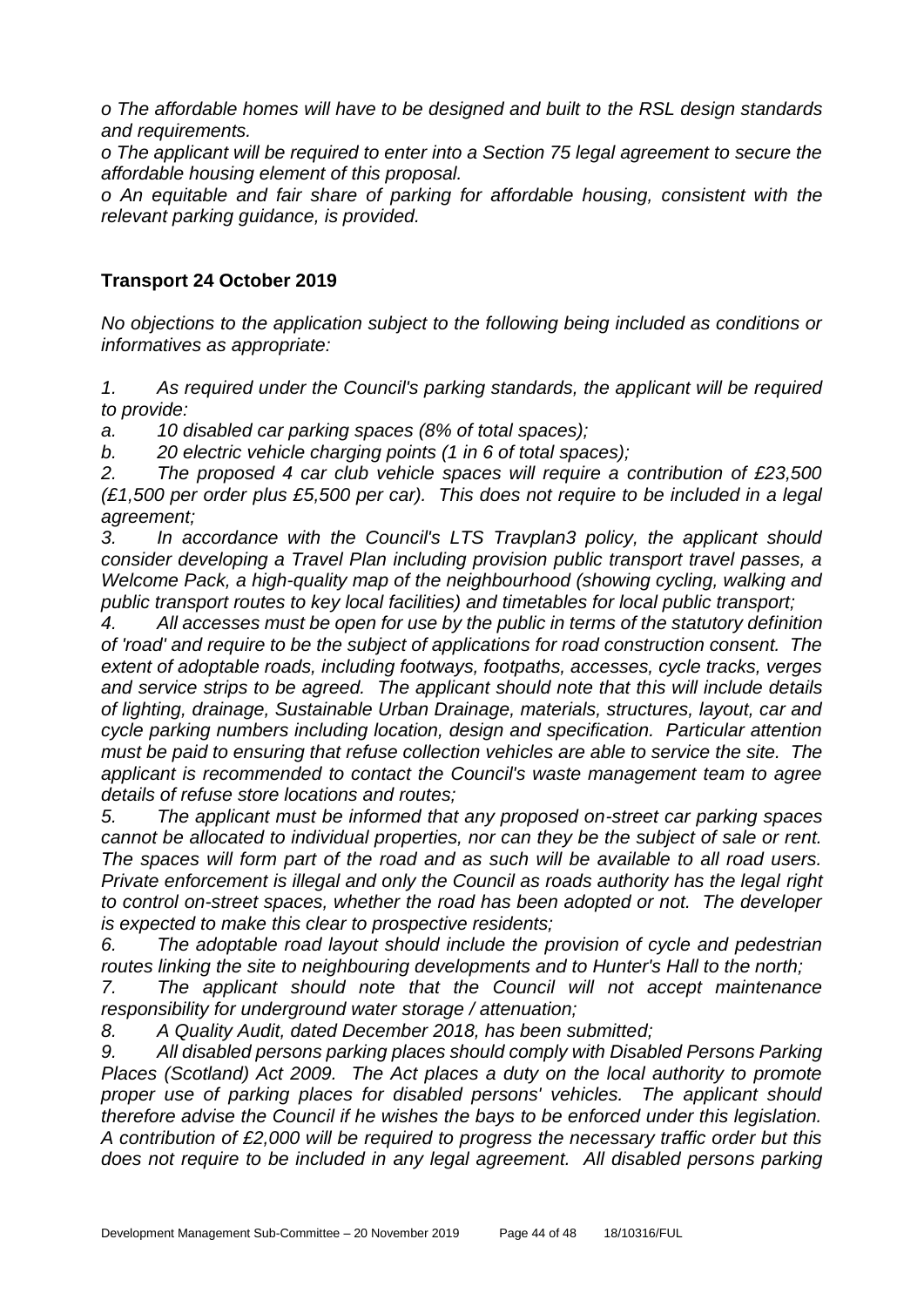*places must comply with Traffic Signs Regulations and General Directions 2016 regulations or British Standard 8300:2009 as approved;*

*10. The applicant should note that new road names will be required for the development and this should be discussed with the Council's Street Naming and Numbering Team at an early opportunity.*

*11. The developer must submit a maintenance schedule for any SUDS infrastructure for the approval of the planning authority.*

*Note:*

*o The proposed 125 car parking spaces are considered acceptable (including 4 onstreet car club spaces). Current car parking standards would permit up to 224 spaces for the 139 units;*

*o The proposed 8 disabled spaces do not meet the requirement of 8%, i.e. 10 of the 125 spaces;*

*o A total of 278 cycle parking spaces are being provided for the 139 units, which meets the Council's requirement of 2 spaces per unit.*

#### **Transport 29 October 2019**

*TOWN AND COUNTRY PLANNING (SCOTLAND) ACT 1997 PLANNING APPLICATION NO: 1810316/FUL FOR: PROPOSED RESIDENTIAL DEVELOPMENT OF 139 FLATS, OPEN SPACE AND ASSOCIATED INFRASTRUCTURE (AS AMENDED) AT: LAND 90 METRES WEST OF 20 THE WISP, EDINBURGH*

#### *ROADS AUTHORITY ISSUES*

*Further to the memorandum dated 24 October 2019, and in the light of concerns raised by other parties, please find below comments relating to the traffic impact of the proposed development and, in particular, the impact on the A7 junction at The Wisp / Old Dalkeith Road.*

*1. Cross-boundary traffic - a low traffic growth factor would normally be used for development in areas such as that proposed. However, in this case, a high growth factor*  has been used to take account of the likelihood of cross-boundary traffic from *development outwith the Edinburgh area which has not been specifically included within the Transport Assessment;*

*2. Traffic counts - up-to-date counts were carried out in September 2018;*

*3. Traffic assessment date - traffic has been assessed for 2021, the projected development completion date;*

*4. A7 at The Wisp / Old Dalkeith Road junction traffic impact:*

*2021 predicted traffic without development 2021 predicted development traffic Percent additional traffic*

*AM peak (07:30 to 08:30) 2,662 19 0.7% PM peak (16:45 to 17:45) 2,300 16 0.7%*

*5. The Wisp / A6016 Millerhill Road junction traffic impact - see table below: 2021 predicted traffic without development 2021 predicted development traffic Percent additional traffic*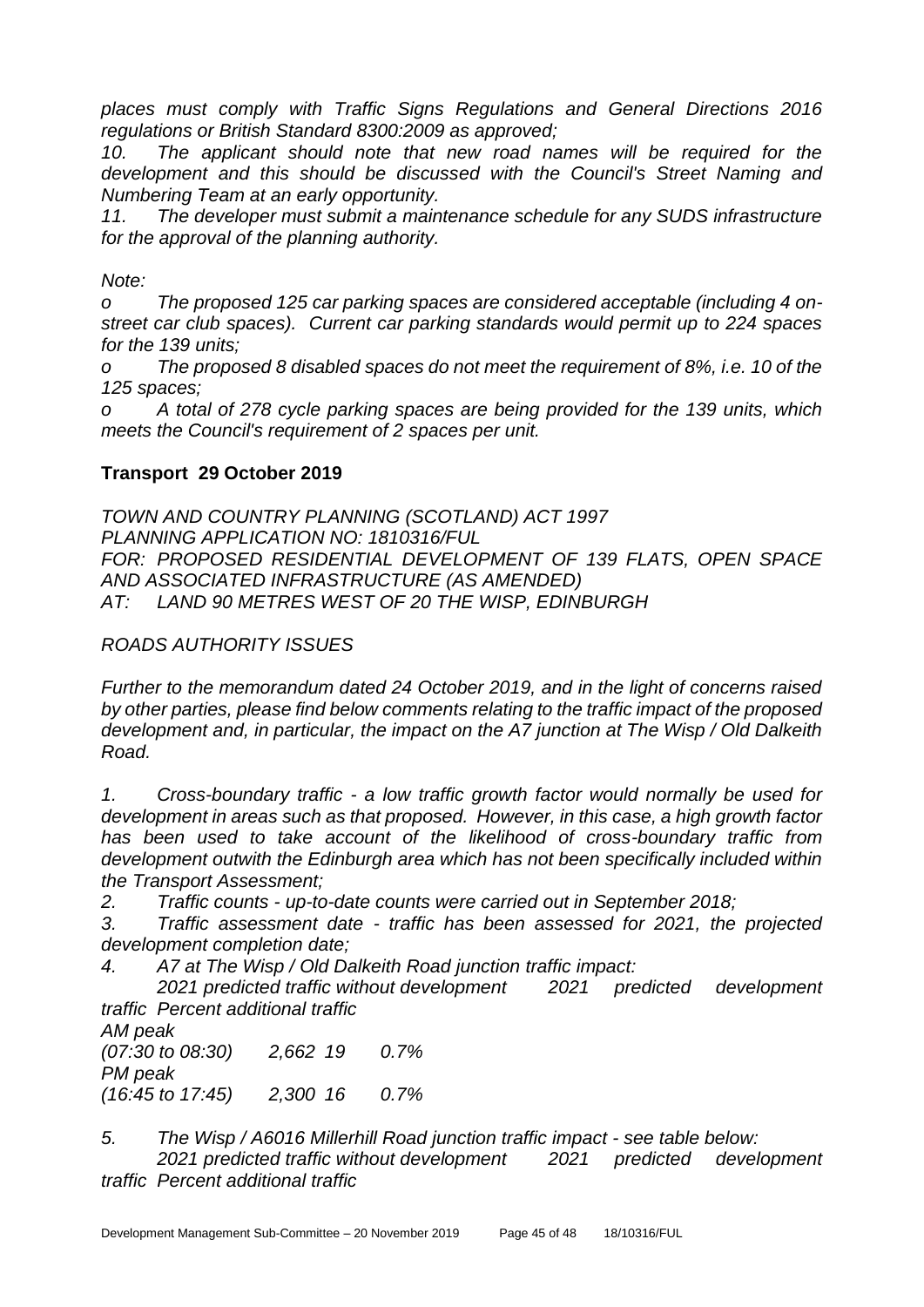*AM peak (07:30 to 08:30) 1,405 23 1.6% PM peak (16:45 to 17:45) 1,336 20 1.5%*

*6. Junction assessment - detailed analysis of The Wisp / Old Dalkeith Road junction and The Wisp / Millerhill Road junction was deemed unnecessary as the predicted impact, shown above, is expected to be insignificant and likely to be undetectable within daily variations in traffic;*

*7. Junction improvements - MOVA (or equivalent) together with carriageway widening is required at the signalised junction at The Wisp / Old Dalkeith Road prior to commencement of development on the Edmonstone Policies site (Ref.18/00508/AMC) adjacent to proposed development;*

*8. In summary, the submitted Transport Assessment is considered appropriate and acceptable for the proposed development. No specific mitigation is considered justified in relation to The Wisp / Old Dalkeith Road junction.*

#### **Environmental Protection 30 October 2019**

 *Updated response*

#### *TOWN AND COUNTRY PLANNING ACT 1997*

*18/10316/FUL | Proposed residential development of 139 flats, open space and associated infrastructure (as amended). | Land 90 Metres West Of 20 The Wisp*

*It is understood the applicant has amended the original layout to move the proposed blocks further from the main noise source the timber yard.*

*The applicant has submitted a detailed noise impact assessment which has included onsite noise measurements. During the daytime, the majority of the site is predicted to be exposed to noise levels between 48 and 57 dB LAeq,16h which, in accordance with guidance states that minor to moderate adverse effects are predicted. During the nighttime period the majority of the site would be exposed to noise levels of 45dB LAeq,8h or less, which in accordance with guidance would have no adverse effect is predicted. Areas nearest the eastern boundary of the site are predicted to be exposed to levels between 45 and 49 dB LAeq,8hr indicating the potential for adverse effects of minor significance in the worst-affected areas.* 

Layout drawings for the proposed Development indicate that there would be some *bedrooms and living spaces of the blocks nearest the eastern boundary with an east facing façade. Given their relative proximity to the timber yard, these would be subject to the greatest noise impacts from the timber yard operations. However, it is noted that although these spaces contain an east-facing façade, in the majority of cases there would be no windows present on these façades looking out toward the east.*

*The prevailing daytime noise levels indicate that residences will require a passive attenuated ventilation strategy in combination with appropriate glazing package. In this instance a double-glazing unit providing a minimum sound reduction index of \_\$427 dB Rw+Ctr - fitted with an acoustically attenuating trickle ventilator .*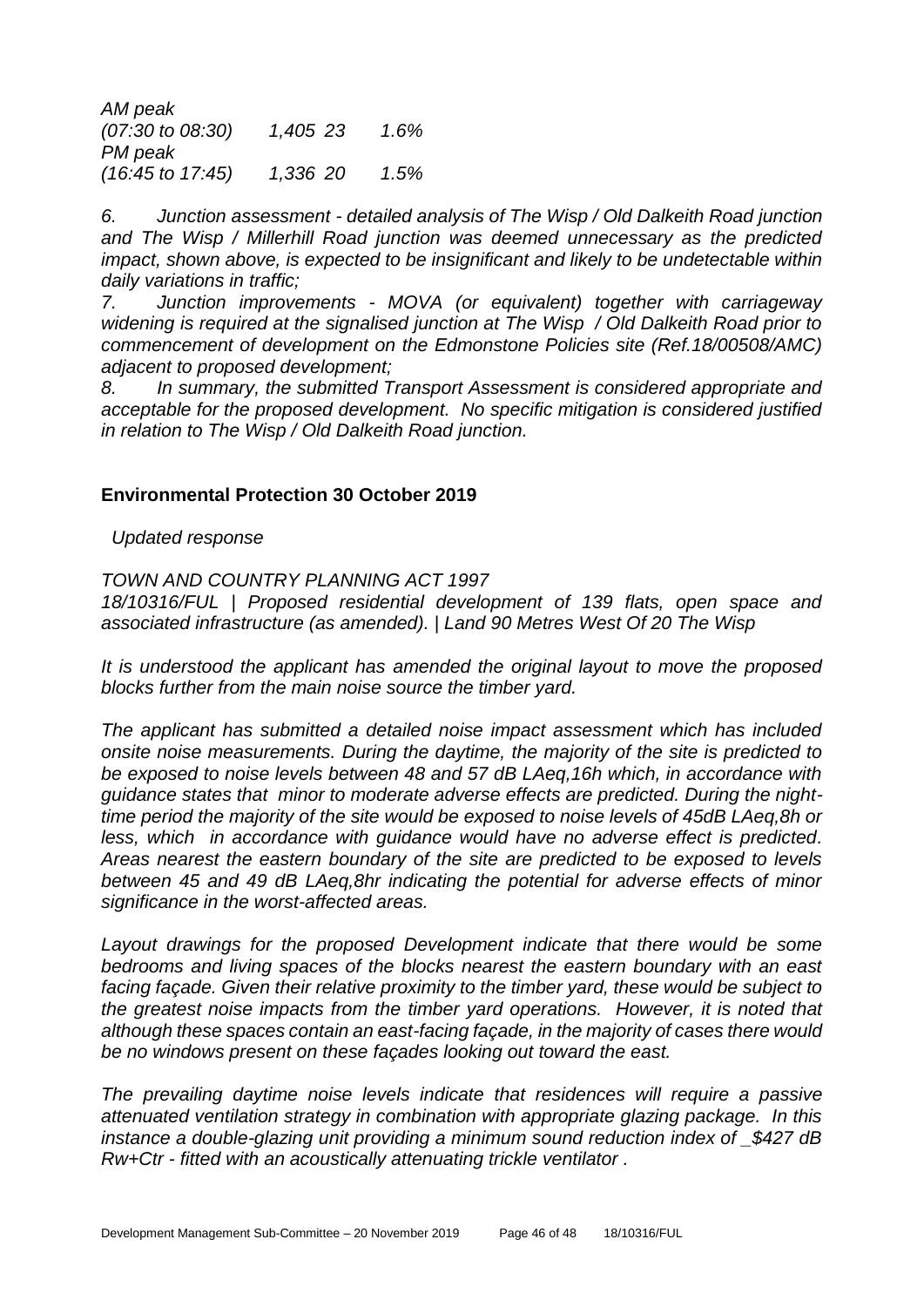*The most exposed units to noise are those proposed immediately adjacent to the timber yard where façade noise levels for the top two floors of the proposed buildings are predicted as being between 50 and 55 dB LAeq,16hr indicating a potential adverse effect of minor to moderate significance. Habitable rooms that are located on these floors with a line of site into the timber yard will require the windows to be sealed.* 

*Environmental Protection had raised serious concerns regarding the suitability of this site being developed out for residential use at the PPP stage. Noise impacts from the extended timber yard was/is a cause for concern.* 

*The applicant had now submitted a specific supporting noise impact assessment and moved the buildings back from the timber yard and recommended specific acoustic glazing treatments which will need to include glazing units that may not be openable. These are located in habitable rooms that have multiple glazing units serving them.*

*Environmental Protection specifically stated during the PPP stage that there shall be no line of site between any proposed residential development into the Timber Yard. This was to be demonstrated when the detailed plans are submitted in the form of a noise impact assessment. This has been done and as stated above the plans show residential units located right on the boundary with the timber yard with a direct line of site into the yard. If developed out Environmental Health would likely receive noise complaints from future tenants due to noise from the timber yard that is why the windows need to be sealed.*

#### *Floodlighting*

*Again, at the PPP stage it was highlighted to the applicant that there may be issues with*  light pollution. The Timber Yard has a number of high level security floodlighting. *Environmental Protection recommended that there may be parts of the development site that may not be suitable for residential use due to the impacts the floodlights may have on amenity. No assessment has been submitted, and the proposed development has placed residential units nearest to the floodlights.*

#### *Contaminated Land*

*The applicant has submitted a Ground Investigation Report which is currently being assessed by Environmental Protection. Until this has been completed Environmental Protection recommends that a condition is attached to ensure that contaminated land is fully addressed if the proposal is consented.* 

*Therefore, Environmental Protection recommend that the conditions are attached if consent is granted;*

*The following noise protection measures to the proposed development, as defined in the Waterman 'Noise and Vibration Assessment' report dated January 2019;*

*- Double-glazing unit providing a minimum sound reduction index of \_\$427 dB Rw+Ctr - shall be installed for all living room and bedroom windows on the east facing facades and fitted with an acoustically attenuating trickle ventilator .*